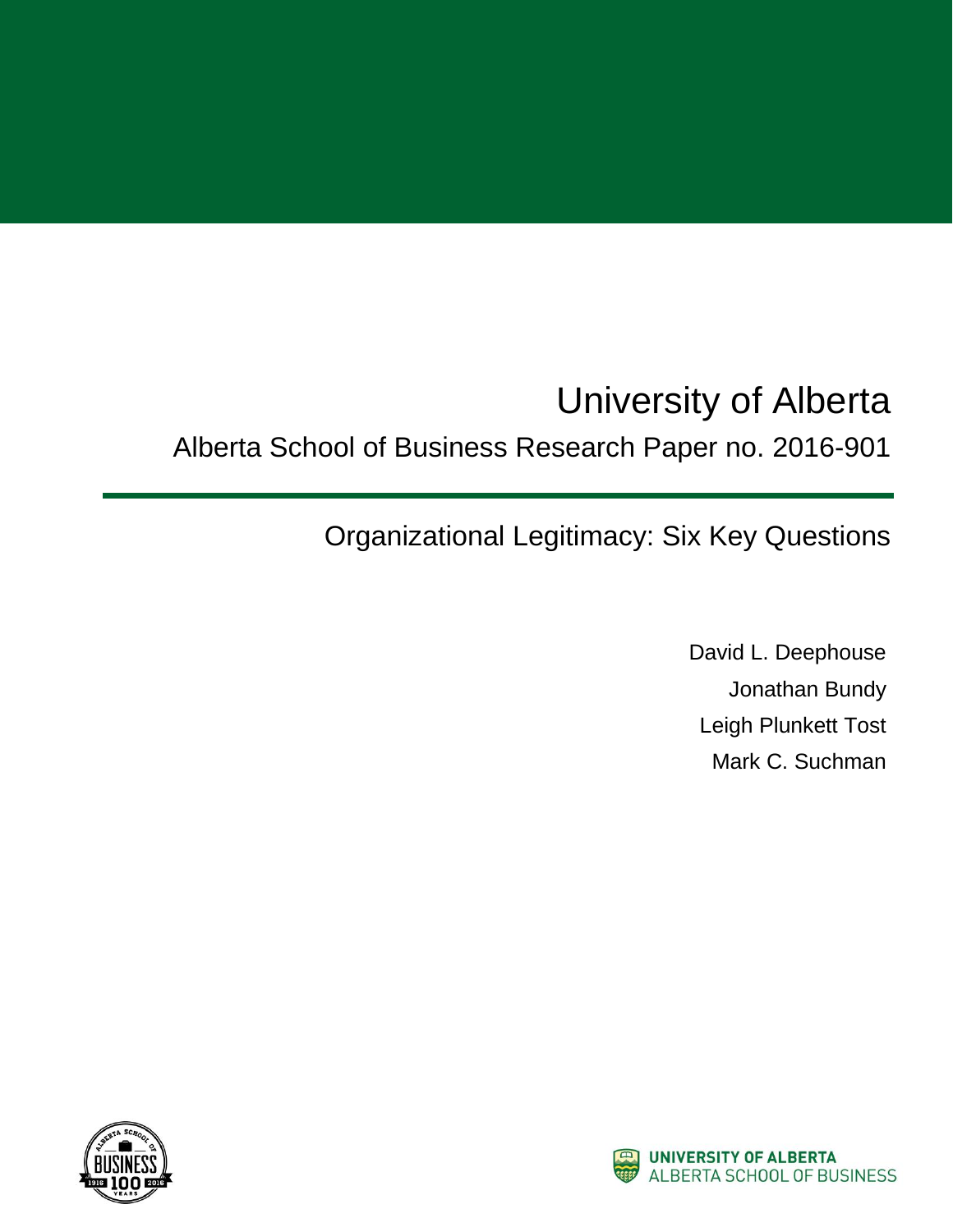### **ORGANIZATIONAL LEGITIMACY: SIX KEY QUESTIONS**

**David L. Deephouse,** Alberta School of Business, University of Alberta, Edmonton, Alberta, Canada

**Jonathan Bundy, W**.P. Carey School of Business; Arizona State University. Tempe, AZ, USA.

**Leigh Plunkett Tost**, Marshall School of Business, University of Southern California, Los Angeles, CA, USA

**Mark C. Suchman**, Department of Sociology, Brown University, Providence, RI, USA

July, 2016

Forthcoming as Chapter 1 in Greenwood, R., Oliver, C., Lawrence, T., & Meyer, R. (Eds.). 2017. *The SAGE Handbook of Organizational Institutionalism* (2<sup>nd</sup> Ed.). Thousand Oaks CA: Sage.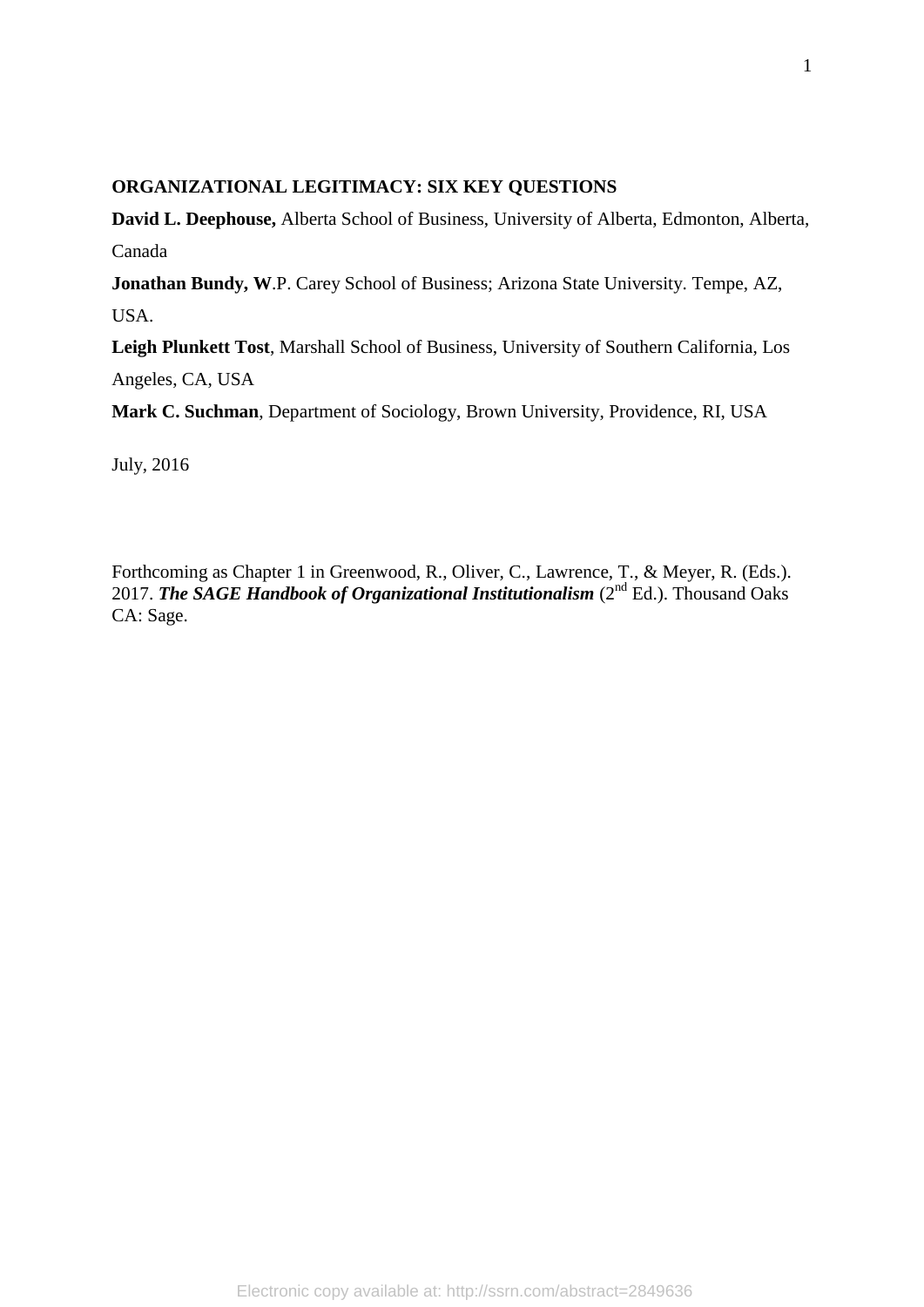# **ORGANIZATIONAL LEGITIMACY: SIX KEY QUESTIONS David L. Deephouse, Jonathan Bundy, Leigh Plunkett Tost, & Mark Suchman**

#### **INTRODUCTION**

**1**

Legitimacy is a fundamental concept of organizational institutionalism. It influences how organizations behave and has been shown to affect their performance and survival (Pollock & Rindova, 2003; Singh, Tucker, & House, 1986). As developed in organizational institutionalism the term has spread widely across the social sciences, and because of this, our current understandings of legitimacy and how it is managed are much more nuanced and elaborate than portrayed in early institutional accounts. In this chapter, we seek to bring greater clarity and order to the growing and sometimes confusing literature, focusing on the conceptualization of legitimacy itself and how it changes over time.

This chapter builds from the previous edition (Deephouse & Suchman, 2008, available online at [www.sage.org/organizational](http://www.sage.org/organizational) institutionalism/legitimacy). In updating that chapter we reviewed 1299 publications and conference papers that had the string "legitim" in the title, abstract, or keywords. Reflecting the reach and power of legitimacy, these publications included books and a wide range of journals and across a wide range of disciplines (e.g., communication, political science, public administration, and sociology -- not just management). Our goal was both to identify both broad trends in theory and research and possible theoretical innovations and also to highlight important applications for scholars in organizational institutionalism. From this review we identified six central questions around which this chapter is arranged: What is organizational legitimacy? Why does legitimacy matter? Who confers legitimacy, and how? What criteria are used (for making legitimacy evaluations)? How does legitimacy change over time? These questions are shown in Figure 1.1. Our final section asks "Where do we go from here?" and offers suggestions for future research.

# Insert Figure 1.1 about here ------------

----------

We start with the question of "What is legitimacy?" because we are concerned about the concept's ossification in recent years. Our review revealed that a large number of papers simply quote Suchman's (1995: 574) definition verbatim before moving on to discuss whatever particular type of legitimacy was studied in the paper. There has, however, been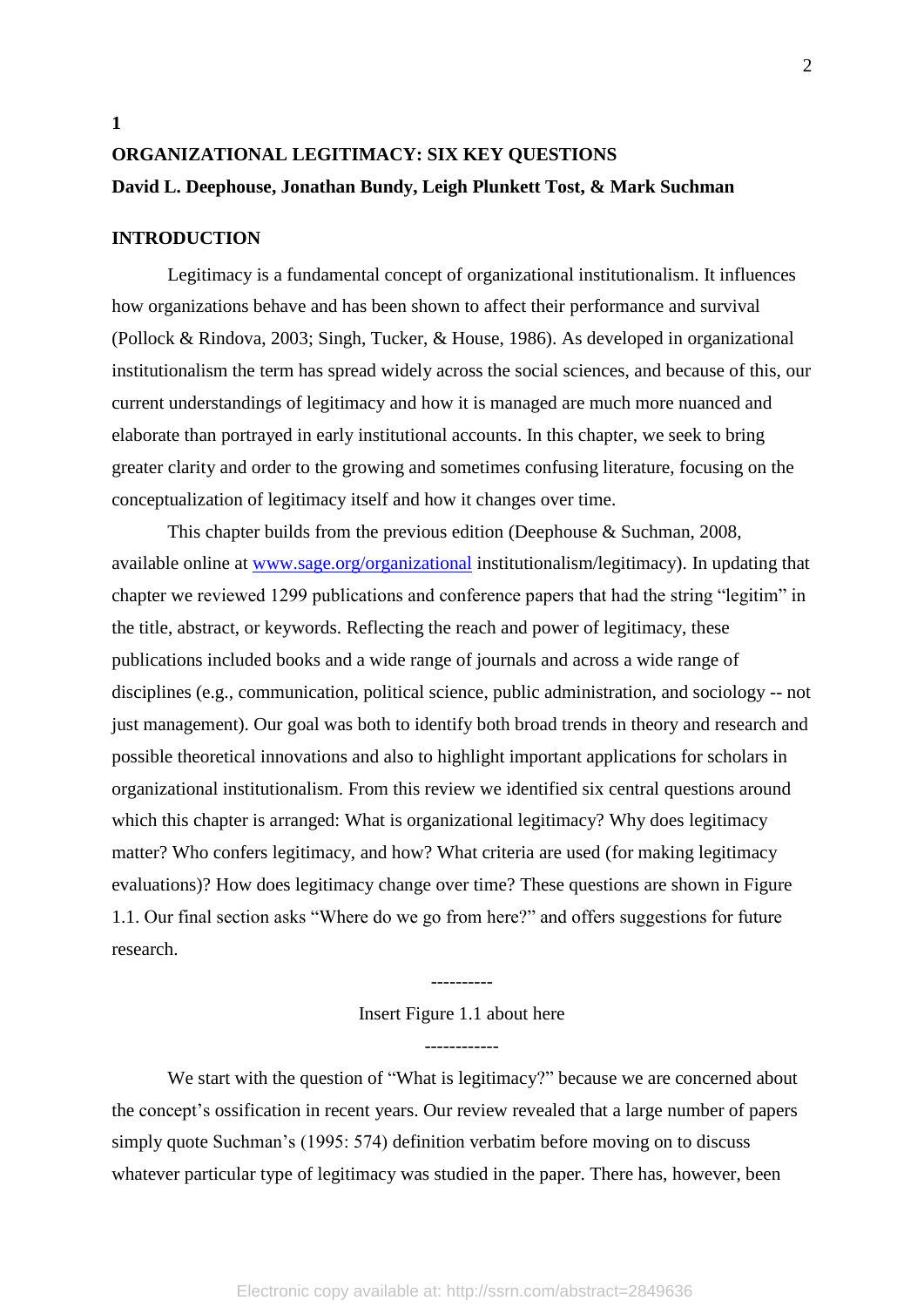some noteworthy conceptual movement as well. Several authors have followed Deephouse and Suchman's (2008) recommendation that the term "desirable" in Suchman's (1995) original definition be removed or bracketed to avoid potential confusion with status or reputation, especially if legitimacy is being examined alongside one or more of these other forms of social evaluation. More recently, there have been excellent recent elaborations of the definition of legitimacy (especially Bitektine, 2011 & Tost, 2011). Given these trends, the next section reviews and refines the definition of organizational legitimacy.

Having defined legitimacy, the obvious following question is "Why does it matter?" We discuss why legitimacy matters, highlighting its many benefits to organizations. Having done so, we examine who confers legitimacy, and how. The short answer is that legitimacy can be granted by a variety of sources, each using a distinct routine. Whether through conscious deliberation or preconscious heuristics and taken-for-granted schemas, each source perceives and assesses legitimacy-relevant information, evaluates organizations using this information, and then endorses or challenges them based on those evaluations. Early treatments of legitimacy considered society as a whole as the relevant social system and viewed the nation-state as the primary source of legitimacy (Meyer & Scott, 1983; Parsons, 1956, 1960). Other early accounts viewed organizations in an organizational field as sources of legitimacy, and legitimacy was conferred by their endorsements, often in the form of formal inter-organizational relationships (Galaskiewicz, 1985; Singh et al., 1986). Subsequent treatments recognized that the media could be a source for society as a whole and for particular social systems within it (Deephouse, 1996; Dowling & Pfeffer, 1975; Lamin & Zaheer, 2012). More recent research has added to this list of legitimacy sources – which now includes individuals, investors, social movements, and other stakeholders (Schneiberg & Lounsbury, chapter 11; Tost, 2011). Researchers, in other words, are beginning to examine in greater depth which and how particular sources evaluate, both actively and passively, the legitimacy of organizations and how sources interact with each other and with subject organizations (Bitektine, 2011; Tost, 2011).

The fourth question that we address considers the criteria used by different sources as they evaluate the legitimacy of organizations and their actions. There are several types of criteria, and these can be useful for identifying different dimensions of legitimacy (e.g., regulatory, pragmatic, etc.). However, appreciation that legitimacy evaluations come from multiple sources highlights the possibility that legitimacy criteria may emerge interactively, in the interplay between the various sources evaluating a given organization and the organization itself. And, given the complexity and pluralism of the institutional environment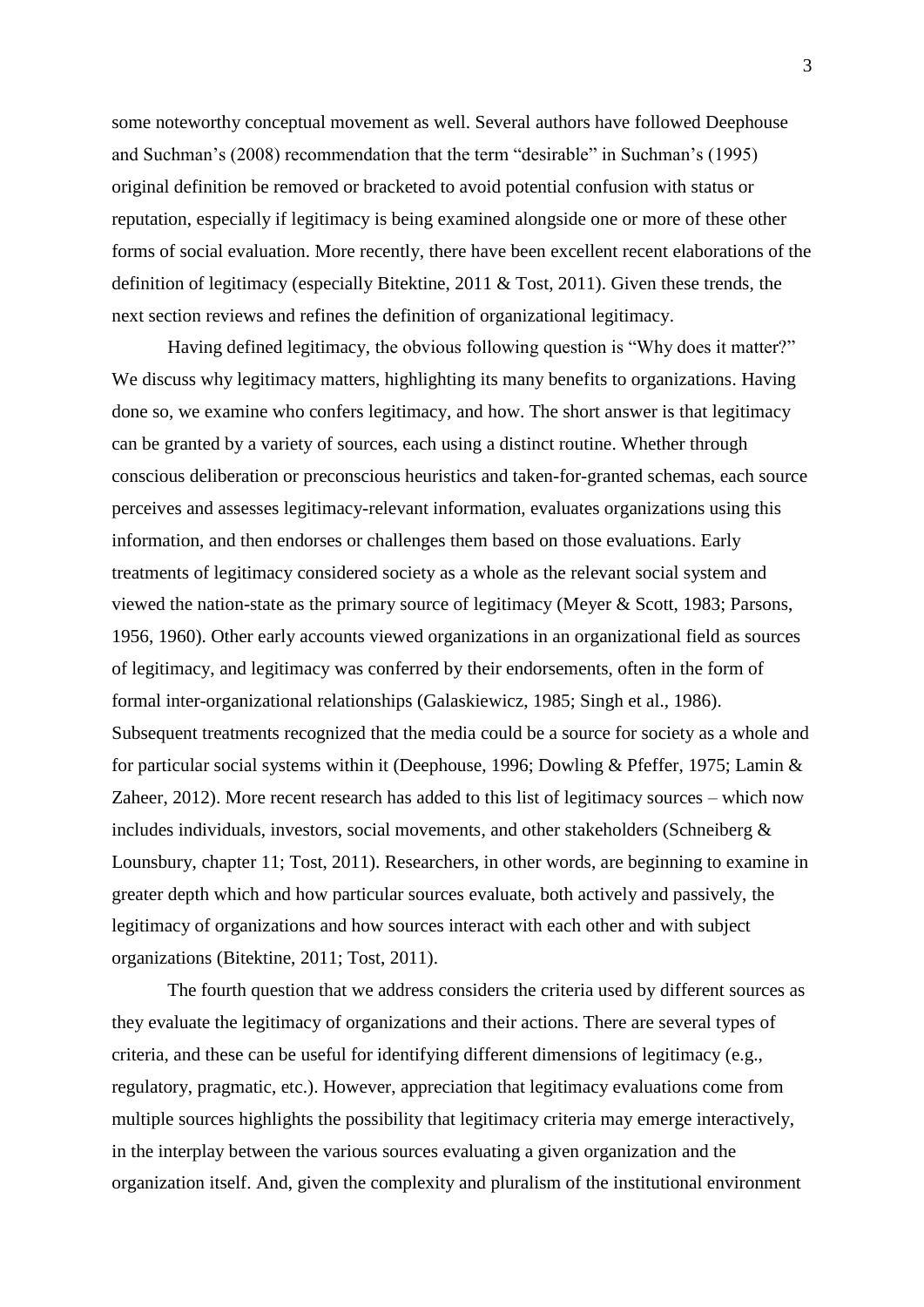it is possible that inconsistent prescriptions may arise and that debates may ensue among organizations and stakeholders, often in the public sphere. The variety of sources and their possibly conflicting evaluations inevitably bring to the foreground underlying debates at the micro- and meso-levels that influence macro-level legitimacy (Bitektine & Haack, 2015). Thus, we propose that the criteria used to assess legitimacy should be considered separately from the definition of legitimacy itself.

Our last question turns attention to how legitimacy changes over time. Fundamentally, organizations, sources, and criteria change over time, and organizations must retain legitimacy throughout these changes in order to benefit from it. New organizations gain legitimacy in order to become established (Aldrich & Fiol, 1994; Stinchcombe, 1965). An organization itself, moreover, changes over time as it moves through the organizational lifecycle or changes its nature by diversification, intrapreneurship, or divestment. Corporate scandals, those still-to-common transgressions in organizational action, can challenge legitimacy (Gabbioneta, Greenwood, Mazzola, & Minoja, 2013), sometimes leading to organizational death (e.g., Enron and Arthur Andersen) but mostly leading to lingering concerns about an organization (e.g., BP, Exxon, Union Carbide). Similarly, in the longer term, changing social mores and regulations, often championed by social movements, alter the criteria by which legitimacy is evaluated, challenging those organizations that are slow to adapt (King & Soule, 2007). And at times, some organizations act as institutional entrepreneurs to alter legitimacy standards (Hardy & Maguire, chapter 10).

Thus, it is important when studying legitimacy to reject a static perspective and recognize that legitimacy is a continually unfolding process in which different scenarios can be identified at different points in time. Ashforth and Gibbs (1990) and Suchman (1995) offered tri-partite categorizations of such scenarios, focusing on the processes of gaining and maintaining legitimacy, as well as the processes of responding to legitimacy challenges. We revisit and refine their categorizations, adding two additional dimensions to their frameworks that recognize major developments in recent research: *Challenged By* and *Institutionally Innovating*.

We conclude by summarizing the main points of our review and then highlighting some critical areas for future empirical research -- thus answering the question: where do we go from here?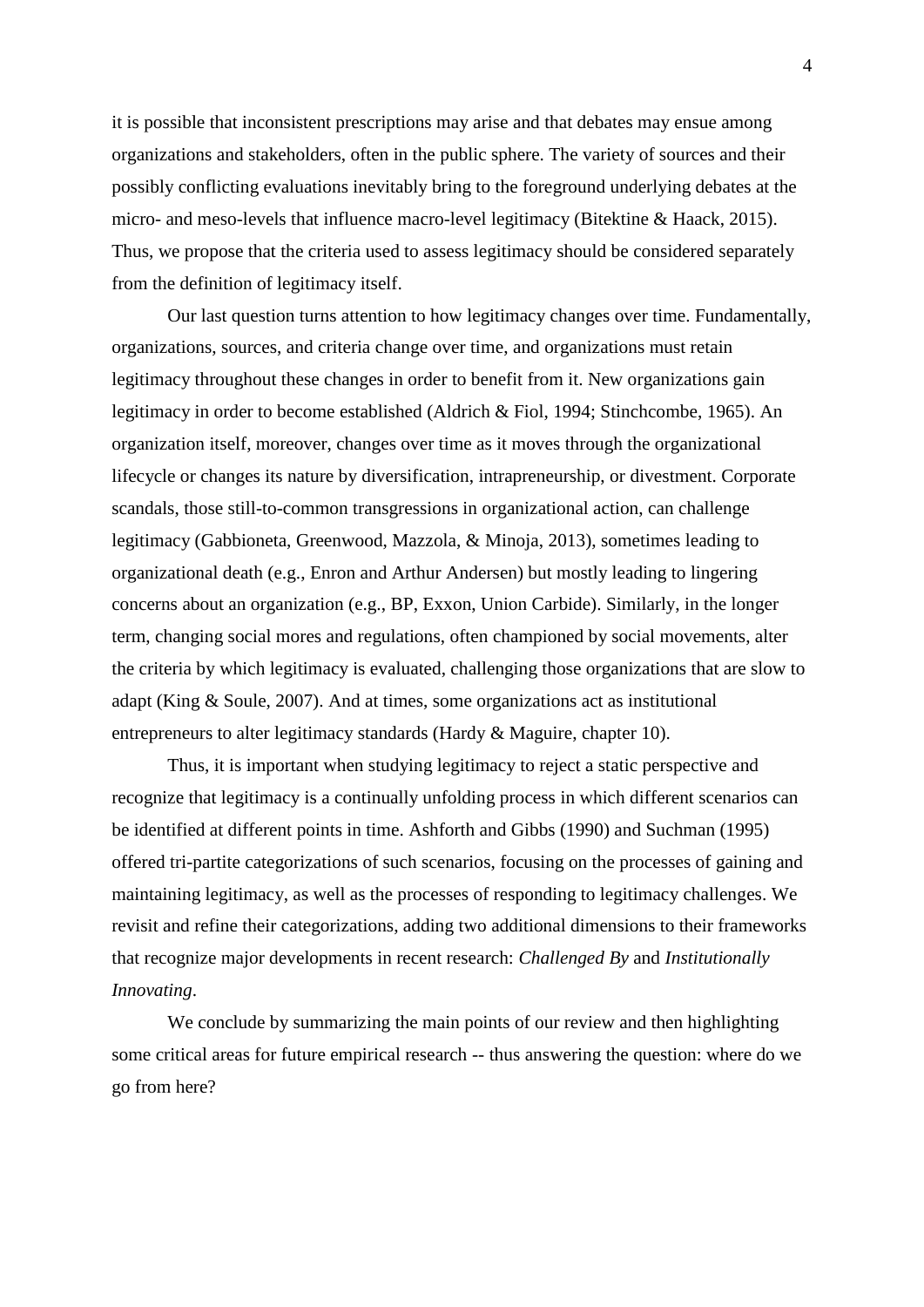#### **1. WHAT IS ORGANIZATIONAL LEGITIMACY?**

Since the dawn of organizational institutionalism in 1977, the conceptualization of legitimacy has displayed substantial elasticity that engendered both productive conceptual evolution and unproductive conceptual stretching (Osigweh, 1989). As a result, the existing literature contains many partially overlapping definitions that have spawned alternate measures and a variety of theoretical propositions. However, this intellectual thicket received some pruning in the last ten years, encouraged by Deephouse and Suchman (2008). In this section, we review research on the definition of legitimacy and offer a refined formulation of the concept.

Legitimacy can be evaluated for a wide range of subjects (Deephouse & Suchman, 2008), including: organizational forms, structures, routines, practices, governance mechanisms, categories, company founders, top management teams, etc. (Bernstein & Cashore, 2007; Black, 2008; Cohen & Dean, 2005; Deeds, Mang, & Frandsen, 2004; Djelic & Sahlin-Andersson, 2006; Durand & Boulongne, chapter 24; Haack, Pfarrer, & Scherer, 2014; Higgins & Gulati, 2003, 2006; Johnson, 2004). We focus on *organizational legitimacy*. However, many of our refinements to the conceptualization of legitimacy of organizations may apply to the legitimacy of other subjects as well.

Most reviewers credit Weber with introducing legitimacy into sociological theory and thus into organization studies (Johnson, Dowd, & Ridgeway, 2006; Ruef & Scott, 1998; Suchman, 1995). He discussed the importance of social practice being oriented to "maxims" or rules and suggested that legitimacy can result from conformity with both general social norms and formal laws (Weber, 1978). Parsons (1956, 1960) applied Weber's ideas and viewed legitimacy as congruence of an organization with social laws, norms and values.

New institutional theory emerged in 1977 with articles by Meyer and Rowan (1977) and (Zucker, 1977). Although Zucker only mentioned legitimacy once, Meyer and Rowan made it a central focus, invoking the term at least 43 times in some form. Their summary graphic (1977: 353, figure 2) placed "legitimacy" and "resources" together in the same box, and suggested that both of these survival-enhancing phenomena may result not only from being efficient but also from conforming to institutionalized myths in the organizational environment. Although Meyer and Rowan (1977) did not offer an explicit definition of legitimacy, they presaged many of the dimensions explicated in the mid-1990s by stating that legitimacy can result from suppositions of "rational effectiveness" (later termed pragmatic legitimacy), "legal mandates" (regulatory or sociopolitical legitimacy), and "collectively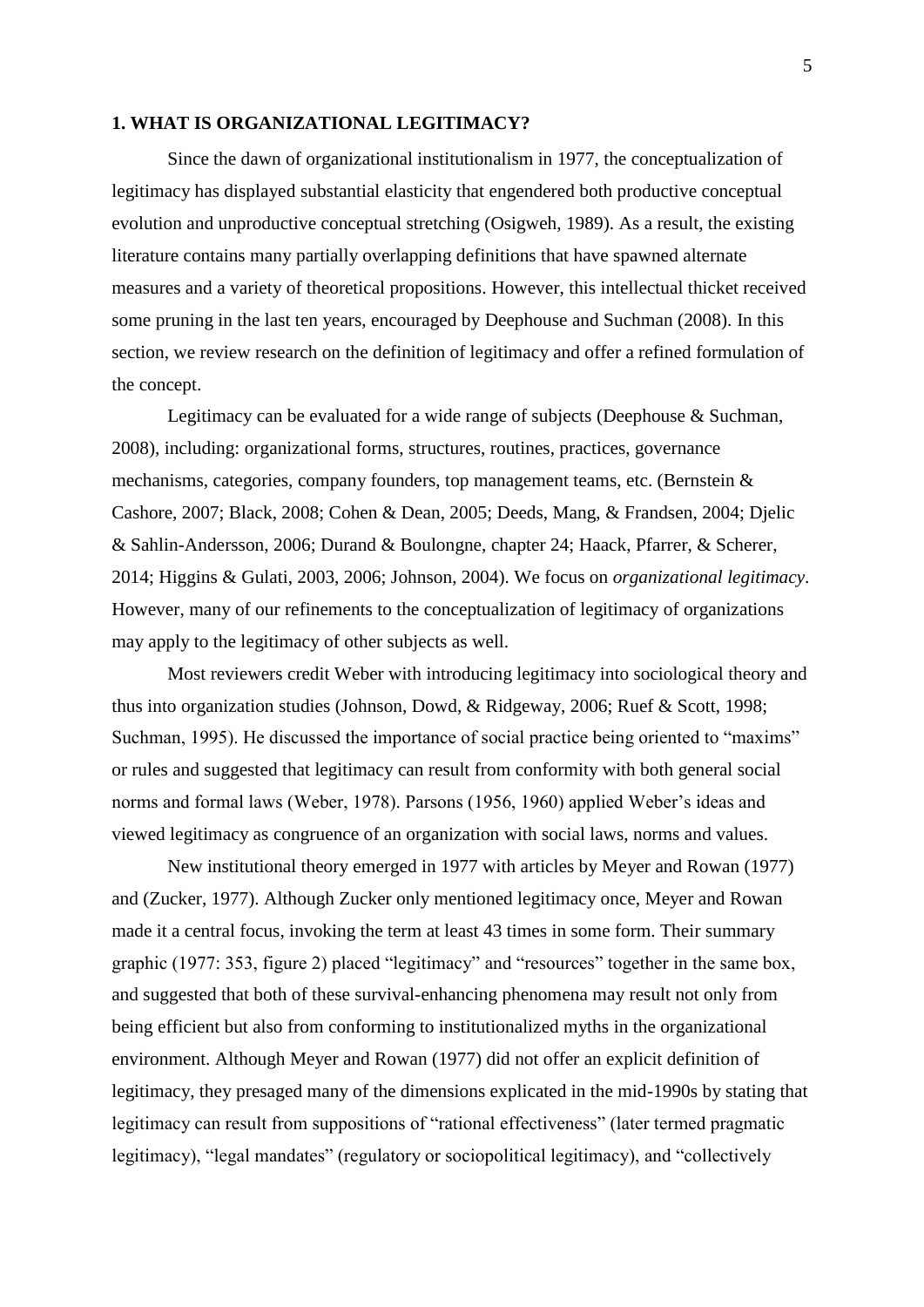valued purposes, means, goals, etc.," (normative or moral legitimacy). They also highlighted how legitimacy insulates the organization from external pressures: "The incorporation of institutionalized elements provides an account (Scott & Lyman, 1968) ... that protects the organization from having its conduct questioned. The organization becomes, in a word, legitimate.... And legitimacy as accepted subunits of society protects organizations from immediate sanctions for variations in technical performance" (Meyer & Rowan, 1977: 349, 351).

In 1983, Meyer and Scott discussed legitimacy in greater depth and provided this definition:

We take the view that organizational legitimacy refers to the degree of cultural support for an organization – the extent to which the array of established cultural accounts provide explanations for its existence, functioning, and jurisdiction, and lack or deny alternatives … In such a[n] instance, legitimacy mainly refers to the *adequacy of an organization as theory*. A completely legitimate organization would be one about which no question could be raised. [Every goal, mean, resource, and control system is necessary, specified, complete, and without alternative.] Perfect legitimation is perfect theory, complete (i.e., without uncertainty) and confronted by no alternatives. (p. 201)

One noteworthy feature of this definition is its emphasis on legitimacy's "cognitive" aspects – explanation, theorization, and the incomprehensibility of alternatives.

Some theorizing expanded this formulation, embracing the basic proposition that legitimacy can be conceptualized as the presence or absence of questioning. Along these lines, Hirsch and Andrews (1984: 173-4) considered two types of legitimacy challenges:

Performance challenges occur when organizations are perceived by relevant actors as having failed to execute the purpose for which they are chartered and claim support. The values they serve are not at issue, but rather their performance in 'delivering the goods' and meeting the goals of their mission are called into serious question … Value challenges place the organization's mission and legitimacy for existence at issue, regardless of how well it has fulfilled its agreed-upon goals or function. ... [Both] entail fundamental challenges to the legitimacy of an organization's continued existence. Each places the target in an inherently more unstable situation than is addressed in comparative or longitudinal examinations of administrative efficiency.

Pfeffer and Salancik's (1978) foundational statement of resource-dependence theory adopted a similar "negative definition" of legitimacy, asserting that "Legitimacy is known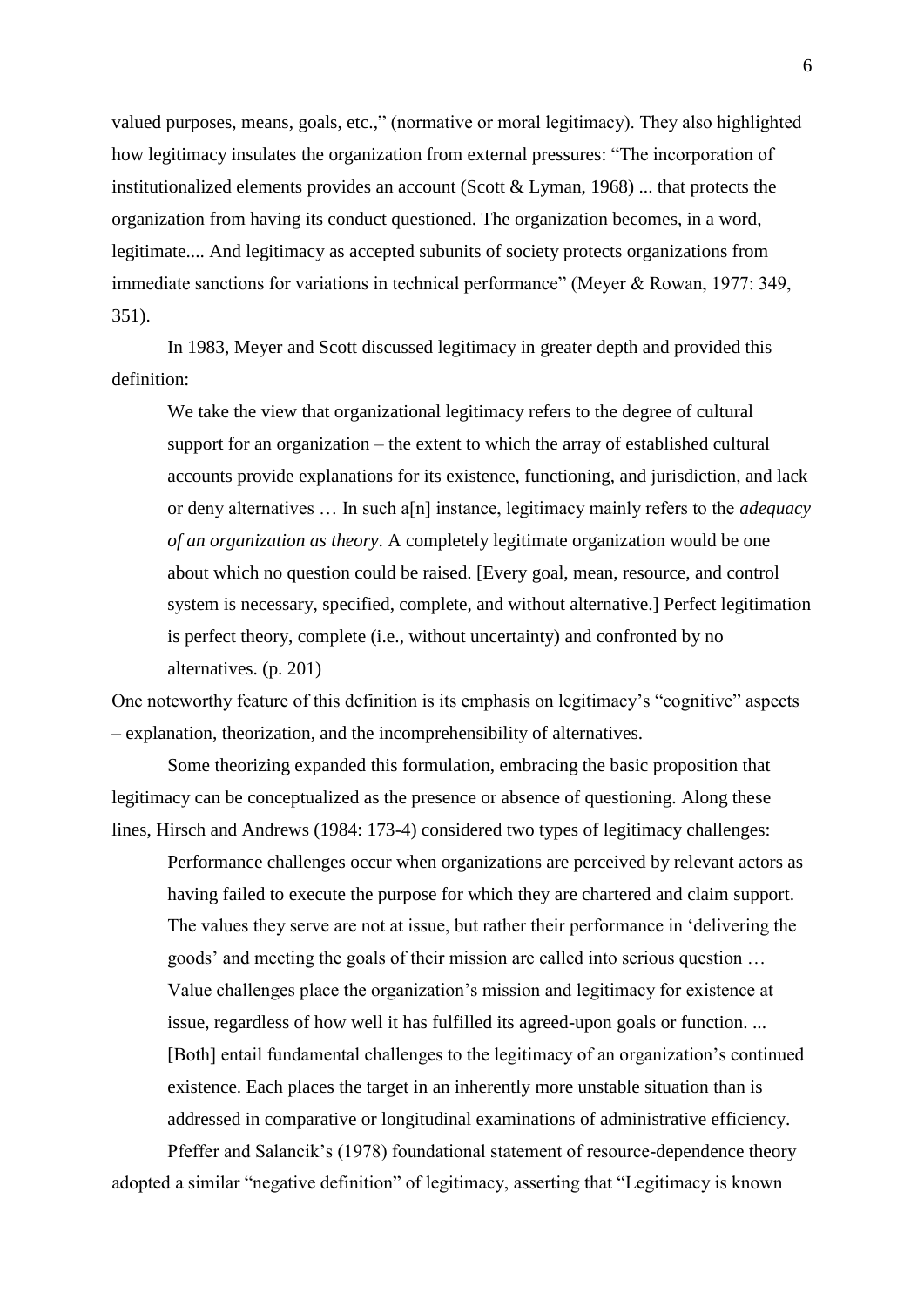more readily when it is absent than when it is present. When activities of an organization are illegitimate, comments and attacks will occur" (1978: 194). Knoke (1985: 222) restated this in the affirmative, defining legitimacy (in the context of political associations and interest groups) as "the acceptance by the general public and by relevant elite organizations of an association's right to exist and to pursue its affairs in its chosen manner."

The ability of an organization to pursue its own affairs (Knoke, 1985) resonates with Child's (1972) strategic choice perspective, which holds that legitimate organizations enjoy substantial latitude to choose their structures, products, markets, factors of production, etc. In other words, a legitimate organization has largely unquestioned freedom to pursue its activities (Brown, 1998; Deephouse, 1996).

The year 1995 could be viewed as a pivotal point in the development of legitimacy theory. Scott's book *Institutions and Organizations* (1995: 45) included the following definition:

Legitimacy is not a commodity to be possessed or exchanged but a condition reflecting cultural alignment, normative support, or consonance with relevant rules or laws.

These three factors generated his cognitive, normative, and regulative bases of legitimacy.

Also in 1995, Suchman published his comprehensive "Managing legitimacy: Strategic and institutional approaches" in the *Academy of Management Review*. He observed that legitimacy was "an anchor-point of a vastly expanded theoretical apparatus addressing the normative and cognitive forces that constrain, construct, and empower organizational actors," but he also cautioned that the existing literature provided "surprisingly fragile conceptual moorings. Many researchers employ the term *legitimacy*, but few define it. Further, most treatments cover only a limited aspect …" (1995: 571, italics in the original). To remedy these weaknesses, Suchman (1995: 574) offered the following broad-based definition:

Legitimacy is a generalized perception or assumption that the actions of an entity are desirable, proper, or appropriate within some socially constructed system of norms, values, beliefs, and definitions.

Within this scope, he delineated two basic perspectives, an institutional view emphasizing how constitutive societal beliefs become embedded in organizations, and a strategic view emphasizing how legitimacy can be managed to help achieve organizational goals.

These two publications raised the visibility of legitimacy, especially among management researchers studying for-profit organizations. Aldrich and Fiol (1994) had just highlighted the importance of legitimacy to entrepreneurs, and within a few years Kostova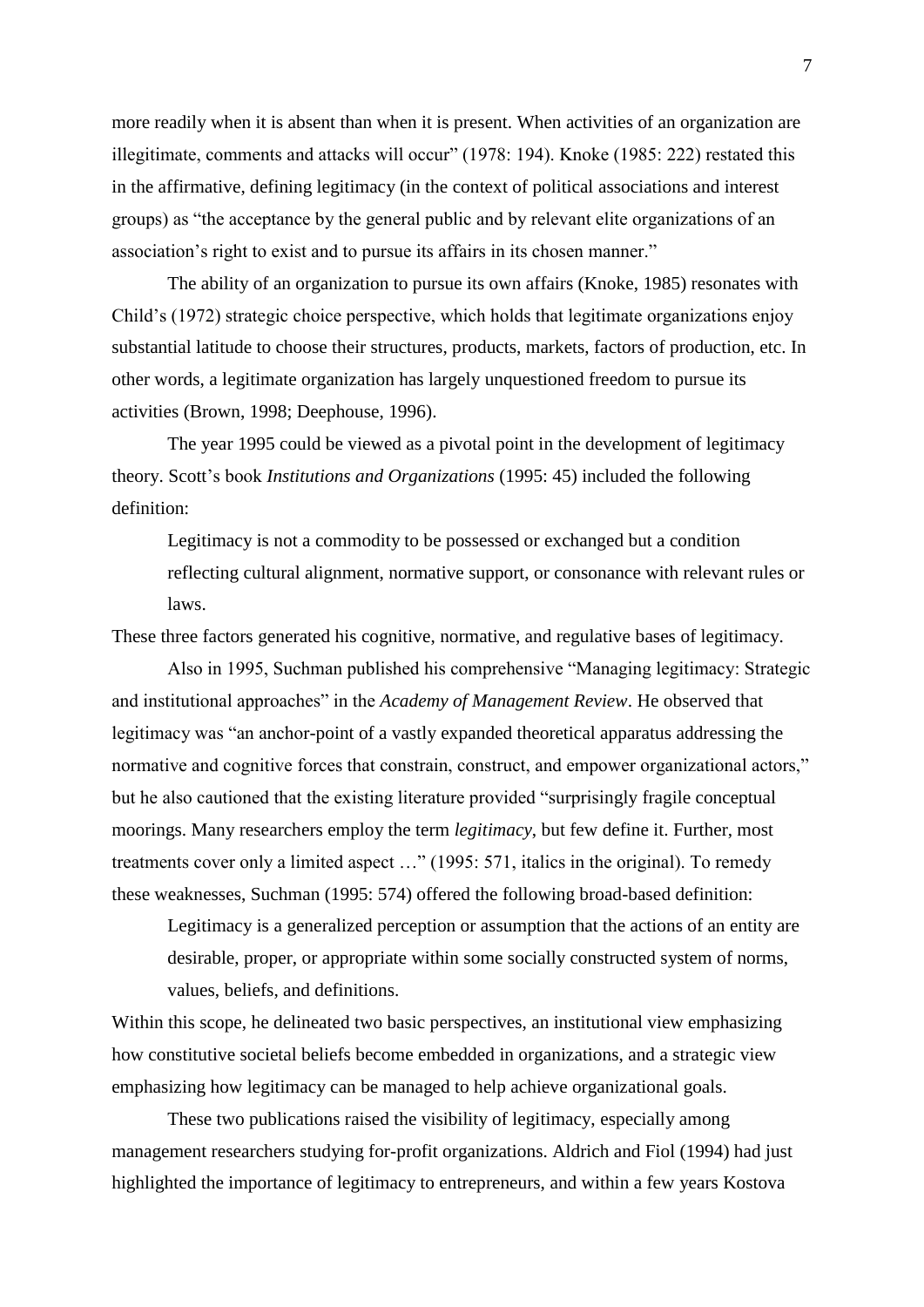and Zaheer (1999) integrated legitimacy with multinational enterprises. Meanwhile, at a more theoretical level, Oliver (1997) drew heavily on arguments about legitimacy to integrate institutional theory with the resource-based view of the firm, and Deephouse (1999) developed strategic balance theory to address the tension between differentiating to attain profitability and conforming to attain legitimacy. This period also witnessed a sharp upsurge in references to legitimacy in the wider management literature. And this heightened attention led to a number of significant refinements in the field's understandings of the definition, dimensions, subjects, and sources of legitimacy, as well as of the processes, antecedents, and consequences of legitimation.

Overall, most research in the last two decades has, in some way, followed Suchman's (1995: 574) definition of legitimacy, evident by the many citations not only in management journals but in journals from other disciplines and languages.<sup>1</sup> Many papers simply repeated the definition verbatim (e.g., Demuijnck & Fasterling, 2016: 678; Fisher, Kotha, & Lahiri, 2016: 383 & 386), while others used elements of this definition to build their own similar definitions. Some researchers followed Knoke (1985) and focused on the term "acceptable" (Castelló, Etter, & Årup Nielsen, 2016; Deephouse & Carter, 2005; Scott, Ruef, Mendel, & Caronna, 2000: 237).

More recently, three works have moved beyond the seminal work of Suchman (1995) and reviewed extensively the definition. First, Deephouse and Suchman (2008) recommended that scholars cease using the term "desirable" in the Suchman (1995) definition to avoid confusion with status and reputation. Perhaps as a result, this element has become less common as a standalone term in the last decade.

Second, following Wilson (1997), Bitektine (2011: 159) offered an enumerative definition of legitimacy:

The concept of organizational legitimacy covers perceptions of an organization or entire class of organizations, judgment/evaluation based on these perceptions, and behavioral response based on these judgments rendered by media, regulators, and other industry actors (advocacy groups, employees, etc.), who perceive an organization's processes, structures, and outcomes of its activity, its leaders, and its linkages with other social actors and judge the organization either by classifying it into a preexisting (positively evaluated) cognitive category/class or by subjecting it to a thorough sociopolitical evaluation, which is based on the assessment of the overall

1

<sup>&</sup>lt;sup>1</sup> As of June 15, 2016, this is the second most cited paper in *Academy of Management Review*.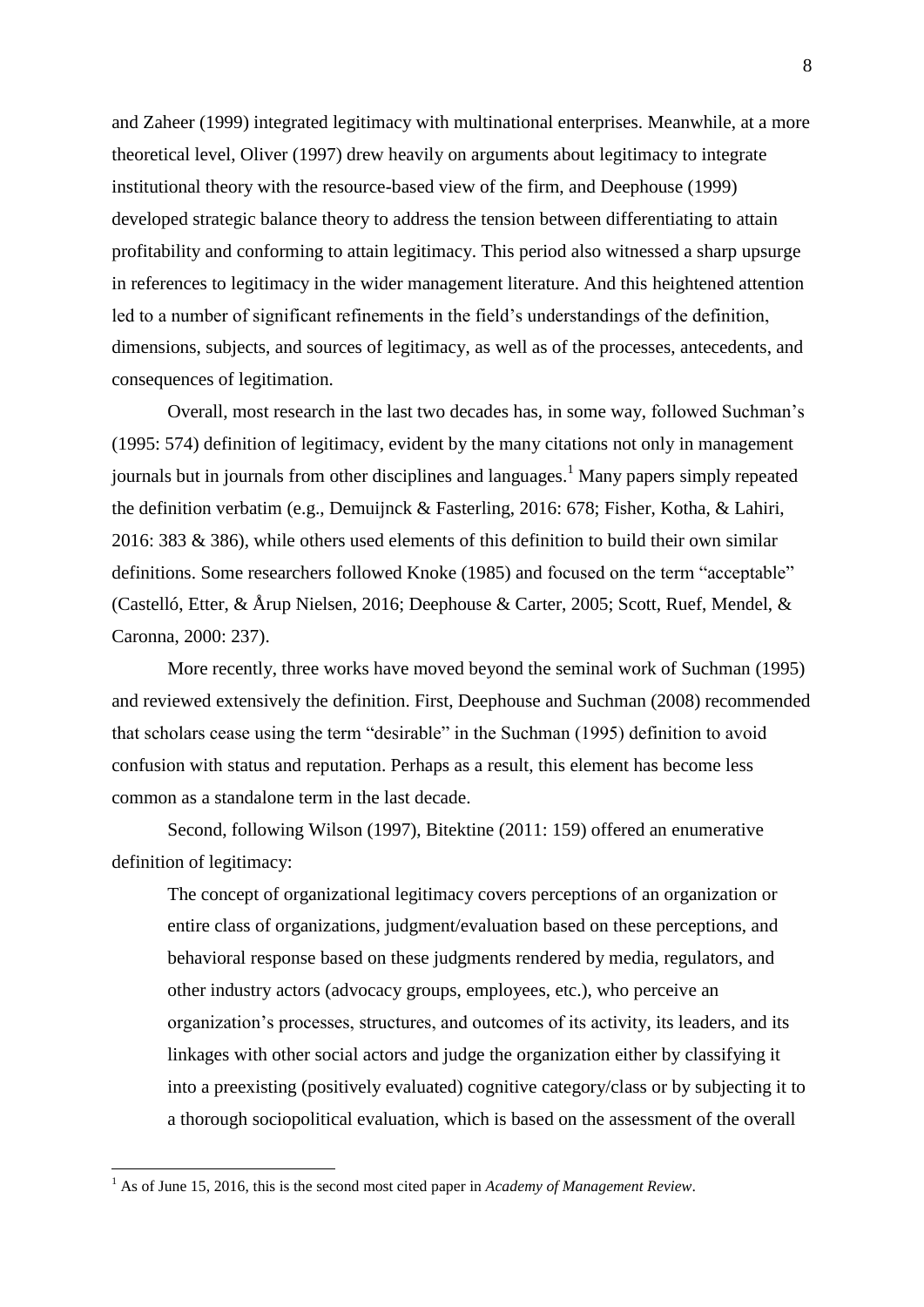value of the organization to the individual evaluator (pragmatic legitimacy), his or her social group, or the whole society (moral legitimacy), and through the pattern of interactions with the organization and other social actors, the evaluating actor supports, remains neutral, or sanctions the organization depending on whether the organization provides the benefit(s) prescribed by the prevailing norms and regulations.

The enumerative definition is a helpful summary of legitimacy research that highlights the concept itself and salient antecedents and consequences (especially behavioral ones). It also reminds us that organizational legitimacy is a perception of organizations by stakeholders, and Bitektine (2011; Bitektine & Haack, 2015) expanded on the nature of these perceptions. However, its breadth and intricacy may challenge scholars attempting to operationalize the concept in a consistent and replicable fashion, that as would be necessary to generate cumulative scholarly advances.

Third, and also consistent with the idea of legitimacy as perception, Tost (2011) developed a model of legitimacy that integrated institutional and social psychological perspectives. She focused more narrowly than Bitektine (2011), specifically examining legitimacy as perceived by an individual. As such, her definition (2011: 688-689) was concise; legitimacy is:

"the extent to which an entity is appropriate for its social context." The use of the word "appropriate" as the singular adjective in this definition has the benefit of specificity and is also one of the three adjectives in Suchman's (1995) definition.

In sum, conceptual clarity is important in theorizing because it allows scholars to debate, replicate, and refine theory (Dubin, 1976; Kaplan, 1964; Osigweh, 1989; Suddaby, 2010). Given our review, we offer the following, concise definition:

*Organizational legitimacy is the perceived appropriateness of an organization to a social system in terms of rules, values, norms, and definitions.*

Rules, values, norms, and definitions reflect regulatory, pragmatic, moral, and culturalcognitive criteria or dimensions for evaluating legitimacy and are elaborated in section 4.

\* \* \* \*

The conceptual range of legitimacy has generated much debate. Deephouse and Suchman (2008) argued that legitimacy is fundamentally dichotomous – an organization is either legitimate or illegitimate. Yet many researchers have operationalized legitimacy using ordinal or continuous measures. We propose a refined view recognizing that there are four basic outcomes of legitimacy evaluations and hence four basic states of organizational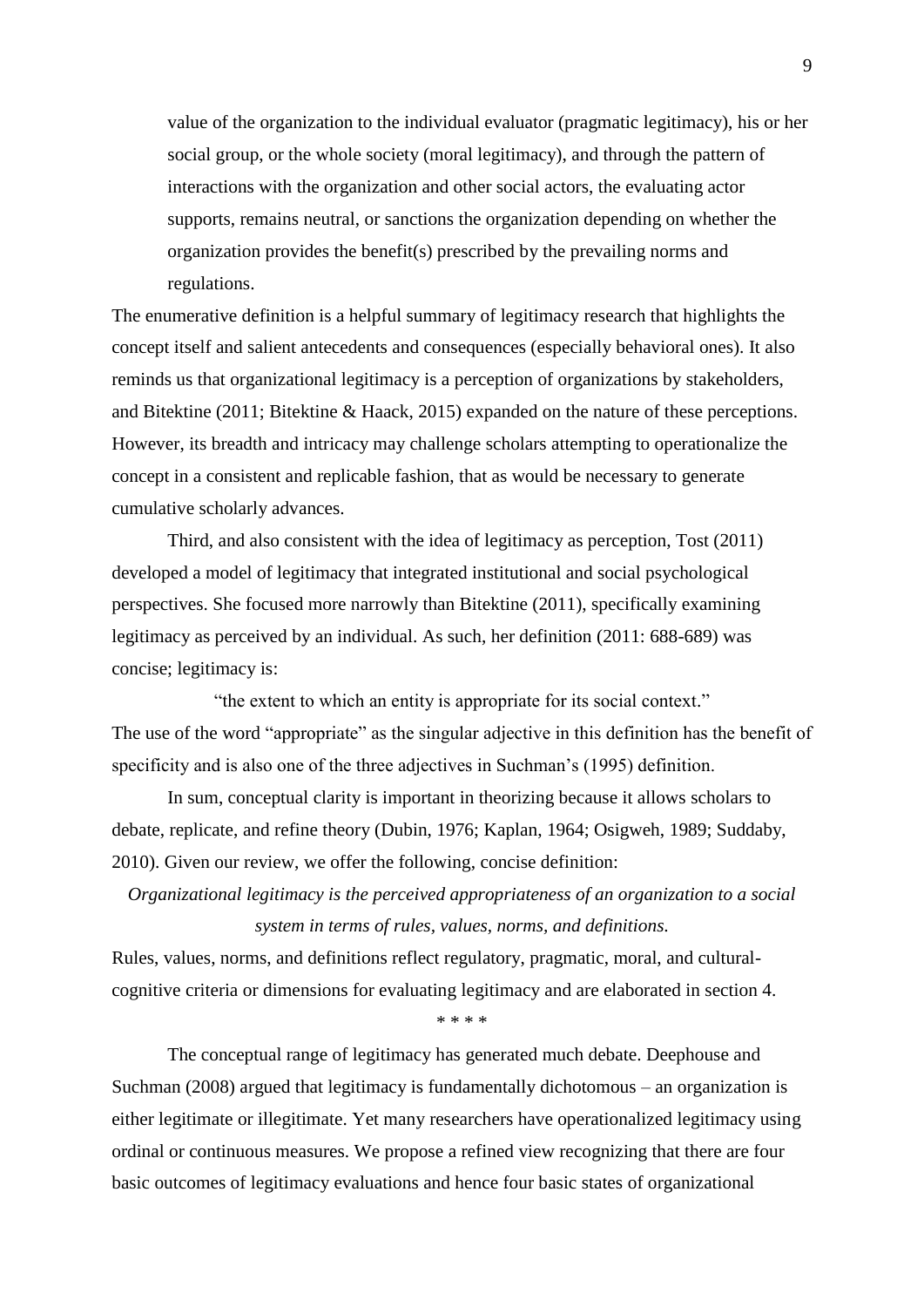legitimacy: accepted, proper, debated, and illegitimate. *Accepted* should be used by scholars for more passive evaluations that reflect taken-for-grantedness, whereas *proper* should be used for judgments reached in a more deliberative fashion, as in evaluations of propriety (cf., Bitektine & Haack, 2015; Meyer & Rowan, 1977; Suchman, 1995; Tost, 2011). This distinction reflects that "accepted" organizations are those that are not, or have not recently been, actively evaluated, whereas organization deemed "proper" have been. For example, a long-standing food company may be taken-for granted by consumers and thus accepted by this audience. However, it is also likely subject to regular formal inspections by the food inspection agency of the nation-state. From the perspective of the nation-state, therefore, the company's legitimacy as a purveyor of safe food is periodically monitored. Even if it receives a passing grade, and is thus labeled "proper," its legitimacy is less secure than if it were more passively accepted. <sup>2</sup> Appropriate is a covering term for both acceptable and proper. The majority of organizations in a social system will be accepted by most stakeholders and viewed as proper by many others. Often, this acceptance will occur because propriety has been validated by another influential stakeholder, such as a state agency, in the recent past (Bitektine & Haack, 2015; Tost 2011).

*Debated* reflects the presence of active disagreement within the social system, often among different stakeholders or between dissident stakeholders and the organization; (we consider the various sources in the debate below.) Debate often includes questions or challenges by stakeholders about the organization's activities or its fundamental values (Hirsch & Andrews, 1984; Meyer & Scott, 1983). For instance, a food company that has a listeria outbreak in its products may be challenged by stakeholders as to the appropriateness of its processes and perhaps even its values. Debate also occurs when an organization attempts to extend its domain into new areas or engage in institutional entrepreneurship. The example of genetically modified foods illustrates both cases. Finally, *Illegitimate* reflects the assessment by the social system that the organization is inappropriate and that it should be radically reformed or cease to exist.

In addition to specifying these four states of legitimacy, we also conduct a *Gedankenexperiment* of how two stakeholders, an individual (Bitektine & Haack, 2015; Tost, 2011; see Deephouse, (2014), for application to the closely related concept of reputation) and the nation-state where the individual resides (Kostova & Zaheer, 1999; Meyer, Boli, Thomas,

1

<sup>&</sup>lt;sup>2</sup> We leave aside, for now, the question of how actively any given regulator actually assesses the propriety of any given target organization. In practice, it is certainly possible that some prominent and reputable organizations receive only pro forma regulatory scrutiny, making even the regulatory imprimatur more a matter of taken-for-granted acceptance than of carefully assessed propriety.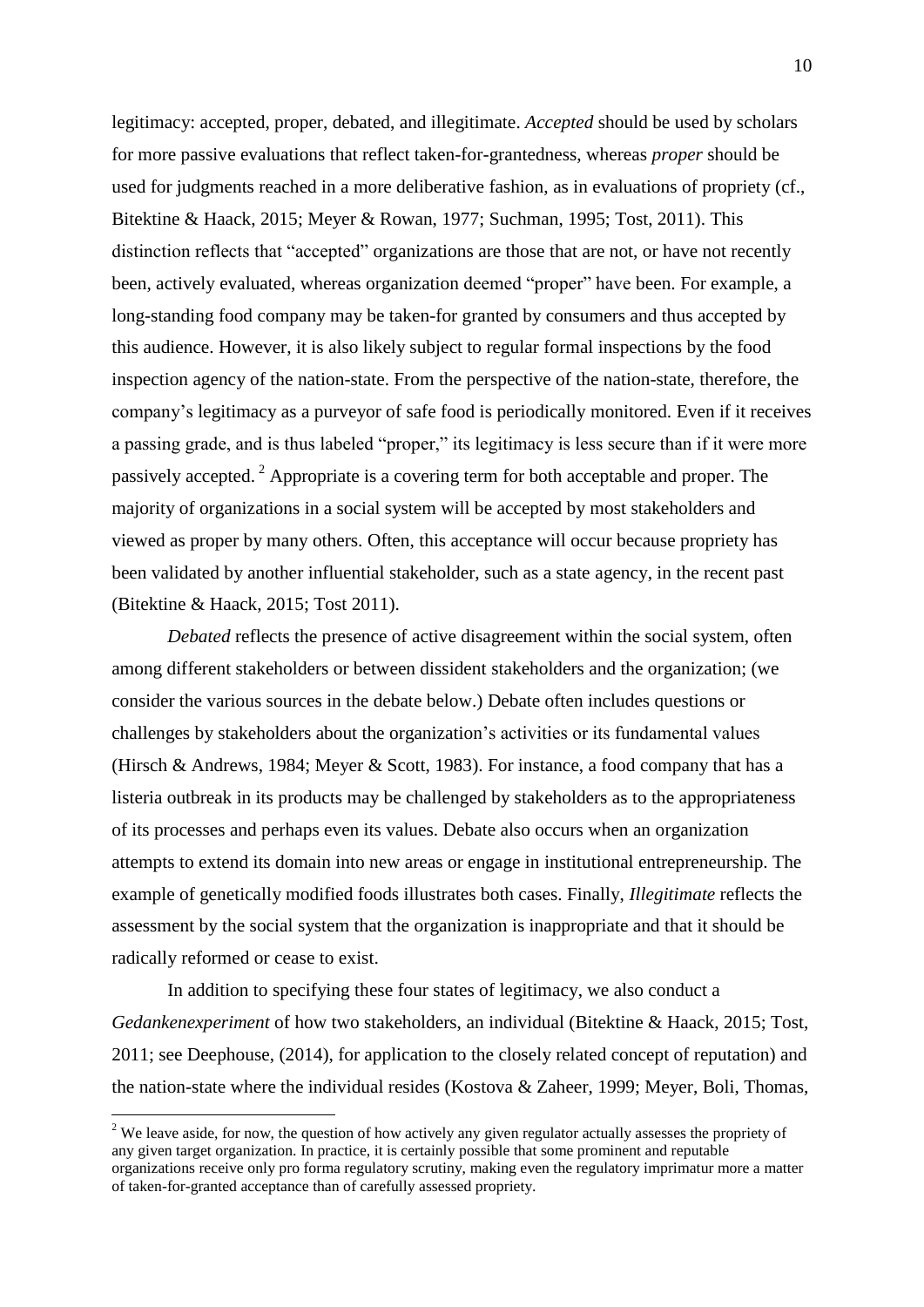& Ramirez, 1997; Wu & Salomon, 2016) evaluate the legitimacy of organizations within their boundary; this boundary is cognitive for the individual and geographic for the nationstate. The overwhelming majority of organizations for both stakeholders are legitimate. Most of the time, most stakeholders passively take most organizations for granted. As an individual, imagine the cognitive load if you made propriety legitimacy judgments for every organization you interacted with each day (Tost, 2011), such as the legitimacy of each item of food you buy. Similarly, the nation-state does not have the resources to actively and continually assess the propriety of each organization in its territory. Returning to our preferred terminology, most organizations are accepted, having been deemed proper and appropriate in the past and become taken-for-granted. The group of accepted organizations receives occasional validation by routine regulatory re-approval or unchallenging media mention, the level of scrutiny is so low that it merely reconfirms the inherent passivity of the evaluator. Another group of organizations may be deemed legitimate not because the organizations are passively accepted but because they have recently had their propriety assessed, and the resulting positive evaluations are salient to the evaluator. This could include organizations being actively audited by tax authorities or reassessed by concerned consumers. Smaller groups of organizations are being actively challenged and debated or are deemed illegitimate. We propose there is a lower percentage of illegitimate organizations from the perspective of the nation-state compared to the individual, given the former's ability to close illegitimate organizations using its police power. Turning to relative numbers of debated organizations, we propose the individual has a lower percentage of organizations in this group because of the cognitive complexity and emotional effort of questioning.

Distinguishing these four states of legitimacy informs the measurement of organizational legitimacy at the level of a social system. We propose that legitimacy is fundamentally bounded. At one boundary, an organization is legitimate because it has demonstrated its appropriateness and goes unchallenged regarding societal rules, norms, values, or meaning systems (Hirsch & Andrews, 1984; Meyer & Scott, 1983; Suchman, 1995; Tost, 2011). Stakeholders within the social system may vary on their evaluations as to whether the organization is proper or accepted, but at the collective level of the social system the organization is appropriate. At the other boundary, illegitimate subjects are those that are so questioned that they are broadly viewed as lacking a right to exist. In between these bounds are subjects whose legitimacy is being questioned or challenged to varying degrees. Thus, as with the concept of "satisficing" in bounded-rationality theory (Simon, 1976), legitimacy may not be fully dichotomous; however, strong cognitive pressures act to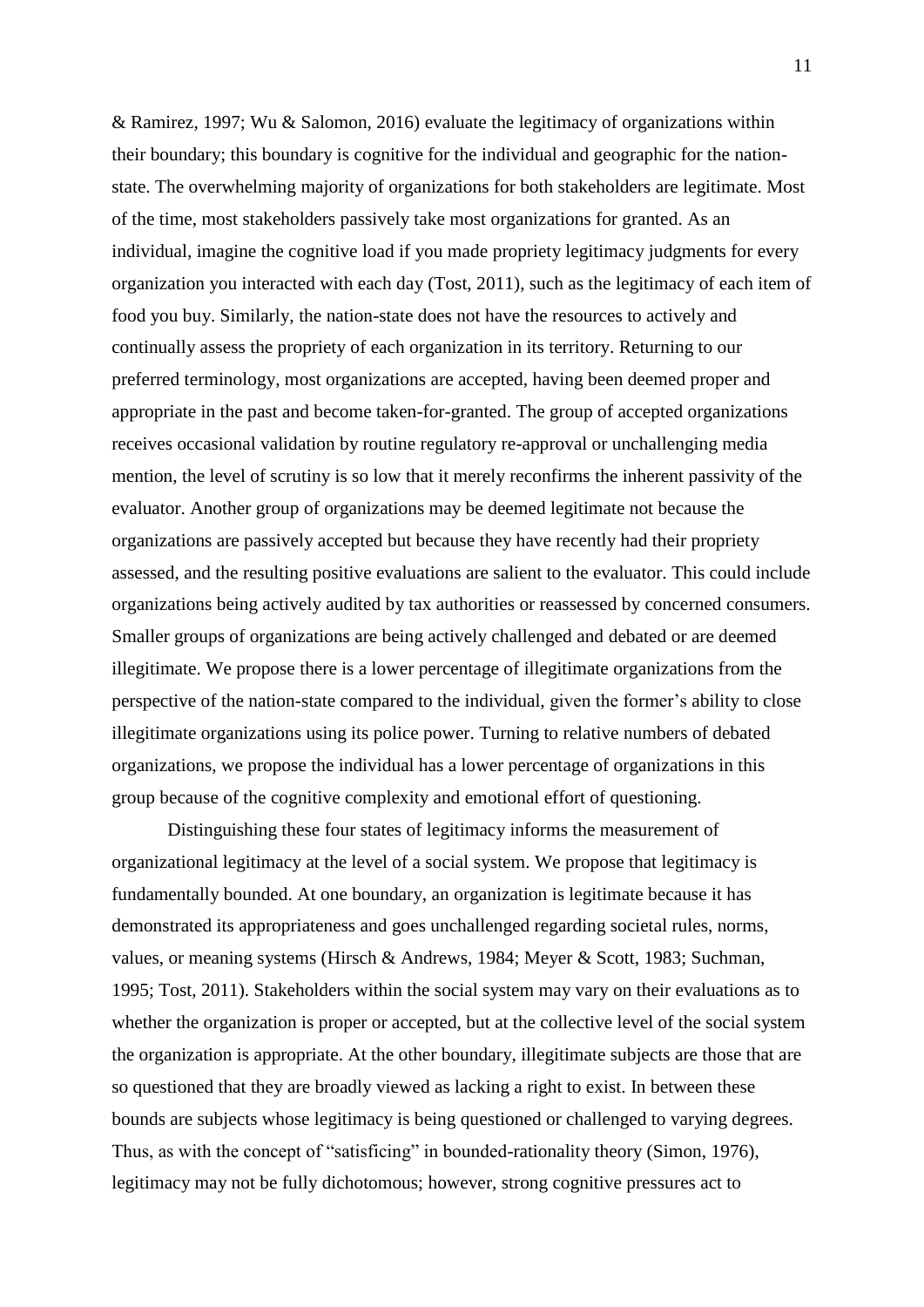segregate most cases into the two ends of the spectrum and make the middle categories temporary and unstable.

#### **2. WHY DOES LEGITIMACY MATTER?**

Legitimacy matters because it has consequences for organizations. Primary among these consequences, particularly for organizational scholars, is that legitimacy has a clear effect on social and economic exchange: most stakeholders will only engage with legitimate organizations. In other words, no matter what the components of the marketing mix illegitimate organizations might offer, a large number of stakeholders will not transact with entities that are regarded as illegitimate (and indeed, many stakeholders may actively avoid debated organizations as well). Thus, legitimacy affects market access: "An organization which can convince relevant publics that its competitors are not legitimate can eliminate some competition" (Brown, 1998; Deephouse & Carter, 2005; Pfeffer & Salancik, 1978: 194).

A few examples may be enlightening: One is gambling, divided into state-sanctioned and other forms. Many customers who would happily buy a state lottery ticket would never consider placing wagers with a bookie, even at substantially more favorable odds. Another example is petroleum marketing. Certain stakeholders who are concerned about the environment may refuse to patronize Exxon, Shell, and BP in reaction to the *Exxon Valdez,* Brent Spar, and Deepwater Horizon incidents respectively. These concerned stakeholders may outright oppose to the existence of these companies (and thus deem them illegitimate), or they may actively debate their legitimacy at a given point in time (for example, in reaction to the incidents listed). Regardless of being deemed outright illegitimate or being debated, the concerned stakeholder will refuse to engage in commerce with the companies. A third example comes from the British Columbia forestry industry, where the province decided to grant timber access only to contractors who could demonstrate acceptable safety standards not only in their own operations but also in the operations of their sub-contractors. In announcing the policy, the Provincial Forests Minister nicely captured the importance of legitimacy for market access: "no one is going to get one of those tenders unless they have safety procedures applied through their operation ... they are a safe company and they meet our standards." (Kennedy, 2006: S3). ). A final, somewhat different example can be seen in the 1960s aphorism "no one ever lost their job by buying IBM." Here, the driving force was less pragmatic efficacy or normative approbation than cognitive taken-for-grantedness: IBM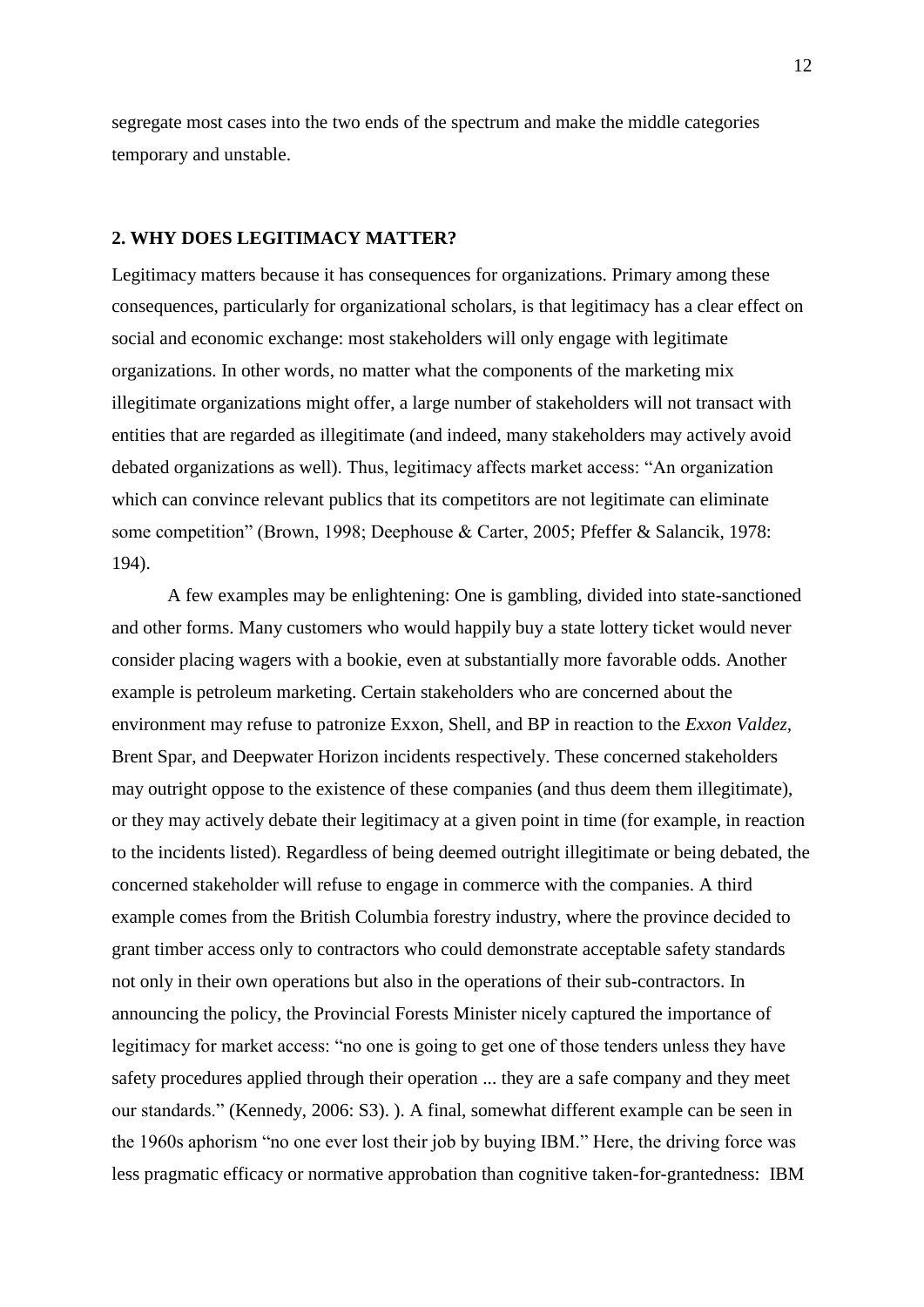was the "accepted" standard, and hence beyond reproach; the propriety of any other choice required explicit justification, and risked engendering explicit debate.

The effects of social and economic exchange have been assessed using a variety of outcome measures. Since Meyer and Rowan (1977: 353), institutionalists have argued that legitimacy enhances organizational survival. Supportive evidence abounds: Legitimacy measured by endorsements and inter-organizational relationships increased survival rates among Toronto non-profits (Baum & Oliver, 1991; 1992; Singh et al., 1986), and both managerial and technical legitimacy reduced exit rates for US hospitals (Ruef and Scott 1998). Organizational ecology, too, has lent support to this claim, finding that legitimacy (measured by the density of firms in an industry) increases survival rates across a wide range of organizational populations, particularly in their early years (Hannan & Carroll, 1992). Some research has considered how legitimacy could be used to facilitate survival. For instance, Walker, Schlosser, and Deephouse (2014) found that solar energy producers leveraged four different dimensions of legitimacy to develop ingenuity strategies to adapt to and modify institutional constraints. One of these ingenuity strategies, forming interorganizational collaborations, was a key antecedent of subsequent legitimacy. These collaborations were formed rapidly in this embryonic industry, contrary to Aldrich and Fiol's (1994) prediction for emergent industries and firms. These treatments of legitimacy are consistent with Scott's (1995: 45) view that: "Legitimacy is not a commodity to be possessed or exchanged but a condition reflecting cultural alignment, normative support, or consonance with relevant rules or laws."

As management scholars in business schools, especially in strategic management, developed an interest in legitimacy over the last 20 years, there have been more efforts to consider how legitimacy contributes directly to financial performance. This reflects the strategic view of legitimacy as a tool for achieving organizational goals and that "[l]egitimacy affects the competition for resources," (Pfeffer & Salancik, 1978: 201; Suchman, 1995). Researchers have developed and tested hypotheses predicting how legitimacy would affect a variety of performance measures, such as the value of initial public offerings (IPOs) (Cohen & Dean, 2005; Deeds et al., 2004; Pollock & Rindova, 2003), stock prices (Lamin & Zaheer, 2012), stock market risk (Bansal & Clelland, 2004), and stakeholder support (Choi & Shepherd, 2005). Legitimacy is also related to measures of financial performance through the legitimating and performance-enhancing impact of isomorphism (Deephouse, 1996; Heugens & Lander, 2009; Meyer & Rowan, 1977).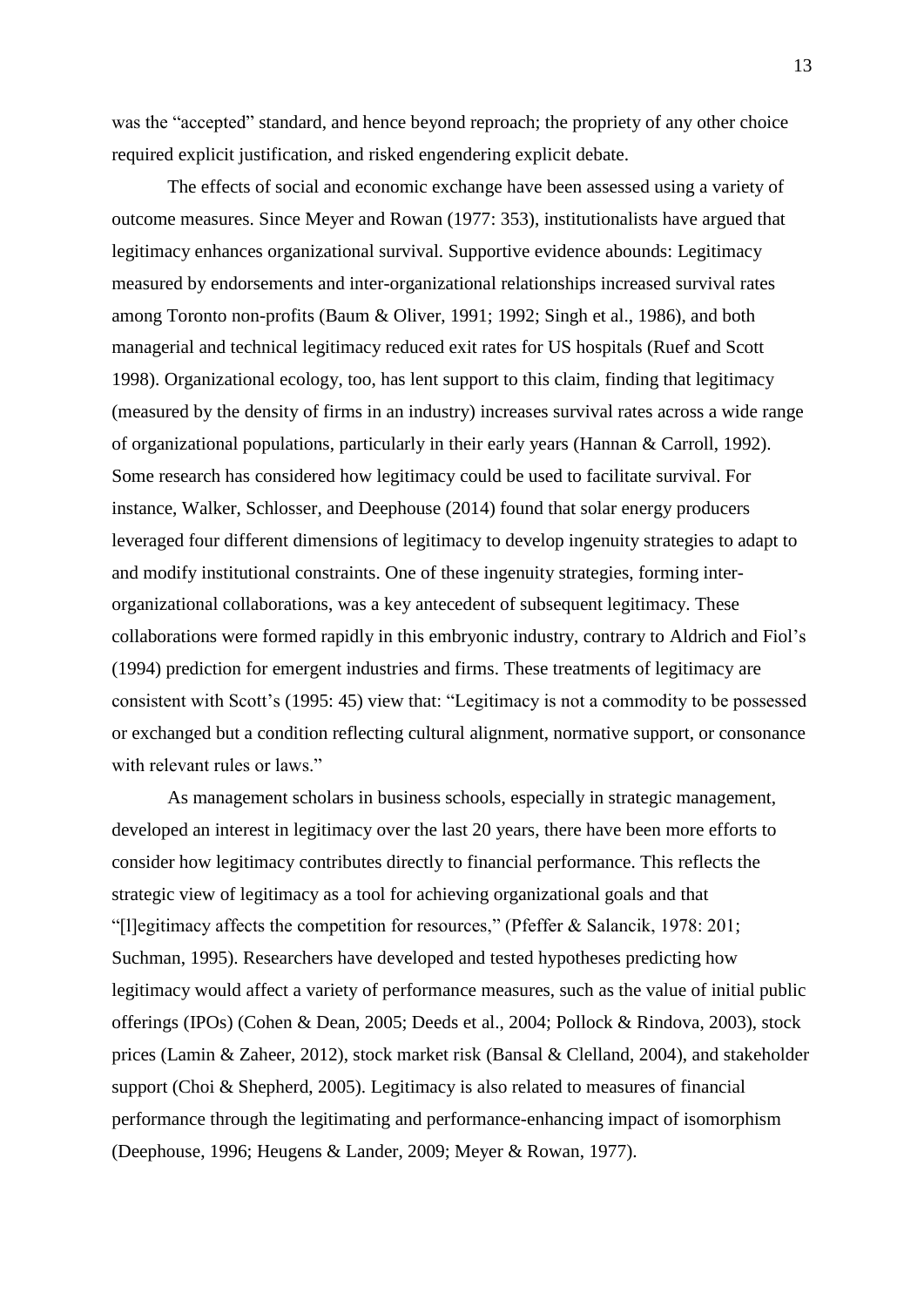Early institutionalists proposed that a central benefit of legitimacy was avoiding questions or challenges from society (Hirsch & Andrews, 1984; Meyer & Rowan, 1977: 349, 351; Meyer & Scott, 1983). Legitimate organizations have largely unquestioned freedom to pursue their activities (Knoke, 1985). Consistent with this theme, Brown (1998: 35) stated: "legitimate status is a *sine qua non* for easy access to resources, unrestricted access to markets, and long term survival". In contrast, organizations whose legitimacy is debated have less freedom and are closely monitored. For instance, Deephouse (1996) highlighted that regulatory sanctions restricted the ability of banks to make certain types of loans. Thus, legitimacy matters because it enhances strategic choice, a key concern of strategists (Child, 1972).

#### **3. WHO CONFERS LEGITIMACY, AND HOW?**

Legitimacy is conferred by sources using routines. Sources are those internal and external stakeholders who observe organizations (and other legitimacy subjects) and make legitimacy evaluations, whether consciously or not, by comparing organizations to particular criteria or standards (Ruef & Scott, 1998: 880). We use the term "source" to indicate an entity that makes either explicit or tacit legitimacy judgements about a focal organization. Other commonly used labels include "audience" and "evaluator." The former, however, may connote too much passivity for some situations, while the latter may connote too much assertiveness. With "source," we favor a more neutral middle ground. To be considered a source of legitimacy, the stakeholder must not only make an assessment about the legitimacy of the subject but that assessment must generalize into a broader view of the overall appropriateness of the organization in its social system. Commonly studied sources include: the state, its regulatory agencies, and its judiciary; the professions; licensing boards; public opinion; and the media (Bitektine & Haack, 2015; Knoke, 1985; Meyer & Scott, 1983; Ruef & Scott, 1998). Each of these sources employs a distinct set of cognitive processes or routines (Bitektine, 2011; Nelson & Winter, 1982; Tost, 2011) for perceiving and processing legitimacy-relevant information, evaluating organizations using this information, and then communicating these evaluations to others in the social system.

Early legitimacy research focused on the importance of the state. For instance, Dowling and Pfeffer (1975) considered how the American Institute for Foreign Studies sought legitimacy from government officials. Others have recognized that most organizations are routinely evaluated by some agency of the state, such as banks by regulators and non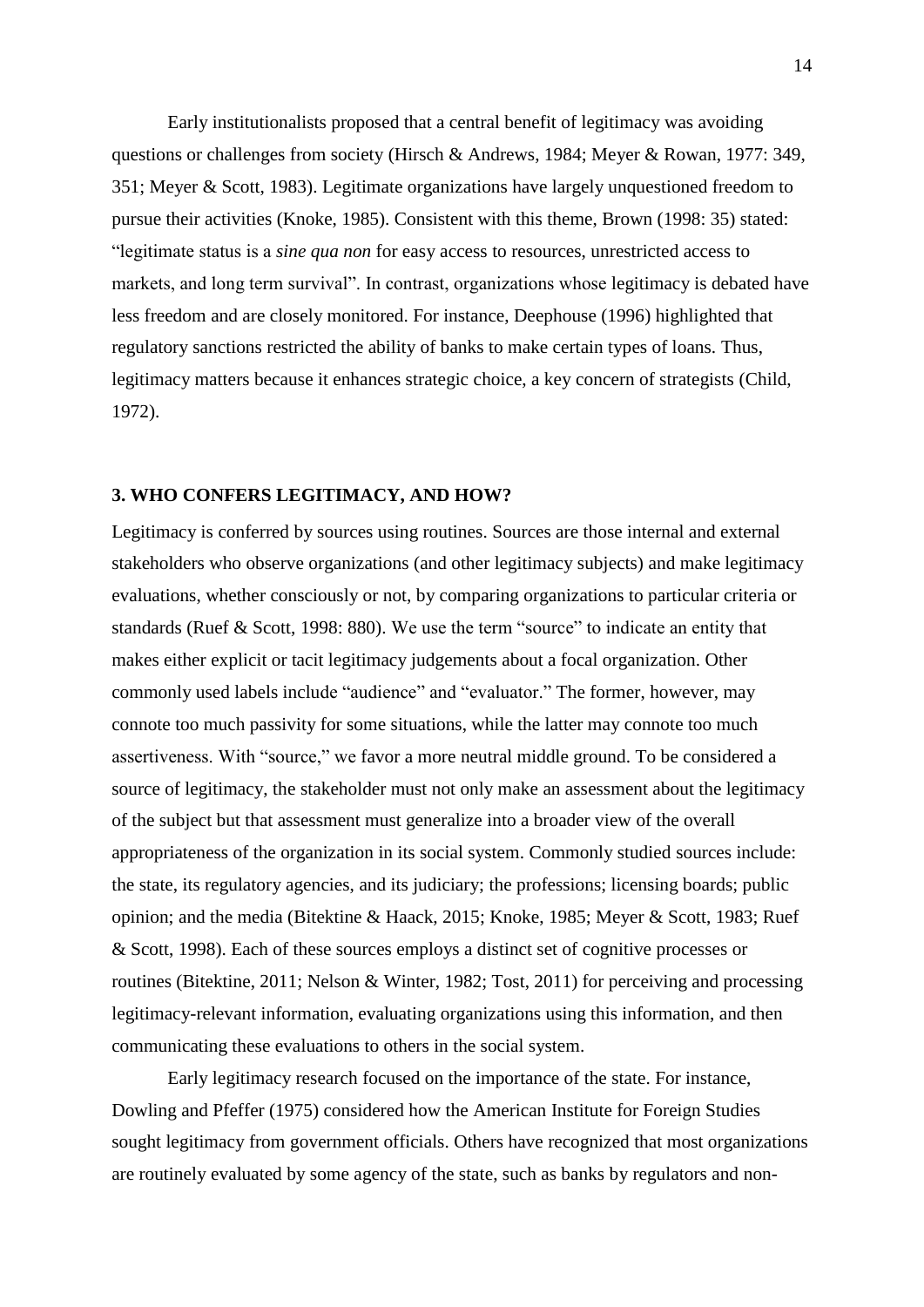profits by taxation authorities (Deephouse, 1996; Singh et al., 1986). Even in an era of neoliberal deregulation and "private governance," such state actors remain important in conferring legitimacy (Reimann, Ehrgott, Kaufmann, & Carter, 2012).

Another long studied source is public opinion as a reflection of social values. For example, Selznick (1966) showed that the Tennessee Valley Authority adapted its goals and methods to conform to public opinion. Public opinion can be measured by surveys and by studying public forms of communication (Dowling & Pfeffer, 1975). General-population surveys on the legitimacy of specific organizations are relatively rare, but surveys targeted on specific sectors or practices are more common (Finch, Deephouse, & Varella, 2015). The importance of public opinion and communication was re-iterated in the special topic forum on communication, cognition, and institutions of the *Academy of Management Review* (Bitektine & Haack, 2015; Cornelissen, Durand, Fiss, Lammers, & Vaara, 2015; Gray, Purdy, & Ansari, 2015).

The media have become a frequently studied source of legitimacy because of the link between media reports and public opinion (Abrahamson & Fairchild, 1999; Bansal & Clelland, 2004; Deeds et al., 2004; Lamertz & Baum, 1998; Lamin & Zaheer, 2012; Pollock & Rindova, 2003). Early work assumed that media reports reflected public opinion in the larger social system (Dowling & Pfeffer, 1975; Hybels, Ryan, & Barley, 1994; Schramm, 1949); however, later research recognized that media also influence public opinion (Deephouse, 1996; McCombs & Shaw, 1972). This duality is particularly noteworthy in the case of "prestige media," such as *The New York Times* or *The Wall Street Journal*, as prestige media often set the agenda for less prestigious media outlets (Boyle, 2001; Gans, 1979). Prestige media have figured prominently in legitimacy studies (Bansal & Clelland, 2004; Lamin & Zaheer, 2012; Pollock & Rindova, 2003). Media reports are appealing to empirical researchers because many reports are readily available in electronic form. However, if scholars focus on prestige media alone, they may overlook underlying contestation because different types of media are connected to different stakeholders and their different interests (Carter & Deephouse, 1999; Vergne, 2011).

Today, the media world is rapidly changing as the cost of information and communication technologies have dropped. Mass communication is becoming less massive, and many traditional media empires are shrinking. Moreover, organizations, interest groups, social movements, and individuals use digital technologies to inform and persuade others regarding the legitimacy of organizations and their practices. One intriguing consequence of this new dynamic is that the true meaning of media "authority" can be questioned: prestige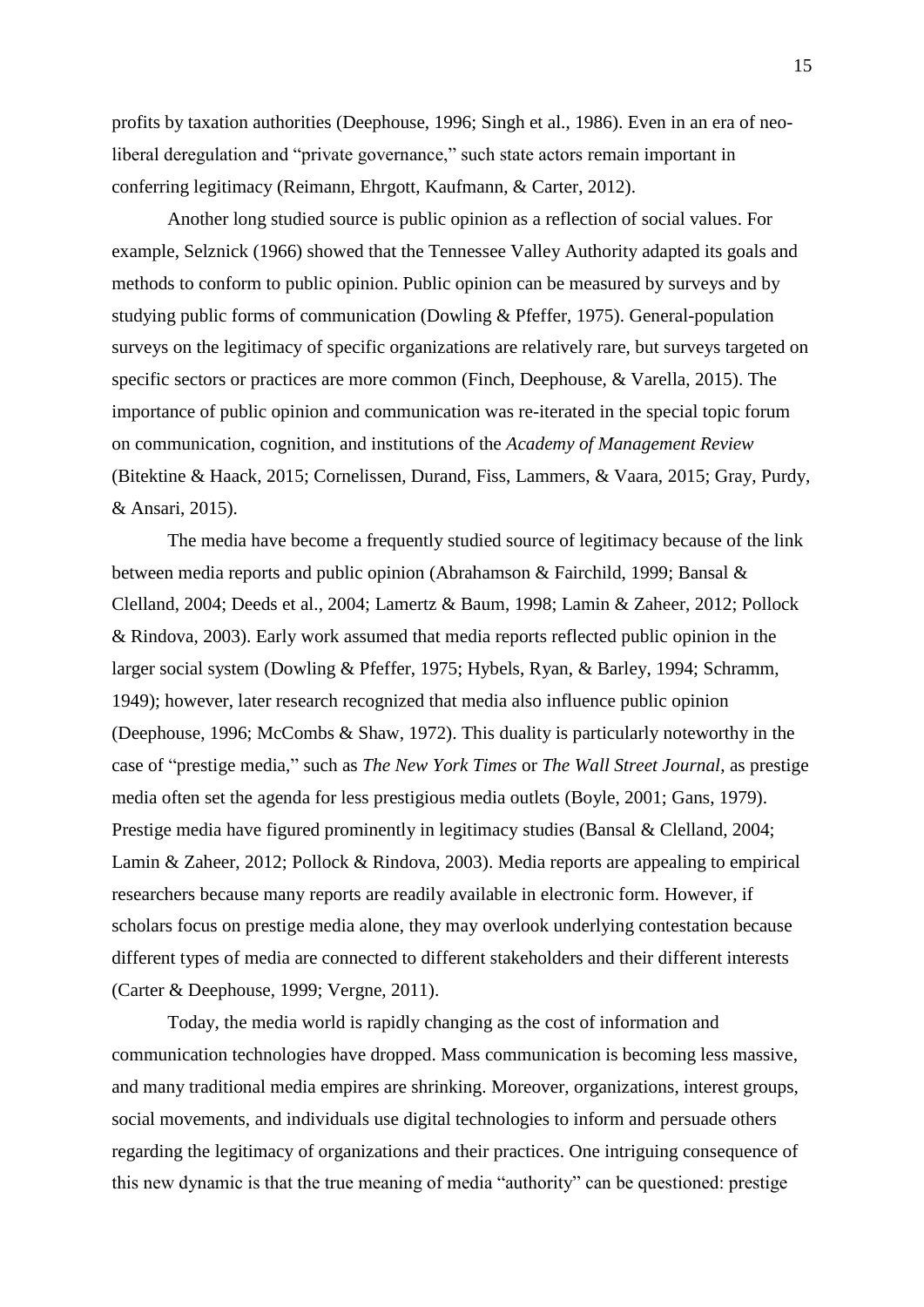media can no longer set the tone without substantial input (and potentially pushback) from individuals across the social strata voicing their opinions and concerns on social media. Indeed, one Facebook post or one tweet on Twitter can lead to a legitimacy challenge for even the most well-established organization. Our hope is that future research will produce a better understanding of how the emergence of social media and the big data generated therein reflect and influence organizational legitimacy. For instance, Castelló, Etter, and Årup Nielsen (2016) examined how a multinational pharmaceutical corporation developed a networked legitimacy strategy to address institutional complexity by participating in open social media platforms and co-constructing agendas with pluralistic stakeholders.

Social movements and interest groups are also important influences on public opinion and government policy. They actively advocate for the legitimation of certain subjects and the de-legitimation of others (Rao, Morrill, & Zald, 2000; Schneiberg & Lounsbury, chapter 11; Strang & Soule, 1998), often by focusing attention on particular criteria such as rights for GLBT people (Creed, Scully, & Austin, 2002; Elsbach & Sutton, 1992) and the natural environment (MacKay & Munro, 2012). Their arguments commonly appear in (social) media and are often adjudicated (albeit not always fully resolved) by regulators, courts, or legislators (Bitektine & Haack, 2015; Edelman & Suchman, 1997; Suddaby & Greenwood, 2005).

Although early experimental work by Zucker (1977) and Elsbach (1994) examined how individuals assessed legitimacy, most research has focused on legitimacy granted by influential sources at a collective level of analysis. Recently, however, two papers in *Academy of Management Review* have rekindled interest in how legitimacy is evaluated at the individual-level of analysis. Bitektine (2011) observed that research usually regarded evaluators as passive audiences; in contrast, he considered them as active information processors. Tost (2011) observed that evaluators are either individuals or comprised of individuals, when they are making decisions in organizations. She drew on the work of Dornbush and Scott (1975) to highlight a useful distinction between *propriety*, i.e., legitimacy assessed by individuals, and *validity*, i.e., legitimacy assessed by collectivities. Bitektine and Haack (2015) subsequently utilized this distinction in developing a multi-level process model linking micro and macro levels. This interest in the individual is consistent with research trying to bridge the micro-macro divide, both in institutional theory (e.g., Powell & Colyvas, 2008; Powell & Rerup, chapter 12; Scott, 1995) and in management more generally (Bamberger, 2008; Molloy, Ployhart, & Wright, 2011; Rousseau, 1985). For instance, Gray et al. (2015) considered the micro-processes and mechanisms that allow for bottom-up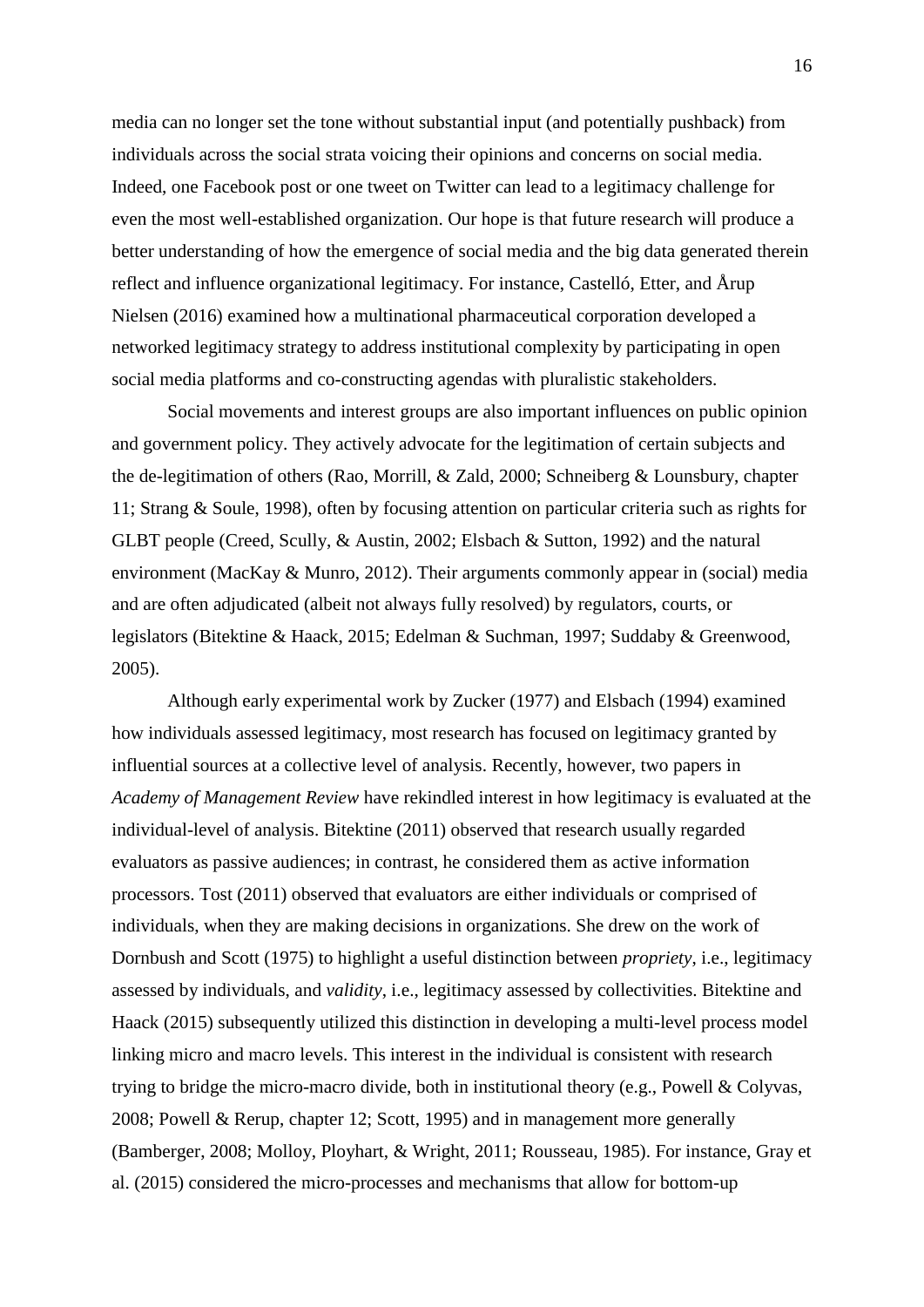institutionalization of meanings and fields. Their theory focused on the role of framing to explain how micro-level interactions between stakeholders instantiate more macro structures of understanding.

Tost (2011) integrated arguments from social psychology and institutional theory to develop a model that focuses specifically on individuals as evaluators but also may inform evaluations of legitimacy by organizations. Her model consists of three stages: judgment formation, judgment use, and judgment reassessment. She argued that judgment formation can occur in one of two psychological "modes": passive or evaluative. Most commonly, the judgments made by individuals are quick and effortless, characterized by passive acceptance of the legitimacy cues offered in the institutional environment. When legitimacy is contested, in contrast, individuals engage in a more active evaluative process of judging the subject along the various dimensions of legitimacy. Once a judgment is formed, it is used in a passive way until an event or exogenous shock triggers a re-assessment of the institution. The judgment re-assessment stage is theorized by Tost (2011) to always proceed in the "evaluative" mode. The nature of the evaluative mode was elaborated in the process model developed by Bitektine and Haack (2015) that also made an important contribution in connecting individual-level and collective-level legitimacy dynamics. Consistent with this trend, empirical work in management has begun to investigate the role of the individual in legitimacy processes (Drori & Honig, 2013; Finch et al., 2015; Huy, Corley, & Kraatz, 2014; Westphal & Deephouse, 2011). Similarly, researchers in other disciplines such as accounting (Milne & Patten, 2002; O'Dwyer, 2002) and criminology (Tyler, Fagan, & Geller, 2014) have also begun to apply legitimacy theory to the study of individual responses.

Much of the research on individual processes of legitimacy judgments focuses on cognitive efforts to make sense of organizations (cf. Bitektine, 2011; Bitektine & Haack, 2015; Tost, 2011). While this research recognizes the "passive" processing of taken-forgranted legitimacy judgments (Tost, 2011: 692), including the role of cognitive biases, it has been largely silent on the role of emotions and affect. That is, while research has advanced our understanding of how individuals use reason and logic to make their legitimacy judgments, we know less about how individuals use their emotions and feelings to assess organizations. Parallel to emerging research on emotions and institutions (Lok, Creed, & Voronov, chapter 22; Voronov & Vince, 2012), research has only just begun incorporating emotions to the study of legitimacy. For example, Haack et al. (2014: 636) considered how the general public legitimates transnational governance schemes (such as the United Nations Global Compact) through an intuitive "legitimacy spillover" process. These authors argued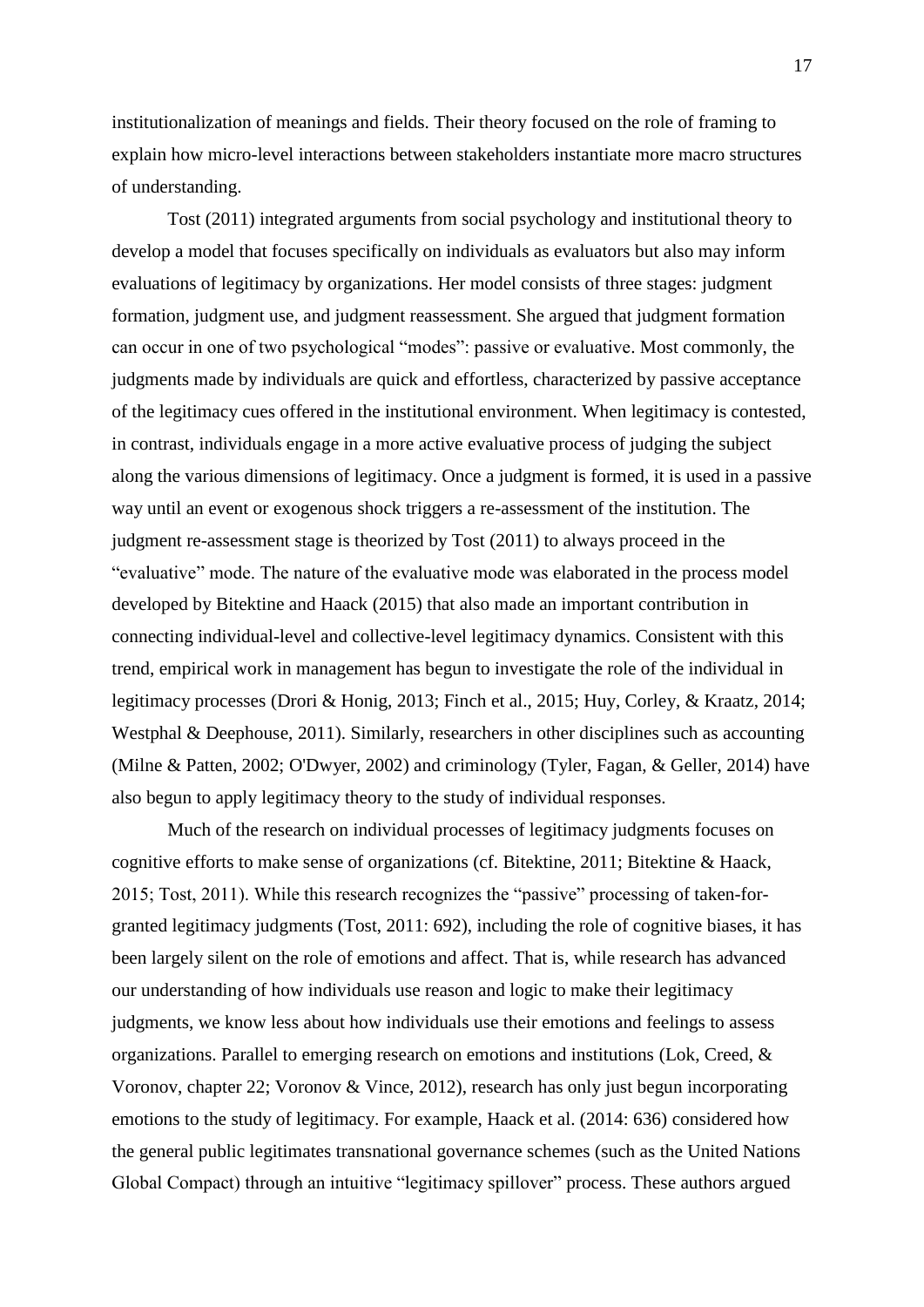that the legitimation process is primarily "affective," in that intuiters rely on their positive or negative feelings towards affiliate organizations to infer the legitimacy of transnational governance organizations. Similarly, Huy et al. (2014) show how positive emotional reactions to change initiatives can reduce stakeholders' resistance and enhance their evaluations of such initiatives (and how negative emotional reactions can increase resistance and lead to legitimacy challenges). Future research should build on this emergent stream to consider how cognitive and emotional systems interact to influence legitimacy judgments. However, we do not believe that legitimacy captures stakeholders' emotional evaluations exclusively because legitimacy is defined primarily by a sense of appropriateness, not by favorability or likeability, as in the case of reputation, nor by group membership and honor, as in the case of status (Bundy & Pfarrer, 2015; Deephouse & Suchman, 2008; Pollock, Lee, Jin, & Lashley, 2015).

We conclude our discussion of sources by recommending that researchers closely consider what specific sources of legitimacy *actually do* when evaluating organizations, that is: what routines they use to perceive and assess legitimacy-relevant information, make legitimacy evaluations, and communicate these evaluations? Recent attention to the cognitive processes of the individual has been excellent in this regard. We look for greater depth as scholars study the many influential sources that are themselves organizations – each with its own individual decision-makers, internal processes, and external environments. Such work should draw partly on other disciplines that focus on these sources, such as law, political science, and public administration. For instance, media stories do not appear out of a vacuum but instead are produced by people in organizations, as Hirsch (1977) reminded us forty years ago and has been elaborated by communication scholars (Shoemaker & Reese, 1991, 2014). Indeed, useful insights into the distinctions among prestige media, specialized media and social media might be gained by considering the different mix of field-level standards, organization-level routines and individual-level cognitions in these different contexts. The multi-level interplay of standards, routines and cognitions may be equally salient among nonmedia legitimacy sources as well. De-legitimation by fraudulent accounting stems from decisions made by accounting firms, as the cases of Enron and Parmalat should remind us (Gabbioneta et al., 2013). And of course, de-legitimation by government prosecution stems from the complex interplay of prescription and discretion within the criminal justice system.

Equally important, though, will be exchanges with other branches of organization theory. After all, many sources of legitimacy are organizations in their own right (Hirsch, 1977; Scott, 1987), and their actions need to be understood in organizational terms. A long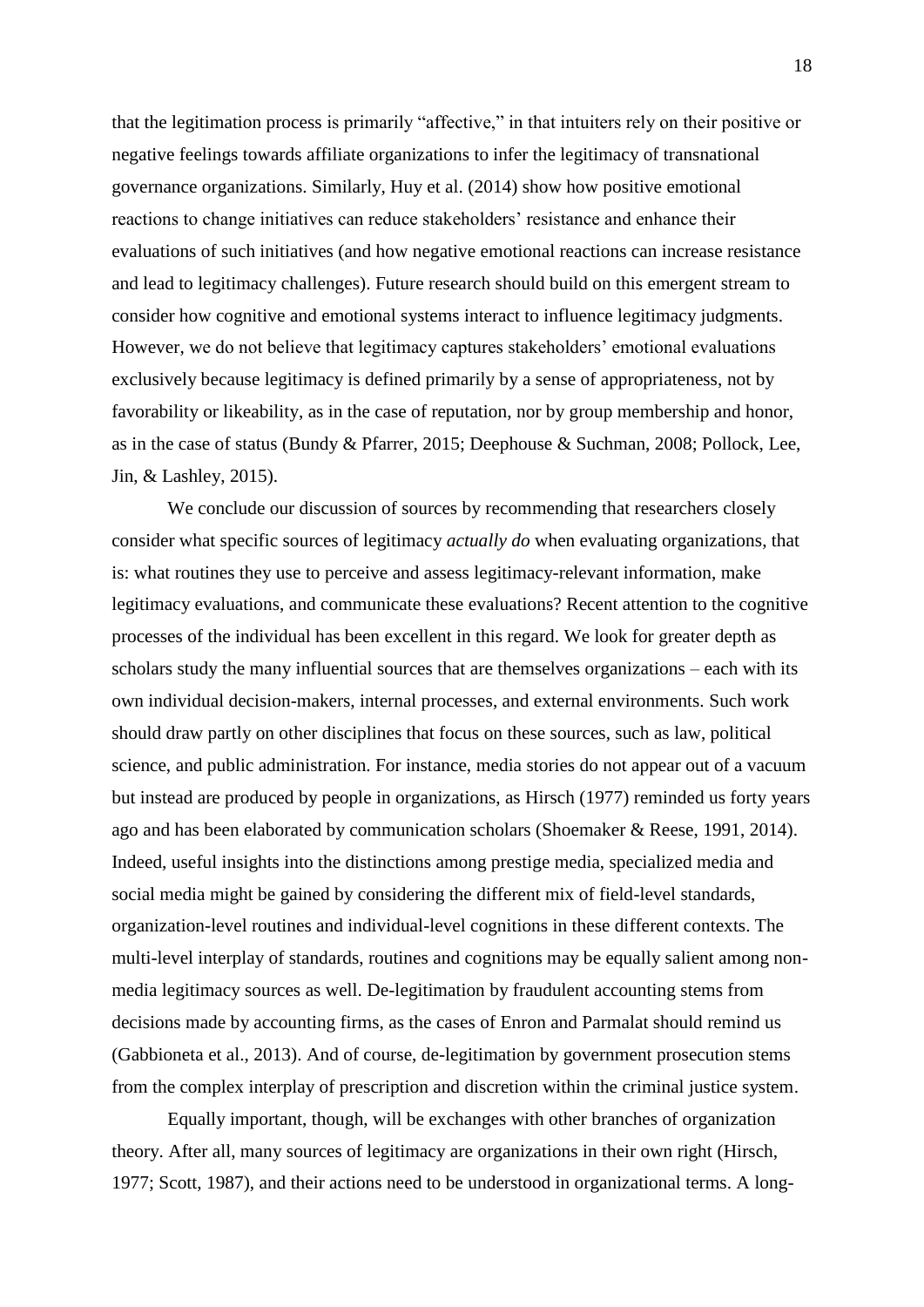standing tenet of organizational theory from an open systems perspective is that each legitimacy-granting organization is connected to others, both within its sector and across sectors, and mimetic isomorphism often occurs. For instance, media monitor and report decisions by regulators (Deephouse, 1996). Similarly, Gabbioneta et al. (2013) showed that the various stakeholders influence each other – often unwittingly. Thus, the conferring of legitimacy by various sources is as amenable to organizational analysis as is the pursuit of legitimacy by a focal organization.

#### **4. WHAT CRITERIA ARE USED?**

Sources use four basic types of criteria for evaluating organizational legitimacy: regulatory, pragmatic, moral, and cultural-cognitive. We acknowledge that these four types have been denoted as "bases" (Scott, 2014) or "dimensions" (Suchman, 1995) of legitimacy; we use the term *criteria* because it more clearly evokes the presence of implicit or explicit standards for evaluating organizations, consistent with our refined definition. We also acknowledge that we have positioned the types of criteria outside the box defining legitimacy in Figure 1.1. This choice reflects the fact that the specific criteria are not inherent to the definition of legitimacy, as dimensions would be. Instead, criteria emerge from negotiation and debate among organizations and stakeholders. Moreover, criteria vary depending on the specific source and particular organization under consideration. Nevertheless, we remain consistent with past research by recognizing different types of legitimacy (e.g., moral legitimacy) result when certain criteria (moral values) are generally agreed upon within the social system.

Our selection of these four types is not surprising, given past research. Meyer and Rowan (1977) discussed the importance of rational effectiveness, legal mandates, and "collectively valued purposes, means, goals, etc." – approximately equivalent to our categories of pragmatic, regulatory, and moral criteria, respectively. Aldrich and Fiol (1994: 648) distinguished between cognitive and sociopolitical legitimacy, where "cognitive legitimation refers to the spread of knowledge about a new venture… Sociopolitical legitimation refers to the process by which key stakeholders, the general public, key opinion leaders, or government officials accept a venture as appropriate and right, given existing norms and laws" (cf., Bitektine, 2011; Deeds et al., 2004) Suchman (1995) proposed three general categories of "pragmatic," "moral" and "cognitive" legitimacy and then elaborated this into a typology of twelve types. Scott (1995) proposed three bases of legitimacy linked to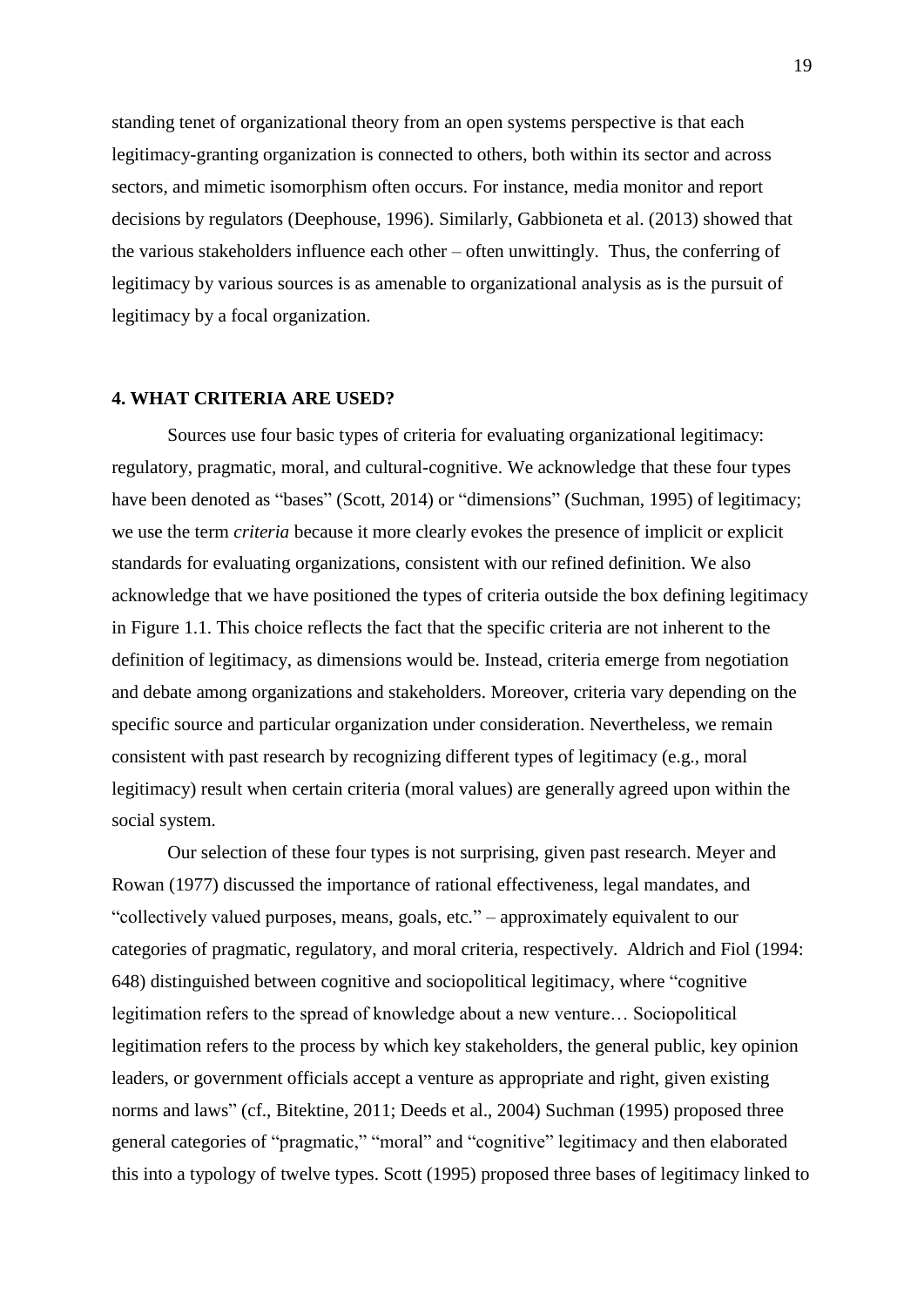his three pillars of institutions: regulative, normative, and cognitive. Subsequently (2014), he refined cognitive legitimacy to become cultural-cognitive legitimacy, reflecting both takenfor-grantedness and shared understandings. In contrast to Aldrich and Fiol (1994) and Scott (1995, 2014), Archibald (2004) equated sociopolitical legitimacy with regulative legitimacy and combined normative and cognitive legitimacy in a new category called cultural legitimacy. Cultural legitimacy accrues over time in professional and cultural contexts, whereas sociopolitical legitimacy is more directly managed within political contexts. Recently, Tost (2011) drew on conceptualizations of legitimacy from social psychology to introduce the relational category, reflecting the effect of an organization on an individual's identity and self-worth. This category may become more important, especially as institutionalists incorporate identity and identification into their work (Brown & Toyoki, 2013; Canivez, 2010; Drori, Honig, & Sheaffer, 2009); however, it is hard to say at present whether relational considerations will prove to be a distinct fifth type of criteria or an overarching causal process through which any of the four core types can be applied.

More specific criteria related to particular types of organizations or contexts can be situated within these four general categories of criteria. For instance, Bansal and Clelland (2004) developed the concept of corporate environmental legitimacy, reflecting regulatory, moral and cultural-cognitive appropriateness in terms of a particular set of environmental practices and norms. Vergne (2011) focused on contextually and phenomenologically derived dimensions in developing his measure of legitimacy, including criteria focused on environmental and competitive norms.

Although we recognize that the categorizing of legitimacy criteria is important for theorizing and empirical research, we also recognize that such categories are analytic concepts, not fully separable empirical phenomena. Thus, we urge legitimacy researchers not to become fixated on defending the purity and independence of the different types. Early in the development of organizational institutionalism, Meyer and Scott (1983: 214) observed that "the literature on legitimacy tends to distinguish sharply between its cognitive and normative aspects. This may overemphasize Western dualism." This critique may become more relevant as globalization proceeds. Scott (1995: 143–4; cf., Tost, 2011) wrote that "distinctions … among [the three pillars of institutions] are analytical in the sense that concrete institutional arrangements will be found to combine regulative, normative, and cognitive processes together in varying amounts." Thus, any act of legitimation may affect a number of criteria. For instance, certification contests in the early days of auto making provided both normative justification and cognitive validation for the young industry – as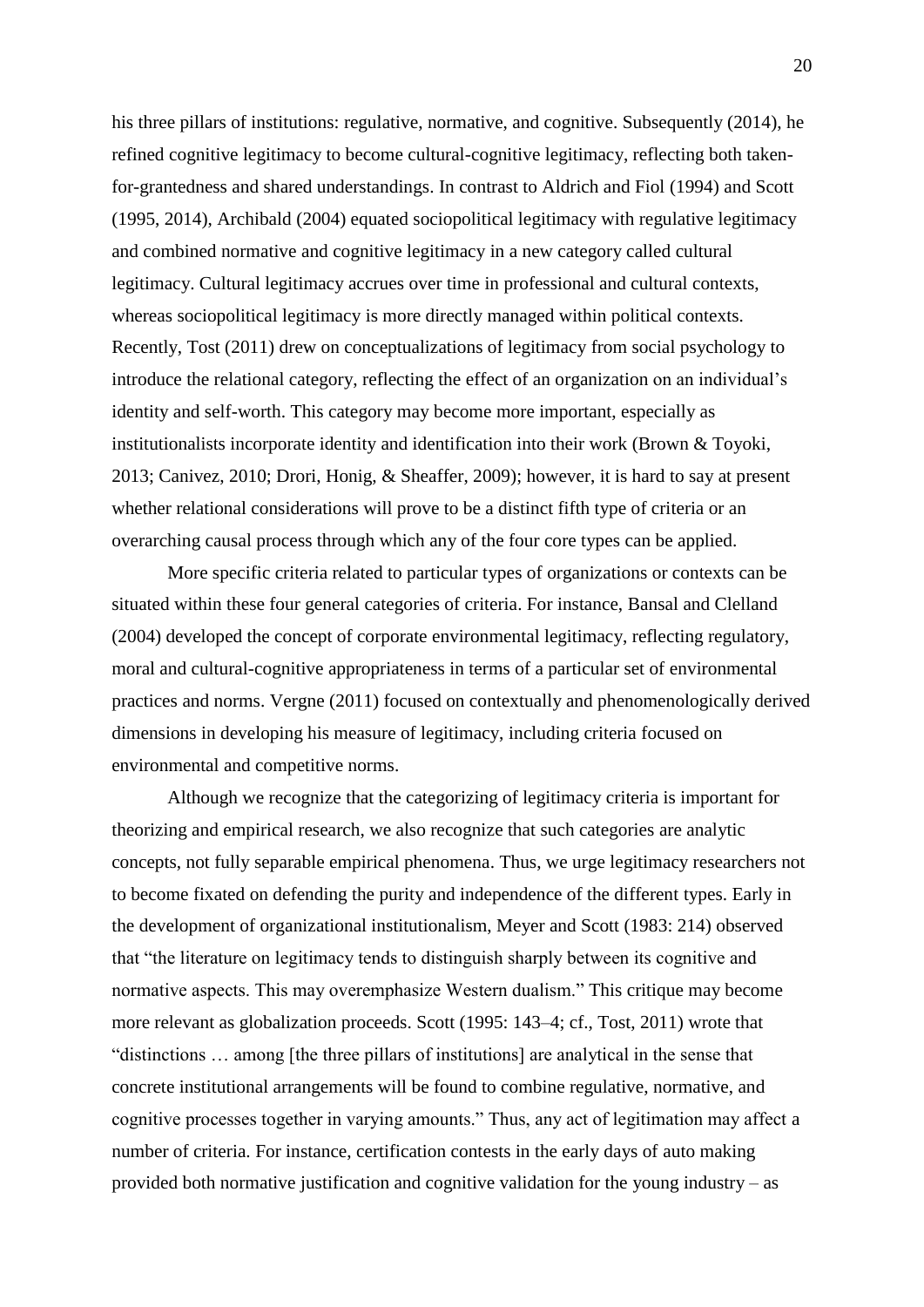well as pragmatic promotion for those fortunate firms that could demonstrate superior capabilities (Rao, 1994). Many issues subject to regulation, such as food safety (Durant & Legge, 2006; Hemphill & Banerjee, 2015) and securities fraud (Gabbioneta et al., 2013), also have pragmatic, moral, cultural-cognitive, and perhaps even relational implications.

#### **5. HOW DOES LEGITIMACY CHANGE OVER TIME?**

The preceding sections of this paper have painted a general picture of legitimacy as a state of acceptance, propriety, debate or rejection at a particular point in time. We next turn to how legitimacy changes over time as organizations, sources, and criteria change over time.

Legitimation was defined in early research as the process by which an organization demonstrates its legitimacy to stakeholders (Maurer, 1971). Early work highlighted how organizations sought to enhance their legitimacy by donating to charities, forming director interlocks, and obtaining external endorsements (Dowling & Pfeffer, 1975; Galaskiewicz, 1985; Pfeffer & Salancik, 1978). This organization-centered view persisted in what Suchman (1995) labeled the "strategic" approach to legitimacy research. However, an open-systems perspective recognizes that stakeholders are potentially agentic and legitimacy is often negotiated (Ashforth & Gibbs, 1990; Bitektine, 2011; Pfeffer & Salancik, 1978). Within this open-systems view, it is generally recognized that different legitimacy sources have different criteria that sometimes conflict (Fisher et al., 2016; Ruef & Scott, 1998). Thus, we extend our discussion to include stakeholders' actions to endorse or contest an organization's legitimacy as well as the organization's actions to defend itself. We begin this section by proposing five legitimation scenarios. We then highlight the symbolic and substantive tools used for managing legitimacy. Throughout, we observe that certain scenarios and tools differ systematically based on the type of organization or organizational form.

Managing legitimacy is important at all times, but different times call for different types of legitimation activities. Ashforth and Gibbs (1990: 182) proposed three "purpose(s) of legitimation:" Extending, Maintaining, and Defending Legitimacy. Suchman (1995: 585) offered a similar framework of three "challenges of legitimacy management:" Gaining, Maintaining, and Repairing Legitimacy. Rather than purposes or challenges, we propose the use of the term *Scenarios* because it better reflects evolving situations that can be viewed both from the organization's and from the stakeholders' perspective; also, scenarios are commonly used by planners as alternative future states (Cornelius, Van De Putte, & Romani, 2005; Hodgkinson & Healey, 2008; Schoemaker, 1993); nevertheless, we do follow prior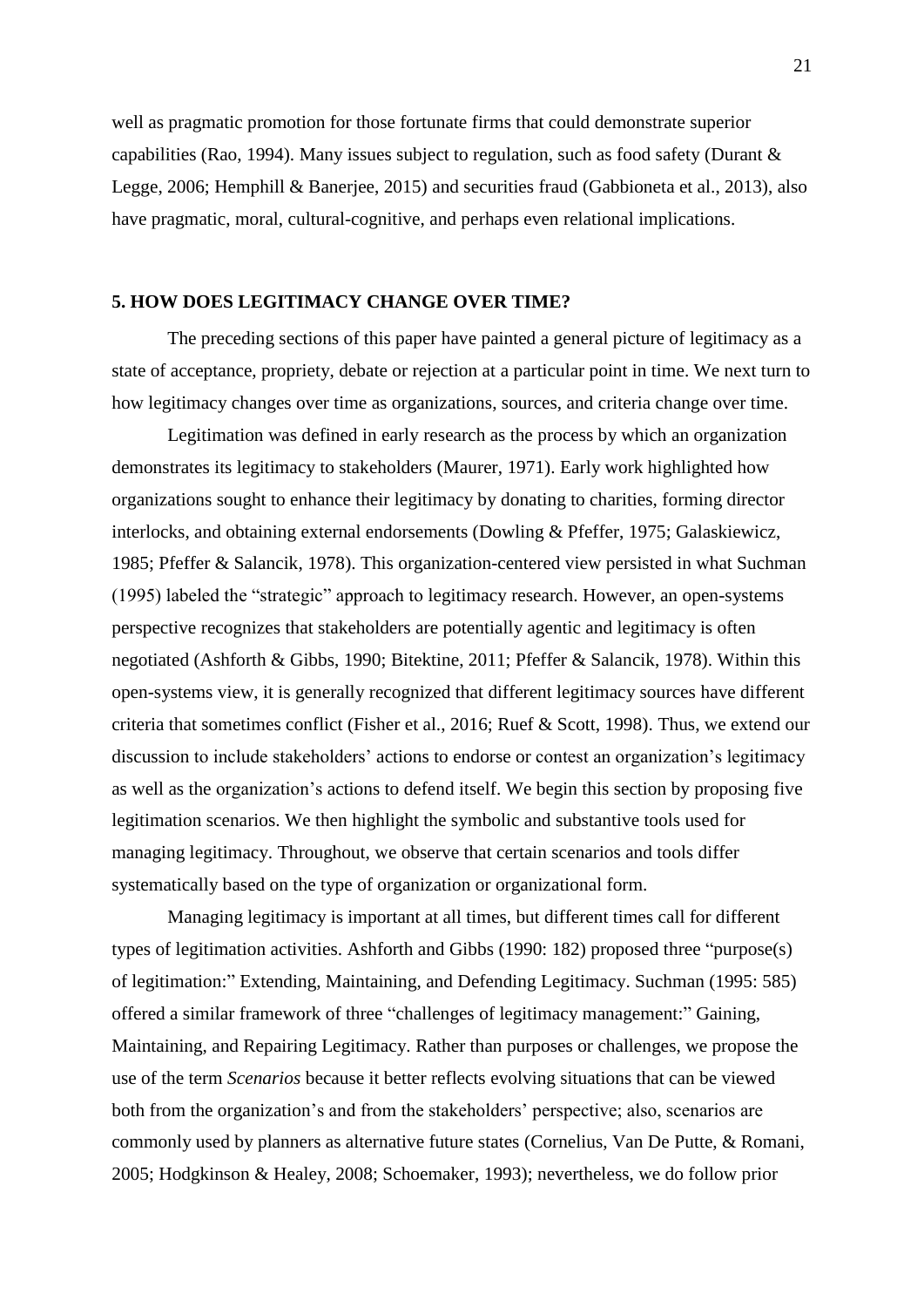work and take the perspective of the organization when selecting names for the scenarios. We add two categories of scenarios to the earlier three-fold typologies. *Challenged By* and *Institutionally Innovating* (discussed below).

We prefer *Gaining* to Extending because before new organizations can extend legitimacy, they need to gain it in the first place —or risk falling victim to the liabilities of newness (Singh et al., 1986; Stinchcombe, 1965). Moreover, existing organizations can gain legitimacy for new activities in a variety of ways, not only by extending the umbrella of the organization's prior legitimacy to cover a new activity. Thus, gaining is more a comprehensive term. Gaining legitimacy occurs in a stable institutional environment, so that the organization must demonstrate its propriety and fit within pre-existing regulatory and pragmatic standards, moral values, and cultural-cognitive meaning systems. Based on the pioneering work of Aldrich and Fiol (1994), much research has examined how new entrepreneurial organizations gain legitimacy (Martens, Jennings, & Jennings, 2007; Zimmerman & Zeitz, 2002). As Bitektine (2011: 165) noted, entrepreneurs often accomplish this task by "presenting their innovation broadly enough to encompass existing knowledge and to invoke familiar cognitive categories." Importantly, we separate the scenario of gaining legitimacy, via displaying consistency with familiar norms, from the scenario of institutional innovating, which involves a more radical attempt to shift and challenge such norms. We detail this latter scenario shortly.

We continue with the term *Maintaining*. Maintaining involves routinized attention to reinforcing stakeholders' sense that the organization continues to adhere to standards of appropriateness and as reflected in various types of criteria. There is very little research on how organizations actively maintain legitimacy because stability does not create theoretical much drama or require much active managerial intervention (Locke & Golden-Biddle, 1997). However, organizations that maintain legitimacy are commonly used in quantitative studies of legitimacy over time (Deephouse, 1996). Research on ethics and compliance programs also often consider processes of maintaining legitimacy, often in the context of decoupling (Weaver, Trevino, & Cochran, 1999). Indeed, MacLean and Behnam (2010) considered the dangers of decoupling compliance, suggesting that decoupling can lead to organizational misconduct and challenges from stakeholders.

The first new scenario that we propose is called *Challenged By*. This scenario brings to the foreground the existence and point of view of multiple stakeholders (recognizing heterogeneous sources) who may question legitimacy on multiple grounds (recognizing heterogeneous criteria). Thus, we refine the more generic term "challenges" to legitimacy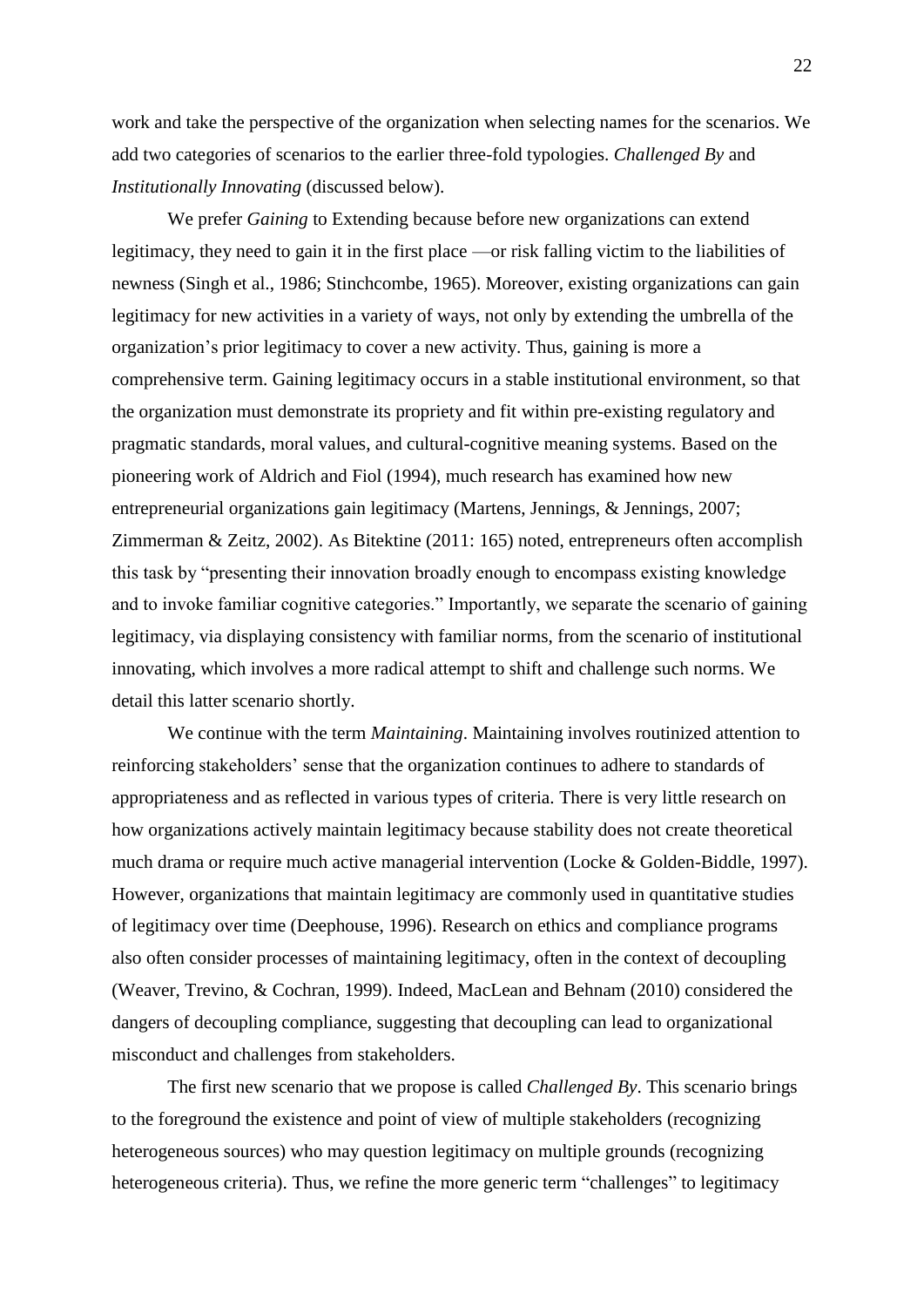(Hirsch & Andrews, 1984) by recognizing that such challenges may be heterogeneous. In doing so, we formally link performance challenges to regulatory and pragmatic legitimacy and value challenges to moral legitimacy. Further, we specify a new type of challenge, challenges to meanings, which undermine the cultural-cognitive legitimacy of a subject.

By separating the challenged by scenario from the responding scenario (detailed below), we seek to call attention to the fact that challenges based on norms or values may take distinctly different forms and involve unique processes compared to challenges based on performance or pragmatic utility. As Tost (2011) highlighted in her model of the legitimacy judgment process, instrumental evaluations and reassessments are distinct from relational or moral evaluations and reassessments. Similarly, challenges by different stakeholders also take unique forms (e.g., regulatory challenges from the state versus challenges from aggravated stakeholders). Others studying reputation and other social evaluations have also recognized these distinctions in terms of multiple stakeholders making multiple evaluations using multiple criteria (e.g., Bundy & Pfarrer, 2015; Mishina, Block, & Mannor, 2012). Thus, we seek to recognize the multiplicity inherent in legitimacy challenges by recognizing them as a unique part of the legitimation process, separate from the responses used to manage these challenges.

We also propose the term *Responding* rather than Defending or Repairing. We assume that challenges to legitimacy are a form of institutional pressure to which an organization can respond, and possible responses vary on the reactive/proactive dimension (Oliver, 1991). In contrast, Suchman (1995: 597) stated that repairing "generally represents a reactive response to an unforeseen crisis," and Ashforth and Gibbs (1990: 182, Table 1) summarized defending legitimacy as reactive. Much research focuses on how organizations respond to challenges to their legitimacy. For instance, Pavlovich, Sinha, and Rodrigues (2016) found that moral legitimacy was especially important for the Fonterra-Sanlu international joint venture in the scandal about its milk in China. Sinha, Daellenbach, and Bednarek (2015) examined the responses of Air New Zealand to the demands of diverse stakeholders during its acquisition of Ansett Australia. Useful approaches for managing legitimacy in the face of inconsistent criteria have been identified, such as decoupling (Boxenbaum & Jonsson, chapter 3) and hybridization (Battilana, Besharov & Mitzinnick, chapter 5). Finally, Lamin and Zaheer (2012) considered different forms of impression management and the effect on legitimacy for different evaluators, including Wall Street and Main Street audiences. They found that these audiences responded differently to different impression management tactics, highlighting the need to consider the challenge and the response as separate scenarios.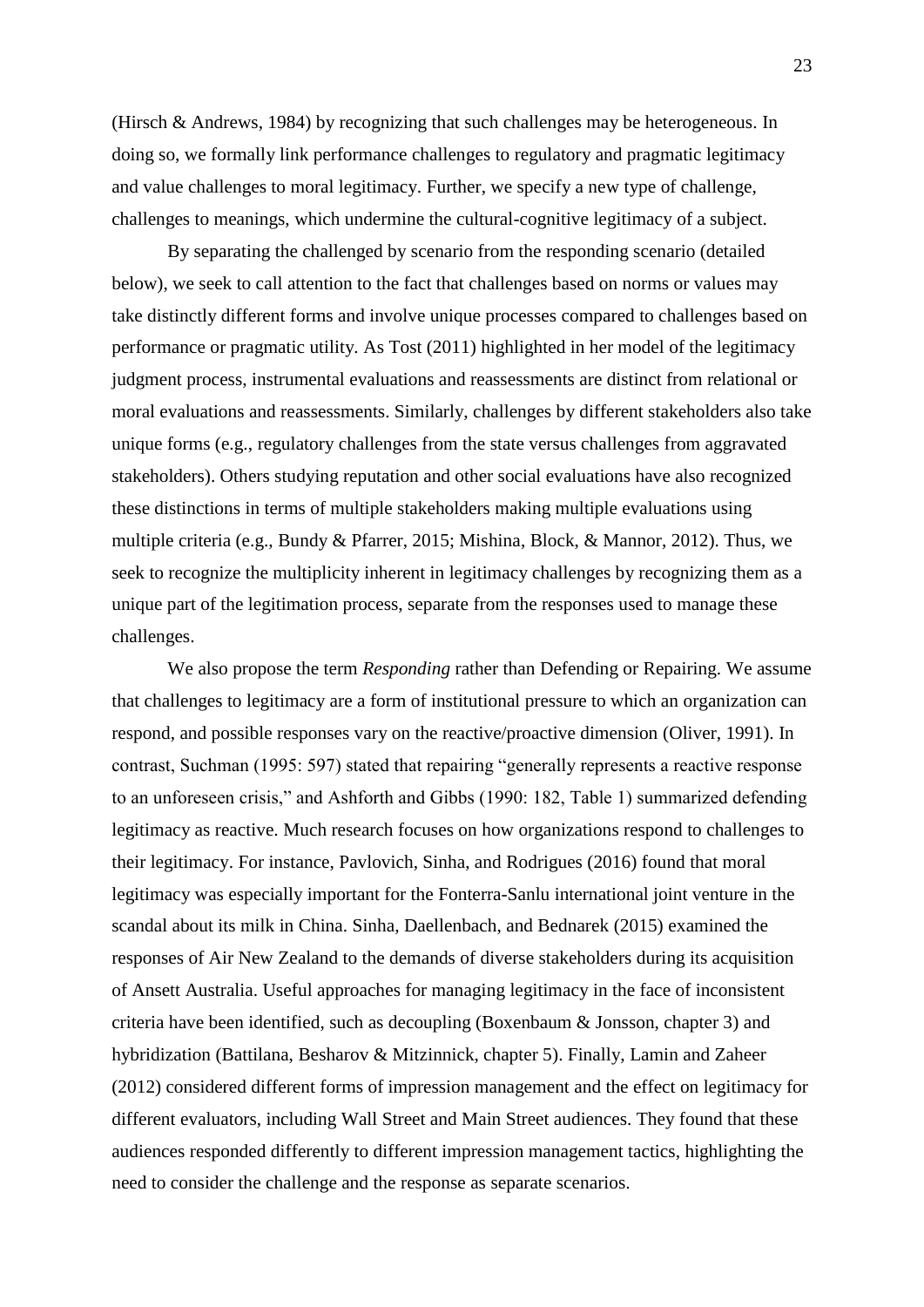Overall, effective responses may depend less on conforming to any single set of expectations than on determining which sources care about which criteria and constructing a viable bundle of reassurances that satisfy enough sources on enough criteria enough of the time. Performance challenges, for example, may require reassurances of organizational efficacy in order to sustain regulatory and pragmatic legitimacy, whereas value challenges require reassurances of good character and social responsibility in order to sustain moral legitimacy. Finally, challenges to meaning may require reassurances of comprehensibility, such as sensemaking (Weick, 2000) or narrative emplotment (Downing 2005), to sustain cultural-cognitive legitimacy.

We call our second new scenario *Institutionally Innovating*. This scenario focuses on the strategic creation of new institutions, frequently by institutional entrepreneurs (DiMaggio, 1988; Hardy & Maguire, chapter 10). We separate this from gaining legitimacy because the actions required to theorize and create new institutional rules, norms, and meaning systems in the institutional environment are qualitatively different from the actions required to demonstrate the appropriateness of a new instance of an already familiar form within a stable institutional regime (Aldrich & Fiol, 1994; Garud, Jain, & Kumaraswamy, 2002; Lounsbury & Glynn, 2001; Rao, 1994; Strang & Meyer, 1993). For example, Greenwood et al. (2002) provided an early investigation of the process involved in institutional entrepreneurship. They induced a six-stage model of institutional change in highly professionalized fields. Moral and pragmatic legitimacies were theorized in stages four and five, and cognitive legitimacy occurred in stage six. Voronov, DeClerq, and Hinings (2013) studied the wine industry in the Niagara peninsula for five years and found several different paths by which wineries delegitimated prevailing wine-making practices that produced inexpensive wines and replaced them with new practices that adapted old world techniques to the local context. Turcan and Fraser (2016) examined an international new venture in Moldova over an eleven-year period and developed a process model of new venture and new industry legitimacy in emerging markets.

Table 1.1 summarizes this discussion. It builds from Table 1 of Suchman (1995) using our revised definition of legitimacy, our types of criteria, and our expanded view of scenarios.

> Insert Table 1.1 About Here \*\*\*\*\*\*\*\*\*\*\*\*\*

\*\*\*\*\*\*\*\*\*\*\*\*\*\*\*\*\*\*\*\*\*\*\*\*\*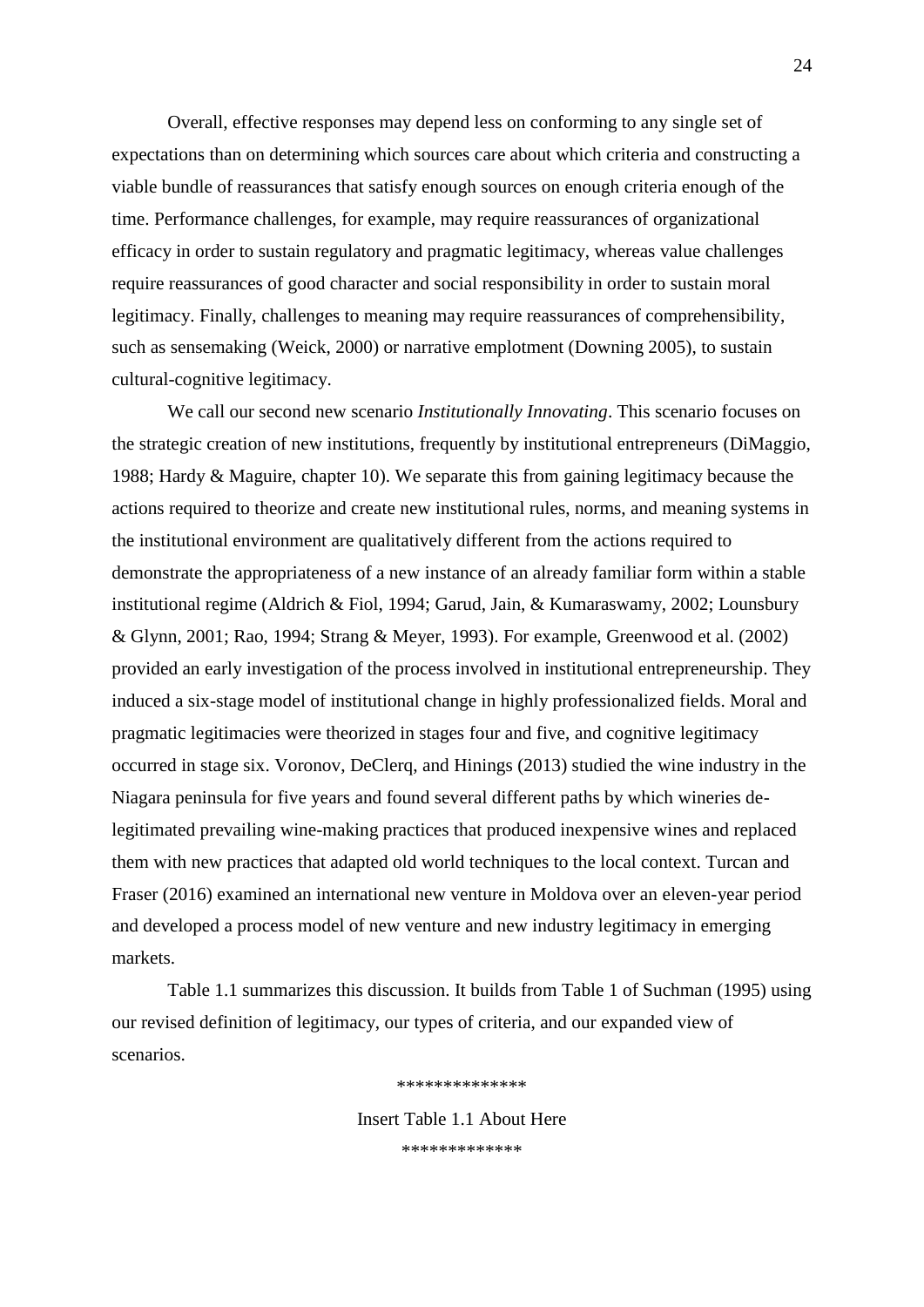Given these scenarios, what types of tools do organizations typically use to manage legitimacy? Ashforth and Gibbs (1990) highlighted two basic types of legitimacy work and a total of ten categories of action. Symbolic management, with six actions, represents the efforts and changes that transform "the *meaning* of acts" (180; emphasis in original) to make them appear consistent with social values and expectations. Substantive management, with four actions, represents the "real, material changes in organizational goals, structures, and processes or socially institutionalized practices" (178). We consider both in turn.

Most legitimation research has examined how texts, generally construed, have been used in debates on legitimacy by both organizations and stakeholders. The examination of texts is often classified as symbolic management broadly, and one specific approach is impression management. In an early example, Elsbach (1994) found that verbal accounts acknowledging failings or referring to the institutional environment are superior to accounts denying responsibility or referring to the technical environment. Lamin and Zaheer (2012) examined how organizations use text-based response strategies to defend themselves in the wake of negative events, specifically accusations of sweatshop labour. They found that highly defensive strategies hindered the recovery of legitimacy with the general public as measured by media reports. A recent impression management study by Van Halderan et al. (2016) examined the tactics used by BP and ExxonMobil to maintain corporate environmental legitimacy in the context of the grand challenge of climate change (Ferraro, Etzion, & Gehman, 2015; Whiteman, Hope, & Wadhams, 2013). Research in the field of public relations and communication has also considered the interplay of symbolic management and legitimacy (cf. Sellnow & Seeger, 2013).

Another approach to studying texts is discourse analysis, which includes individual speech acts ("little d" discourse) and hegemonic meaning systems ("Big D" discourse) (Alvesson & Karreman, 2000; Gee, 2011; Phillips, Lawrence, & Hardy, 2004). For instance, Suddaby and Greenwood (2005) examined the discursive struggle between proponents and opponents of multidisciplinary partnerships in professional services. Vaara, Tienari, and Laurila (2006) identified five "discursive legitimation" strategies: normalization, authorization, rationalization, moralization, and narrativization. Joutsenvirta (2012) identified five legitimation strategies regarding executive pay at a Finnish energy company using critical discourse analysis of media texts.

Overall, researchers have applied many different approaches to studying texts, including: rhetoric, both old and new (Erkama & Vaara, 2010; Green, 2004; Harmon, Green, & Goodnight, 2015; Sillince & Brown, 2009); narrative analysis (Brown, 1998; Golant &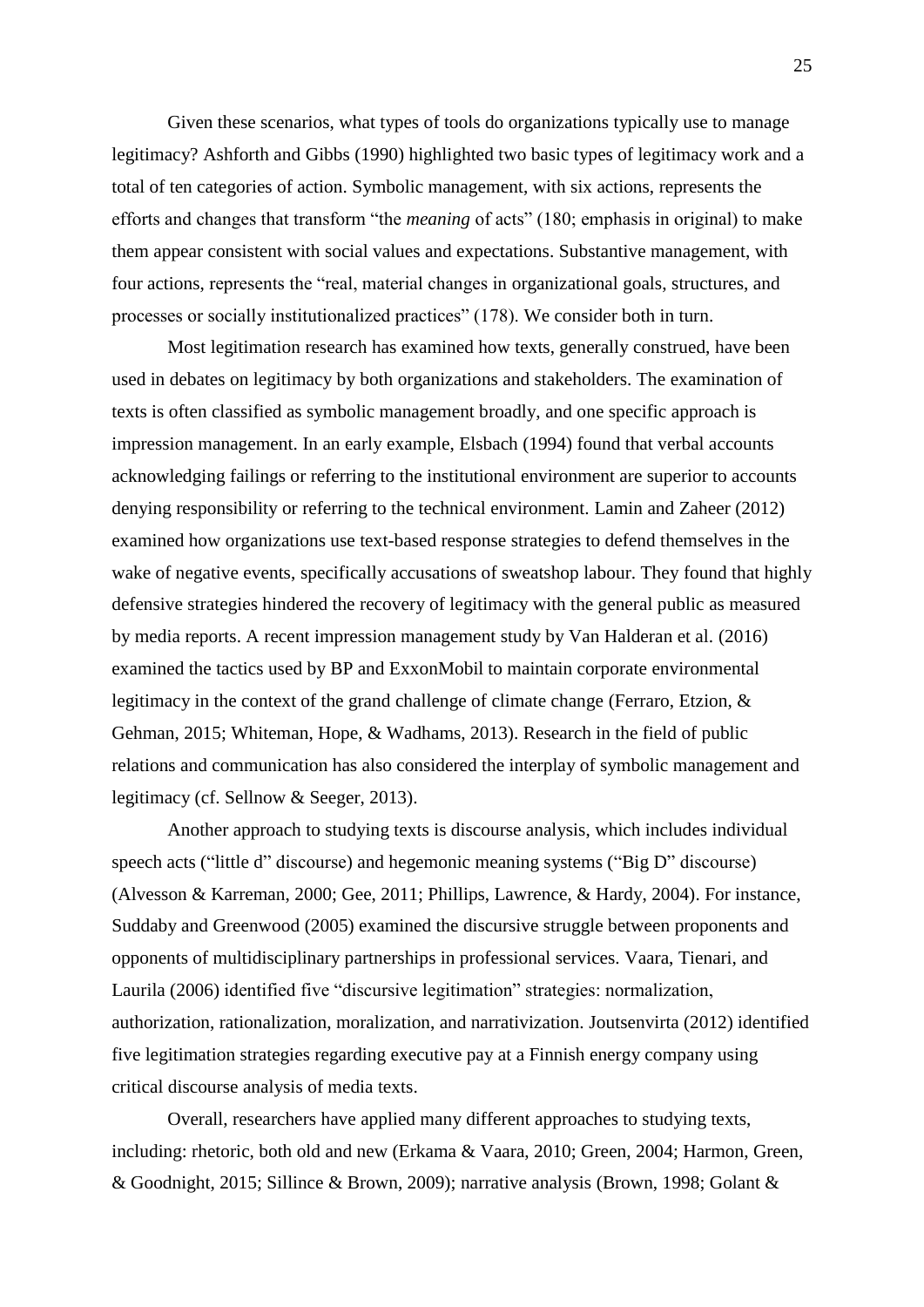Sillince, 2007); discourse analysis, sometimes critical (Phillips et al., 2004; Vaara & Tienari, 2002); and framing (Benford & Snow, 2000; Cornelissen, Holt, & Zundel, 2011). These approaches and their methods typically remain in disciplinary silos with different assumptions of agency, level of analysis, etc., but empirically each typically connects a set of texts to legitimacy.

The prevalence of research on legitimation by words is hardly surprising, given the prevalence of textual data sources; however, legitimation by substantive actions, such as role performance and isomorphism, is arguably more important (Ashforth & Gibbs, 1990). One common form of substantive legitimacy management involves securing regulatory approvals, such as for new pharmaceuticals and restaurants. Rao (1994) demonstrated how the ability of early automobiles to complete and win endurance contests built legitimacy for the winning companies and the auto industry as a whole. These accomplishments demonstrate pragmatic legitimacy and are communicated to others in the social system. Deephouse (1996) showed that both isomorphism and financial performance increased normative and regulatory legitimacy within a population of competing commercial banks. Westphal, Gulati, and Shortell (1997) found that conformity in TQM practices enhanced the legitimacy of hospitals. Similarly, CSR has been used as a tool to gain legitimacy (Beddewela & Fairbrass, 2016). Individuals and organizations have gained legitimacy using ingenious actions, often unconventional ones, in places like Silicon Valley and Southwestern Ontario (Kannan-Narasimhan, 2014; Walker et al., 2014). Divestment by companies from the global arms industry is another substantive example of how companies responded to legitimacy challenges (Durand & Vergne, 2015).

Finally, we recognize that managing legitimacy also depends on the type of organization in question. Early empirical work focused on schools and public sector organizations (Hannigan & Kueneman, 1977; Kamens, 1977; Meyer & Rowan, 1977; Rowan, 1982), but scholars later applied legitimacy to non-profits, businesses, hospitals, etc. (Carroll & Hannan, 1989; Deephouse, 1996; Ruef & Scott, 1998; Singh et al., 1986). There are marked differences between organizations in different societal sectors in terms of the sources who evaluate legitimacy, the criteria used, and the outcomes that result.

Within a societal sector, the specific organizational population is also important. Following Hannan and Freeman (1977: 935-936), an organizational population consists of all organizations within a boundary sharing an organizational form; organizational form is "a blueprint for organizational action," including formal structure, patterns of action, and the normative order recognized by organizational members and the relevant societal sector. Thus,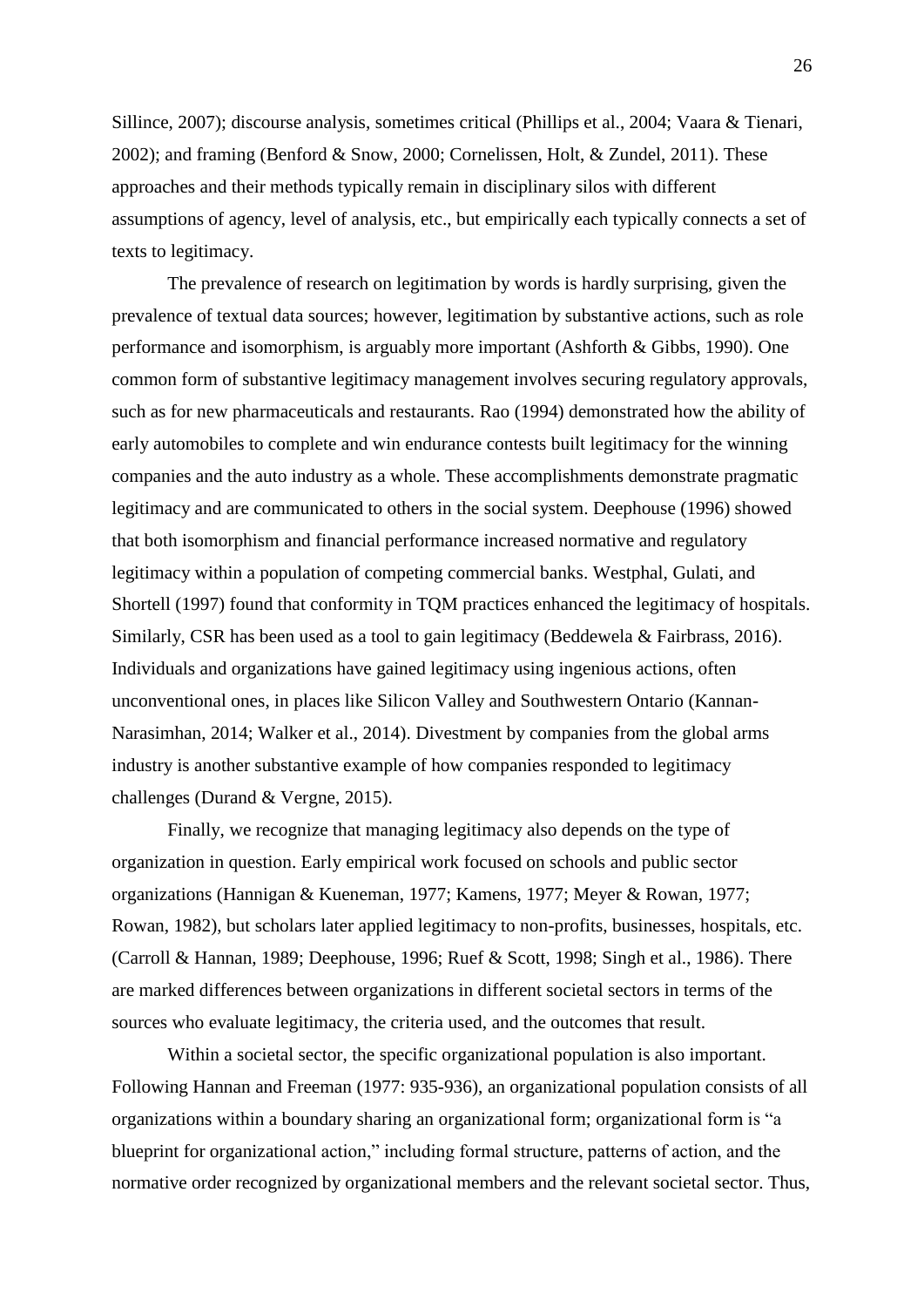within the financial sector, non-profit, member-owned credit unions and for-profit, investorowned banks have different legitimacy processes involving different stakeholders (Barron, 1998; Haveman & Rao, 1997). And as implied above in our discussion of entrepreneurs gaining legitimacy, the stage of the organization in its life cycle stage is also important. Thus, there are distinct differences between new organizations and established organizations (Aldrich & Fiol, 1994; Fisher et al., 2016) and between established organizations and organizations encountering the liabilities of senescence (Barron, West, & Hannan, 1994).

#### **6. CONCLUSION: WHERE DO WE GO FROM HERE?**

Conceptual clarity has been a central concern of the social sciences for decades (Dubin, 1976; Kaplan, 1964; Osigweh, 1989; Suddaby, 2010). Our review has found considerable convergence in the last twenty years around the definition of legitimacy proposed by Suchman (1995). However we wonder if such convergence is becoming formulaic and limiting the development of the legitimacy concept in the context of other social evaluations like status and reputation (Deephouse  $\&$  Suchman, 2008) – concepts should evolve as they are used and juxtaposed with other concepts in the course of research (Kaplan, 1964; Wright 1985). Thus, we applaud the many efforts to distinguish different social evaluations and the increased attention to sources of legitimacy at different levels and from different disciplines, ranging from individuals (Bitektine, 2011; Tost, 2011) in psychology to societal systems in sociology (Meyer & Rowan, 1977).

In this context, we have continued the work of Deephouse and Suchman (2008) in refining the legitimacy concept and making recommendations for future research. We first focused the definition on the concept of appropriateness and then offered four basic states of legitimacy: accepted, proper, debated, and illegitimate. We also advocated strongly for more in-depth research on the variety of sources and the variety of criteria in play for different types of organizations. We then refined our conceptualization of different legitimation scenarios (Ashforth & Gibbs, 1990; Suchman, 1995) by integrating them with challenges to legitimacy (Hirsch & Andrews, 1984) and by specifying institutional innovation as a separate scenario.

Before closing, we offer several recommendations for future research. First, in the prior section we listed many approaches to studying texts as part of symbolic legitimation (e.g., rhetoric, impression management, discourse analysis, etc.), and each of them has a large theoretical and methodological tradition. Perhaps our most ambitious recommendation is for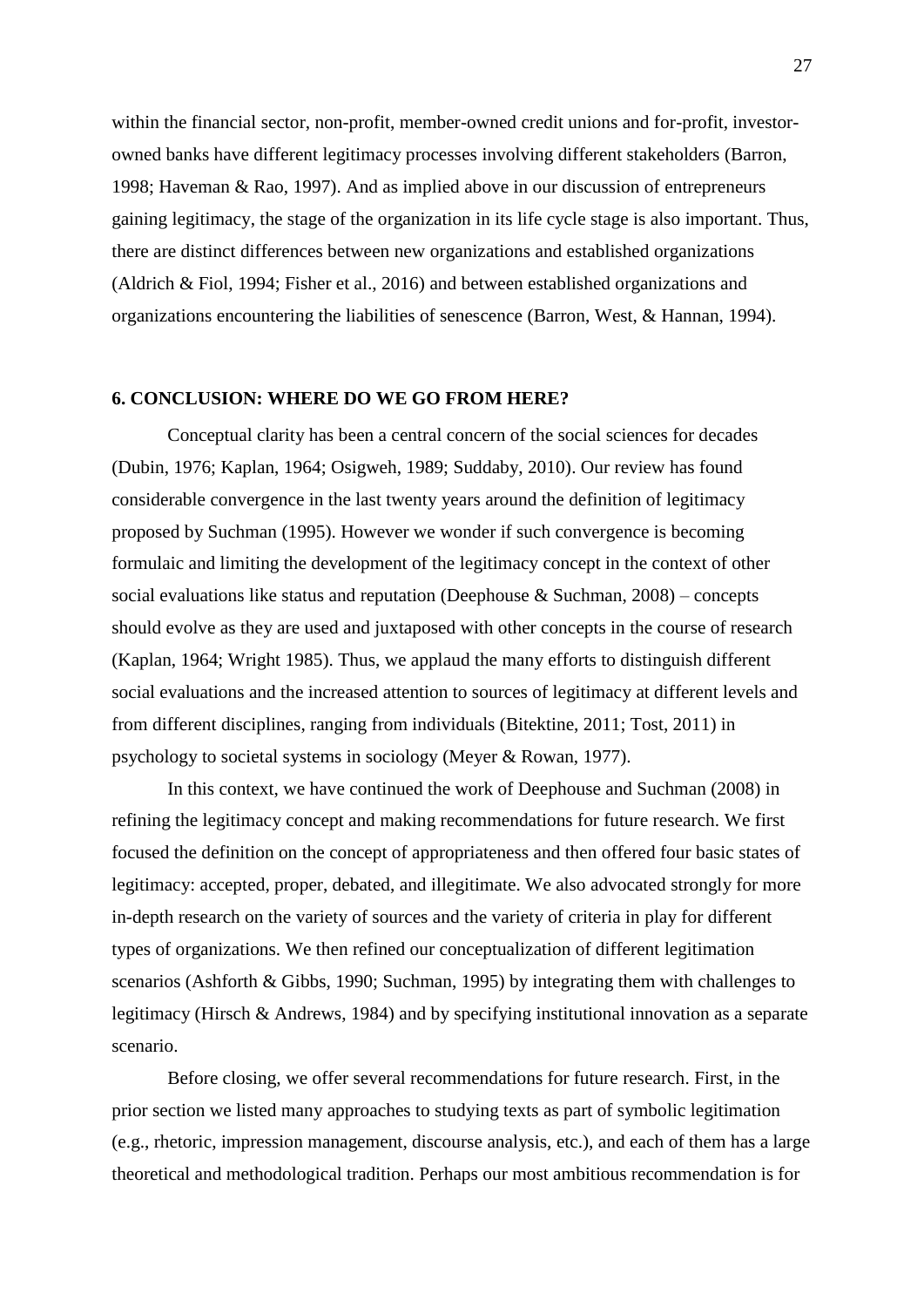future research to critically review these different approaches to verbal legitimation tactics with the goal of integrating and consolidating them in order to create cumulative knowledge rather than retaining theoretical autonomy and novelty (Barley, 2016). For instance, the same set of texts should be examined from multiple approaches (Van de Ven, 2007) – perhaps by a collaborative team representing several traditions, as demonstrated by the collaboration of Erez and Latham in goal-setting theory (Latham, Erez, & Locke, 1988). Organizational institutionalists could take inspiration from research in communication, where the *Journal of Communication* published a special issue comparing three theories of media effects: framing, agenda-setting, and priming (Scheufele & Tewksbury, 2007). Bedeian (2004) observed that many so-called novel theories overlook long histories of research both within and outside of management theory. The disciplines of communication, political science, and public relations also have a long tradition of research on convincing by word, such as by Lippmann, Lasswell, and others on propaganda, "the management of collective attitudes by manipulation of significant symbols" (Lasswell, 1927: 627; Lasswell, Leites, & Associates, 1965; Lippmann, 1922), especially during the critical period of World War II. These fields have much to offer organizational scholars who wish to understand similar activities in other spheres.

Our second recommendation also considers integrating two research streams that have strong theoretical and methodological traditions: 'substantive management' and 'symbolic management' (Ashforth & Gibbs, 1990). While a small number of studies have combined the two (cf. Pfarrer et al., 2008; Zavyalova et al., 2012), most studies focus only on one or the other. This has created a substantial gap in our knowledge, and we strongly encourage future scholars to consider how symbolic and substantive efforts interact with one another to influence legitimacy judgements. Indeed, many have criticized the symbolic approach, suggesting it acts as a form of deception or distraction from substantive issues of legitimacy (cf. Bundy & Pfarrer, 2015). However, we see value in both approaches, particularly when considered in combination. For example, symbolic management in the form of apologies is likely best received when combined with substantive efforts at repentance and restitution (Pfarrer et al., 2008). Moreover, we observe that some substantive actions also have symbolic impact, such as Johnson & Johnson's speedy recall of all Tylenol in 1982. However, and particularly within empirical research, we see only limited attempts to consider this combined management approach.

Third, there are several emerging empirical settings that should be fertile grounds for growing research on social evaluations. Although the nation-state has historically been central to legitimacy, substitutes for state regulation have emerged, such as transnational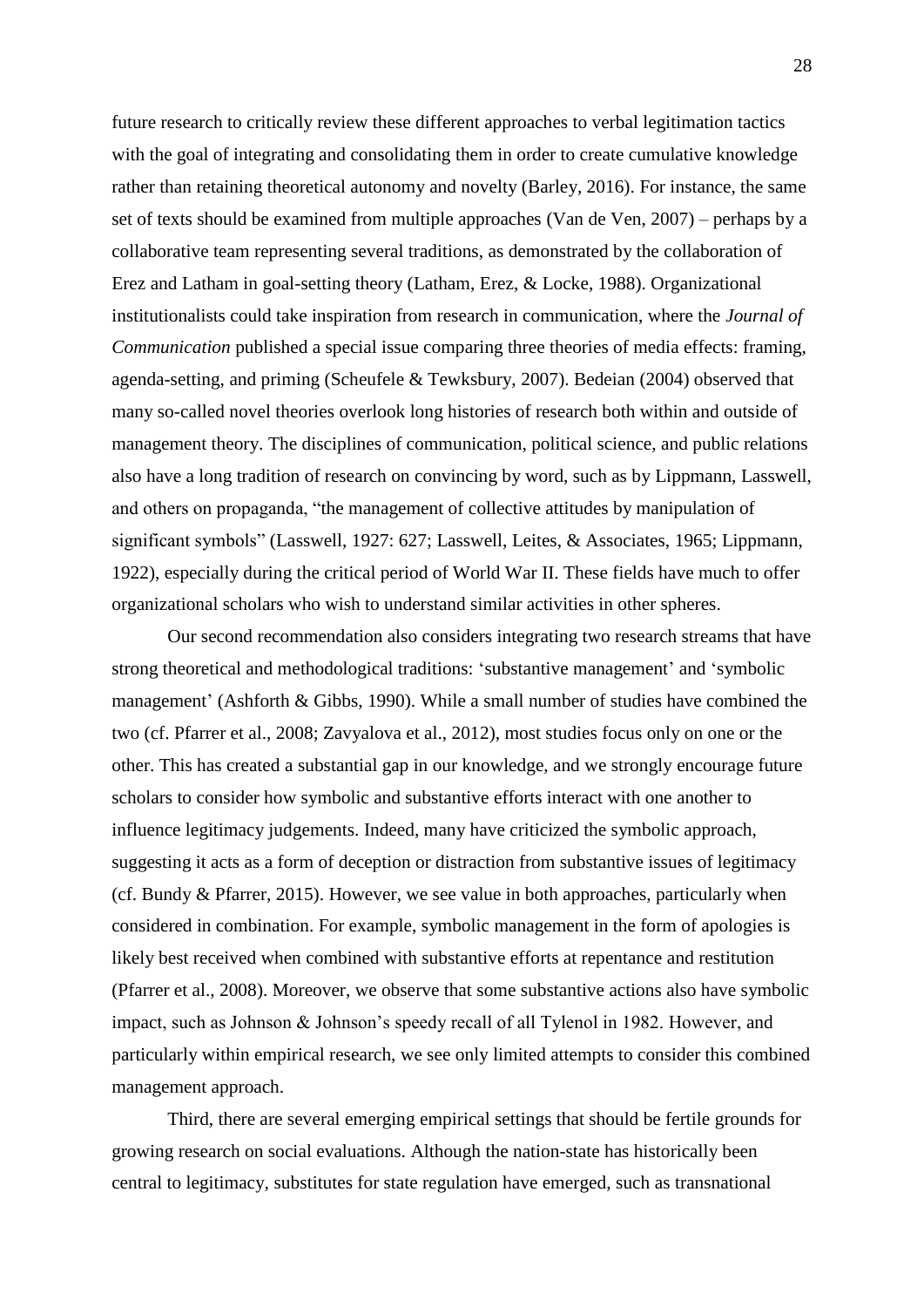governance (Djelic & Sahlin-Andersson, 2006; Haack et al., 2014; Hollerer et al, chapter 8; Scott, chapter 33) and private self-regulation (Bernstein & Cashore, 2007; Cashore, Auld, & Newsom, 2004; Prakash & Potoski, 2006). These new governance mechanisms are worthy of further study.

Future research could also examine how the major changes in digital technology affect legitimation. Many new organizations and practices have emerged, such as AirBnB, BitCoin, and Uber, and the legitimation efforts of these "new economy" organizations have been hotly contested. These could be valuable settings to study; for example, Vergne has recently established a research centre to study crypto-currencies (cf., Dodgson, Gann, Wladawsky-Berger, Sultan, & George, 2015). However, research should not forget the early work on ACT UP and Earth First! (Elsbach & Sutton, 1992) in showing how pragmatic legitimacy with certain legitimacy sources preceded the validation by the media, government regulators, and the judiciary during periods of institutional change when subjects are gaining legitimacy (Bitektine & Haack, 2015; Suchman, 1995). Digital technology is also giving sources new ways to influence legitimacy (Castelló et al., 2016). The importance of social media for legitimation is also clearly worthy of further work.

Two other empirical settings may also prove fertile for advancing legitimacy research. Much past research has used differences among the 50 United States to examine legitimacy and diffusion (Tolbert & Zucker, 1983). Currently under consideration are legalized marijuana sales and doctor-assisted suicide. These topics may be useful places to develop and replicate research on social evaluations. Finally, natural disasters, epidemics, and wars generate large-scale crises that require multi-sectoral, transnational responses, and these may increase if anthropogenic global warming (AGW) continues as predicted by 97% of scientific reports in 1991-2011 taking a position on AGW (Cook et al., 2013; Cook et al., 2016). These responses will need to develop legitimacy in order to succeed (Christensen, Lægreid, & Rykkja, 2016).

Our review also has implications for the research methods used to study legitimacy. Given the bounded nature of legitimacy, limited dependent variable models may be more appropriate for statistical hypothesis testing. For example, Deephouse (1996) used censored regression (Tobit) to test a variable ranging from no challenging media reports to all challenging media reports and logistic regression to test categorical regulatory ratings. There is also renewed interest in experimental research. For example, in 2012 Bitektine and Haack started a series of workshops about using experimental methods in institutional theory, first at the Academy of Management annual meeting and then at the European Group for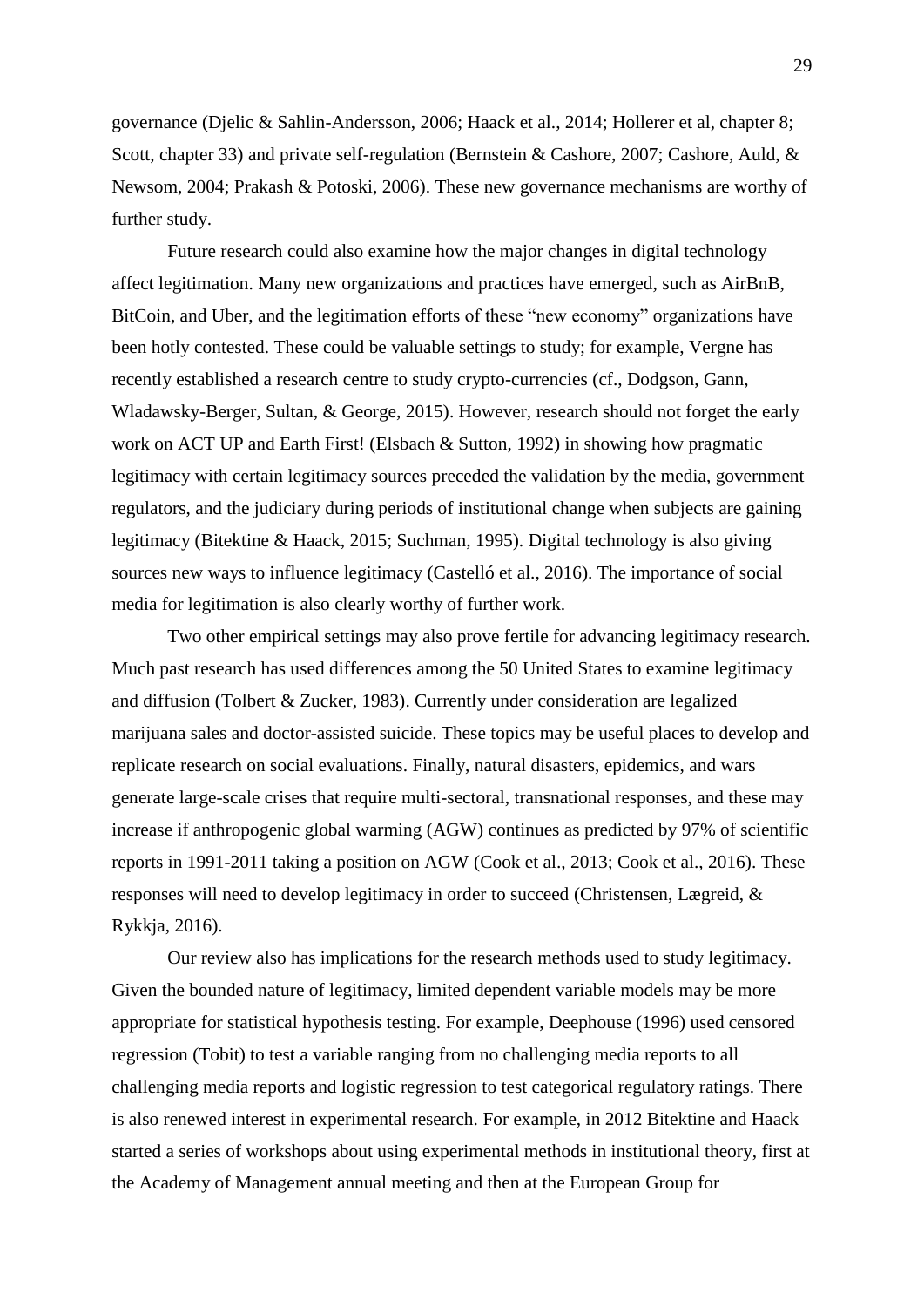Organization Studies colloquium. Experimental studies of legitimacy have now appeared in many journals, such as Neto and Mullet's (2014) study of the legitimacy of executive pay among Portuguese citizens, and Weisburd, Hinkle, Famega, and Ready's (2011) study of the legitimacy of policing. There is also much experimental research about ethical and moral judgments that are fundamental components of moral legitimacy (Cullen, Parboteeah, & Hoegl, 2004; Moore & Gino, 2013; Tyler, 2006). Such experimental studies improve our understanding of the micro-foundations of legitimacy, and we expect and hope to see many more in the coming years.

From research methods we turn to research designs, and we recommend that researchers be more ambitious! More than two decades after Suchman's 1995 review of legitimacy, we still find, as he concluded then, that "most treatments cover only a limited aspect" (1995: 571) of this complex but crucial subject. There are specific combinations of sources and criteria that apply to specific types of organizations under specific circumstances. Most empirical research, be it qualitative or quantitative, examines only one or at most two combinations (e.g., Wall Street and Main Street, in Lamin & Zaheer, 2012; Niagara wineries, in Voronov et al., 2013). There are some exemplary efforts to capture the complexity of legitimacy in the context of an evolving institutional field, such as Scott et al.'s (2000) examination of healthcare organizations and Wedlin's (2006) examination of European business schools. However, these works are books. The advancement of legitimacy research is being slowed by the norms of business schools in which many legitimacy researchers now work. Rewards at business schools clearly favor journal publications over longer works, leading to what Greenwood (2016) called "salami slicing" research that impedes the development of comprehensive explanations for phenomena that are too complex to be explicated in the space of 30–40 pages. Hinings (2006) has advocated the pursuit of ambitious, large-scale research programs, to reach new heights in our understanding of complex organizational phenomena. Legitimacy is clearly one such complex phenomenon that would benefit from a large-scale collaborative research program involving the integrated efforts of many people over many years. Can such concerted endeavors become legitimate again?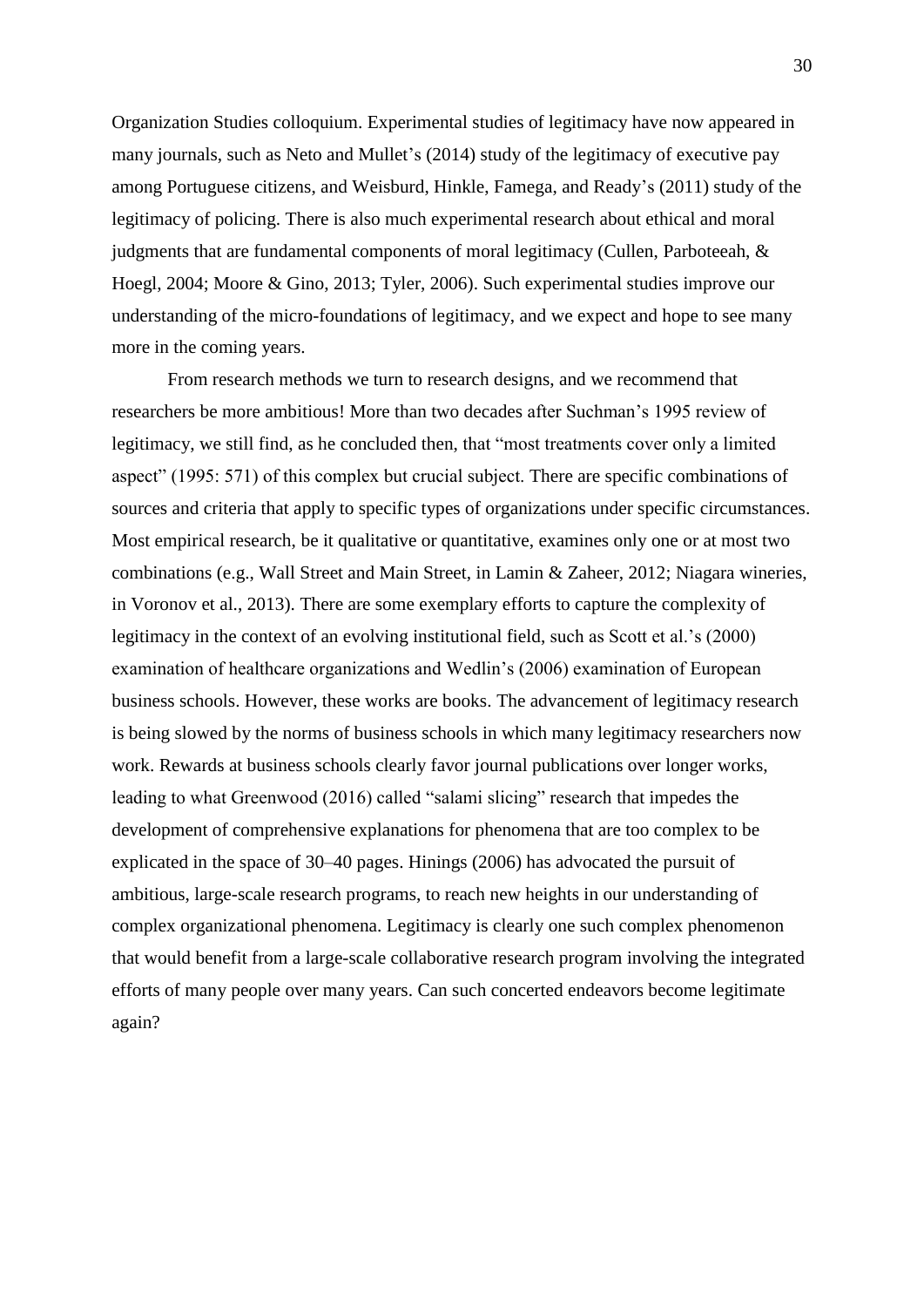#### **REFERENCES**

- Abrahamson, E., & Fairchild, G. 1999. Management fashion: Lifecycles, triggers, and collective learning processes. *Administrative Science Quarterly*, 44: 708-740.
- Aldrich, H. E., & Fiol, C. M. 1994. Fools rush in? The institutional context of industry creation. *Academy of Management Review*, 19: 645-670.
- Alvesson, M., & Karreman, D. 2000. Varieties of Discourse: On the Study of Organizations through Discourse Analysis. *Human Relations*, 53: 1125-1149.
- Archibald, M. E. 2004. Between isomorphism and market partitioning: How organizational competencies and resources foster cultural and sociopolitical legitimacy, and promote organizational survival. In C. Johnson (Ed.), *Research in the Sociology of Organizations*, Volume 22 ed.: 171-211. Amsterdam: Elsevier JAI.
- Bamberger, P. 2008. Beyond contextualization: using context theories to narrow the micromacro gap in management research. *Academy of Management Journal*, 51: 839-846.
- Bansal, P., & Clelland, I. 2004. Talking trash: Legitimacy, impression management, and unsystematic risk in the context of the natural environment. *Academy of Management Journal*, 47: 93-103.
- Barley, S. R. 2016. 60th Anniversary Essay: Ruminations on How We Became a Mystery House and How We Might Get Out. *Administrative Science Quarterly*, 61: 1-8.
- Barron, D. M. 1998. Pathways to legitimacy among consumer loan providers in New York City, 1914-1934. *Organization Studies*, 19: 207-233.
- Barron, D. N., West, E., & Hannan, M. T. 1994. A time to grow and a time to die: Growth and mortality of credit unions in New York. *American Journal of Sociology*, 100: 381-421.
- Beddewela, E., & Fairbrass, J. 2016. Seeking Legitimacy Through CSR: Institutional Pressures and Corporate Responses of Multinationals in Sri Lanka. *Journal of Business Ethics*, 136: 503-522.
- Bedeian, A. G. 2004. The Gift of Professional Maturity. *Academy of Management Learning & Education*, 3: 92-98.
- Benford, R. D., & Snow, D. A. 2000. Framing Processes and Social Movements: An Overview And Assessment. *Annual Review of Sociology*, 26: 611-640.
- Bernstein, S., & Cashore, B. 2007. Can non-state global governance be legitimate? An analytical framework. *Regulation & Governance*, 1: 347-371.
- Bitektine, A. 2011. Toward a theory of social judgment of organizations: The case of legitimacy, reputation, and status. *Academy of Management Review*, 36: 151-179.
- Bitektine, A., & Haack, P. 2015. The "macro" and the "micro" of legitimacy: Toward a multilevel theory of the legitimacy process. *Academy of Management Review*, 40: 49-75.
- Black, J. 2008. Constructing and contesting legitimacy and accountability in polycentric regulatory regimes. *Regulation & Governance*, 2: 137-164.
- Boyle, T. P. 2001. Intermedia Agenda Setting in the 1996 Presidential Election. *Journalism & Mass Communication Quarterly*, 78: 26-44.
- Brown, A. D. 1998. Narrative, politics and legitimacy in an IT implementation. *Journal of Management Studies*, 35: 35-58.
- Brown, A. D., & Toyoki, S. 2013. Identity Work and Legitimacy. *Organization Studies*, 34: 875-896.
- Bundy, J., & Pfarrer, M. D. 2015. A Burden of Responsibility: The Role of Social Approval at the Onset of a Crisis. *Academy of Management Review*, 40: 345-369.
- Canivez, P. 2010. The Search for a European Identity: Values, Policies and Legitimacy of the European Union. *Philosophy & Social Criticism*, 36: 857-870.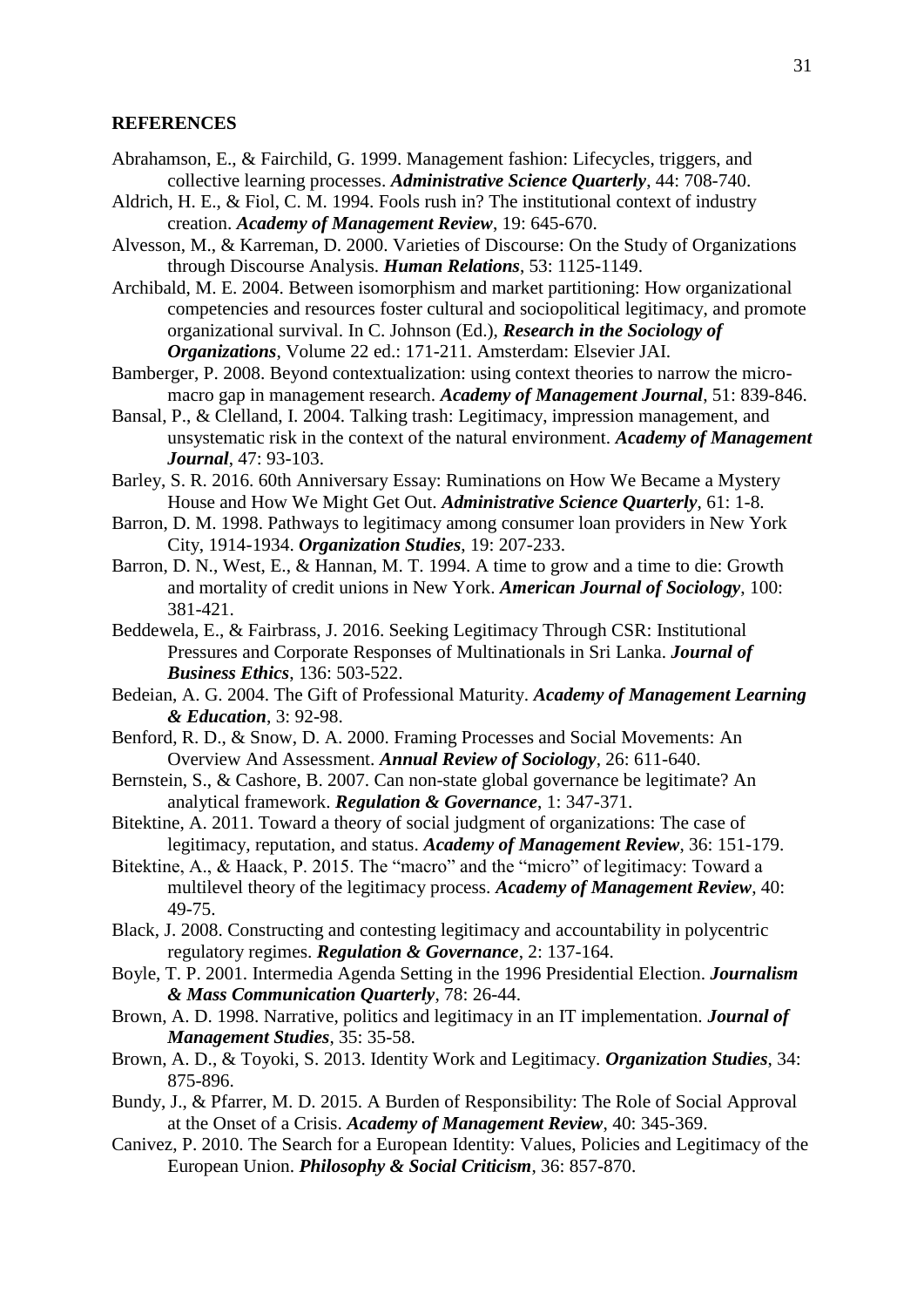- Carroll, G. R., & Hannan, M. T. 1989. Density Dependence in the Evolution of Populations of Newspaper Organizations. *American Sociological Review*, 54: 524-541.
- Carter, S. M., & Deephouse, D. L. 1999. 'Tough talk' or 'soothing speech:' Managing reputations for being tough and for being good. *Corporate Reputation Review*, 2: 308-332.
- Cashore, B., Auld, G., & Newsom, D. 2004. *Governing through markets: forest certification and the emergence of non-state authority*.
- Castelló, I., Etter, M., & Årup Nielsen, F. 2016. Strategies of Legitimacy Through Social Media: The Networked Strategy. *Journal of Management Studies*, 53: 402-432.
- Child, J. 1972. Organizational structure, environment and performance: The role of strategic choice. *Sociology*, 6: 2-21.
- Choi, Y. R., & Shepherd, D. A. 2005. Stakeholder perceptions of age and other dimensions of newness. *Journal of Management*, 31: 573-596.
- Christensen, T., Lægreid, P., & Rykkja, L. H. 2016. Organizing for Crisis Management: Building Governance Capacity and Legitimacy. *Public Administration Review*: n/an/a.
- Cohen, B. D., & Dean, T. J. 2005. Information asymmetry and investor valuation of IPOs: Top management team legitimacy as a capital market signal. *Strategic Management Journal*, 26: 683-690.
- Cook, J., Nuccitelli, D., Green, S. A., Richardson, M., Winkler, B., Painting, R., Way, R., Jacobs, P., & Skuce, A. 2013. Quantifying the consensus on anthropogenic global warming in the scientific literature. *Environmental Research Letters*, 8: 024024.
- Cook, J., Oreskes, N., Doran, P. T., Anderegg, W. R. L., Verheggen, B., Maibach, E. W., Carlton, J. S., Lewandowsky, S., Skuce, A. G., Green, S. A., Nuccitelli, D., Jacobs, P., Richardson, M., Winkler, B., Painting, R., & Rice, K. 2016. Consensus on consensus: a synthesis of consensus estimates on human-caused global warming. *Environmental Research Letters*, 11: 048002.
- Cornelissen, J. P., Durand, R., Fiss, P. C., Lammers, J. C., & Vaara, E. 2015. Putting Communication Front and Center in Institutional Theory and Analysis. *Academy of Management Review*, 40: 10-27.
- Cornelissen, J. P., Holt, R., & Zundel, M. 2011. The Role of Analogy and Metaphor in the Framing and Legitimization of Strategic Change. *Organization Studies*, 32: 1701- 1716.
- Cornelius, P., Van De Putte, A., & Romani, M. 2005. Three decades of scenario planning in Shell. *California Management Review*, 48: 92-+.
- Creed, W. E. D., Scully, M. A., & Austin, J. R. 2002. Clothes make the person? The tailoring of legitimating accounts and the social construction of identity. *Organization Science*, 13: 475-496.
- Cullen, J. B., Parboteeah, K. P., & Hoegl, M. 2004. Cross-national differences in managers' willingness to justify ethically suspect behaviors: A test of institutional anomie theory. *Academy of Management Journal*, 47: 411-421.
- Deeds, D. L., Mang, P. Y., & Frandsen, M. L. 2004. The influence of firms' and industries' legitimacy on the flow of capital into high-technology ventures. *Strategic Organization*, 2: 9-34.
- Deephouse, D. L. 1996. Does isomorphism legitimate? *Academy of Management Journal*, 39: 1024-1039.
- Deephouse, D. L. 1999. To be different, or to be the same? It's a question (and theory) of strategic balance. *Strategic Management Journal*, 20: 147-166.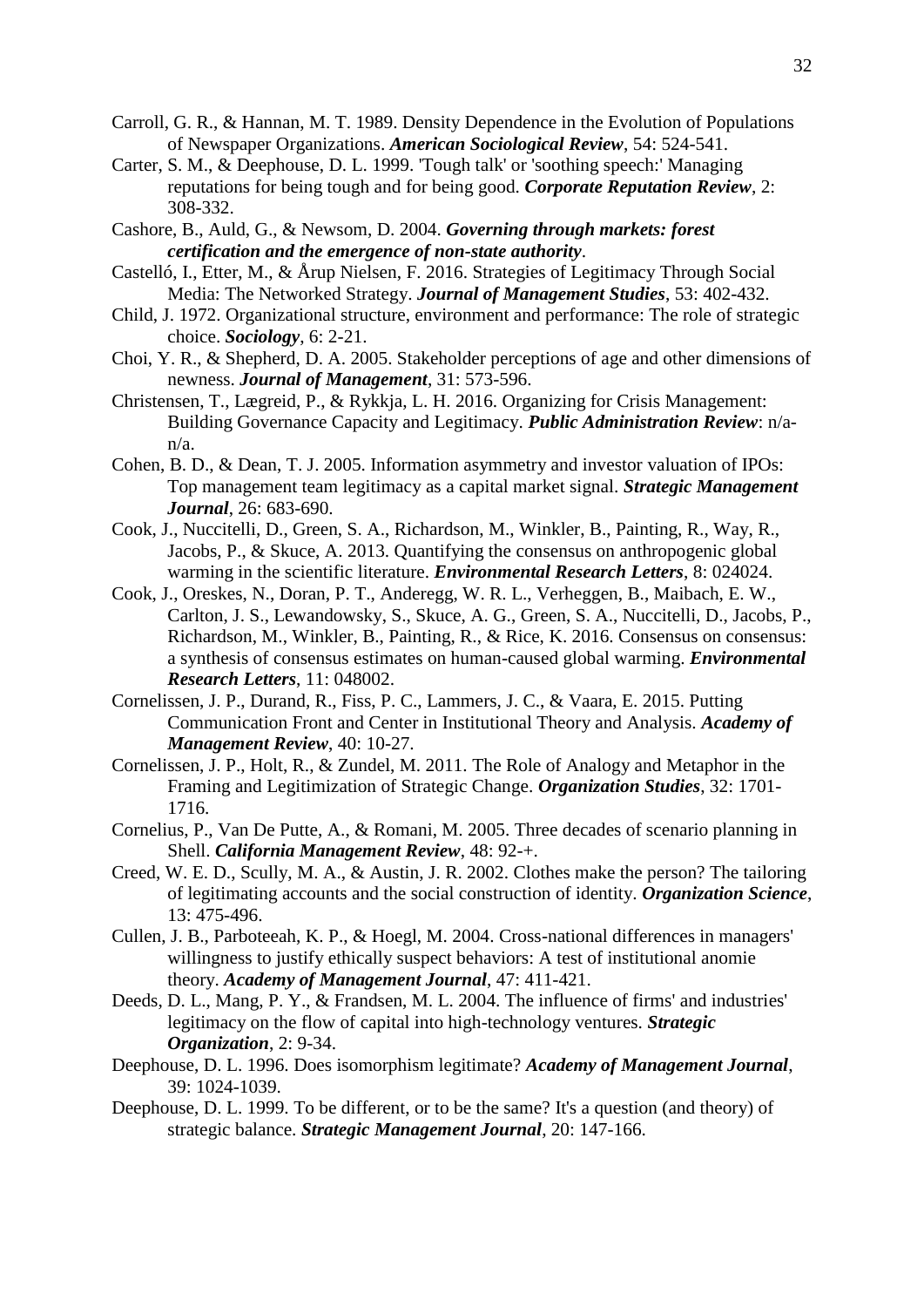- Deephouse, D. L. 2014. From the colours of the rainbow to monochromatic grey: An  $n=1+x$ analysis of Apple's corporate reputation, 1976-2013. *Socio-Economic Review*, 12: 206-218.
- Deephouse, D. L., & Carter, S. M. 2005. An examination of differences between organizational legitimacy and organizational reputation. *Journal of Management Studies*, 42: 329-360.
- Deephouse, D. L., & Suchman, M. C. 2008. Legitimacy in organizational institutionalism. In R. Greenwood, C. Oliver, K. Sahlin, & R. Suddaby (Eds.), *The SAGE handbook of organizational institutionalism*: 49-77. Oxford UK: Sage.
- Demuijnck, G., & Fasterling, B. 2016. The Social License to Operate. *Journal of Business Ethics*, 136: 675-685.
- DiMaggio, P. 1988. Interest and agency in institutional theory. In L. G. Zucker (Ed.), *Institutional patterns and organizations: Culture and environment*: 3-21. Cambridge, MA: Ballinger.
- Djelic, M.-L., & Sahlin-Andersson, K. (Eds.). 2006. *Transnational governance: Institutional dynamics of regulation*. New York: Cambridge University Press.
- Dodgson, M., Gann, D., Wladawsky-Berger, I., Sultan, N., & George, G. 2015. Managing Digital Money. *Academy of Management Journal*, 58: 325-333.
- Dornbush, S. M., & Scott, W. R. 1975. *Evaluation and the exercise of authority*. San Francisco: Jossey-Bass.
- Dowling, J., & Pfeffer, J. 1975. Organizational legitimacy: Social values and organizational behavior. *Pacific Sociological Review*, 18: 122-136.
- Downing, S. 2005. The social construction of entrepreneurship: Narrative and dramatic processes in the coproduction of organizations and identities. *Entrepreneurship Theory and Practice*, 29: 185–204.
- Drori, I., & Honig, B. 2013. A Process Model of Internal and External Legitimacy. *Organization Studies*, 34: 345-376.
- Drori, I., Honig, B., & Sheaffer, Z. 2009. The Life Cycle of an Internet Firm: Scripts, Legitimacy, and Identity. *Entrepreneurship: Theory & Practice*, 33: 715-738.
- Dubin, R. 1976. Theory building in applied areas. In M. D. Dunnette (Ed.), *Handbook of Industrial and Organizational Psychology*: 17-40. Chicago: Rand McNally.
- Durand, R., & Vergne, J.-P. 2015. Asset divestment as a response to media attacks in stigmatized industries. *Strategic Management Journal*, 36: 1205-1223.
- Durant, R. F., & Legge, J. S. 2006. "Wicked problems," public policy, and administrative theory - Lessons from the GM food regulatory arena. *Administration & Society*, 38: 309-334.
- Edelman, L. B., & Suchman, M. C. 1997. The legal environments of organizations. *Annual Review of Sociology*, 23: 479-515.
- Elsbach, K. D., & Sutton, R. I. 1992. Acquiring organizational legitimacy through illegitimate actions: A marriage of institutional and impression management theories. *Academy of Management Journal*, 35: 699-738.
- Erkama, N., & Vaara, E. 2010. Struggles Over Legitimacy in Global Organizational Restructuring: A Rhetorical Perspective on Legitimation Strategies and Dynamics in a Shutdown Case. *Organization Studies*, 31: 813-839.
- Ferraro, F., Etzion, D., & Gehman, J. 2015. Tackling Grand Challenges Pragmatically: Robust Action Revisited. *Organization Studies*, 36: 363-390.
- Finch, D., Deephouse, D. L., & Varella, P. 2015. Examining an Individual's Legitimacy Judgment Using the Value–Attitude System: The Role of Environmental and Economic Values and Source Credibility. *Journal of Business Ethics*, 127: 265-281.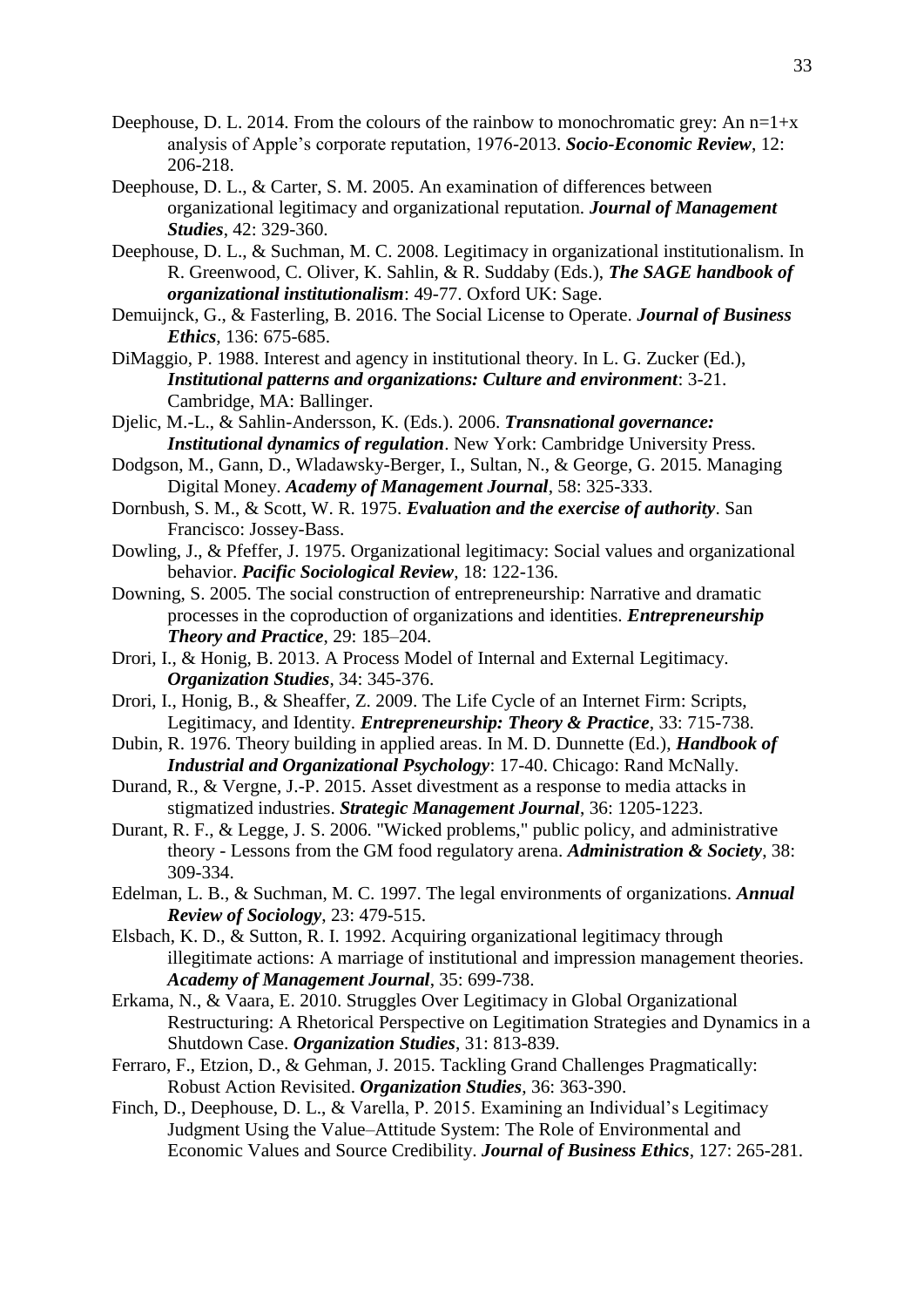- Fisher, G., Kotha, S., & Lahiri, A. 2016. Changing with the Times: An Integrated View of Identity, Legitimacy, and New Venture Life Cycles. *Academy of Management Review*, 41: 383-409.
- Fombrun, C., & Shanley, M. 1990. What's in a name? Reputation building and corporate strategy. *Academy of Management Journal*, 33: 233-258.
- Gabbioneta, C., Greenwood, R., Mazzola, P., & Minoja, M. 2013. The influence of the institutional context on corporate illegality. *Accounting, Organizations and Society*, 38: 484-504.
- Galaskiewicz, J. 1985. Interorganizational relations. *Annual Review of Sociology*, 11: 281- 304.
- Gans, H. J. 1979. *Deciding what's news*. New York: Pantheon Books.
- Garud, R., Jain, S., & Kumaraswamy, A. 2002. Institutional entrepreneurship in the sponsorship of common technological standards: The case of Sun Microsystems and Java. *Academy of Management Journal*, 45: 196-214.
- Gee, J. P. 2011. *An Introduction to Discourse Analysis: Theory and Method.* (3rd ed.). New York: Routledge.
- George, G., Dahlander, L., Graffin, S. D., & Sim, S. 2016. Reputation and Status: Expanding the Role of Social Evaluations in Management Research. *Academy of Management Journal*, 59: 1-13.
- Golant, B. D., & Sillince, J. A. A. 2007. The constitution of organizational legitimacy: A narrative perspective. *Organization Studies*, 28: 1149-1167.
- Gray, B., Purdy, J. M., & Ansari, S. 2015. From Interactions to Institutions: Microprocesses of Framing and Mechanisms for the Structuring of Institutional Fields. *Academy of Management Review*, 40: 115-143.
- Green, S. E. 2004. A rhetorical theory of diffusion. *Academy of Management Review*, 29: 653-669.
- Greenwood, R. 2016. OMT, Then and Now. *Journal of Management Inquiry*, 25: 27-33.
- Greenwood, R., Oliver, C., Sahlin, K., & Suddaby, R. 2008. Introduction. In R. Greenwood, C. Oliver, K. Sahlin, & R. Suddaby (Eds.), *The SAGE Handbook of Organizational Institutionalism*: 1-46. Oxford UK: Sage.
- Greenwood, R., Raynard, M., Kodeih, F., Micelotta, E. R., & Lounsbury, M. 2011. Institutional Complexity and Organizational Responses. *The Academy of Management Annals*, 5: 317-371.
- Greenwood, R., Suddaby, R., & Hinings, C. R. 2002. Theorizing change: The role of professional associations in the transformation of institutionalized fields. *Academy of Management Journal*, 45: 58-80.
- Haack, P., Pfarrer, M. D., & Scherer, A. G. 2014. Legitimacy-as-Feeling: How Affect Leads to Vertical Legitimacy Spillovers in Transnational Governance. *Journal of Management Studies*, 51: 634-666.
- Hannan, M. T., & Freeman, J. 1977. The population ecology of organizations. *American Journal of Sociology*, 82: 929-940, 946-949, 955-964.
- Hannigan, J. A., & Kueneman, R. M. 1977. Legitimacy and public organizations: A case study. *Canadian Journal of Sociology/Cahiers canadiens de sociologie*, 2: 125-135.
- Harmon, D. J., Green, S. E., & Goodnight, G. T. 2015. A Model of Rhetorical Legitimation: The Structure of Communication and Cognition Underlying Institutional Maintenance and Change. *Academy of Management Review*, 40: 76-95.
- Haveman, H. A., & Rao, H. 1997. Structuring a theory of moral sentiments: Institutional and organizational coevolution in the early thrift industry. *American Journal of Sociology*.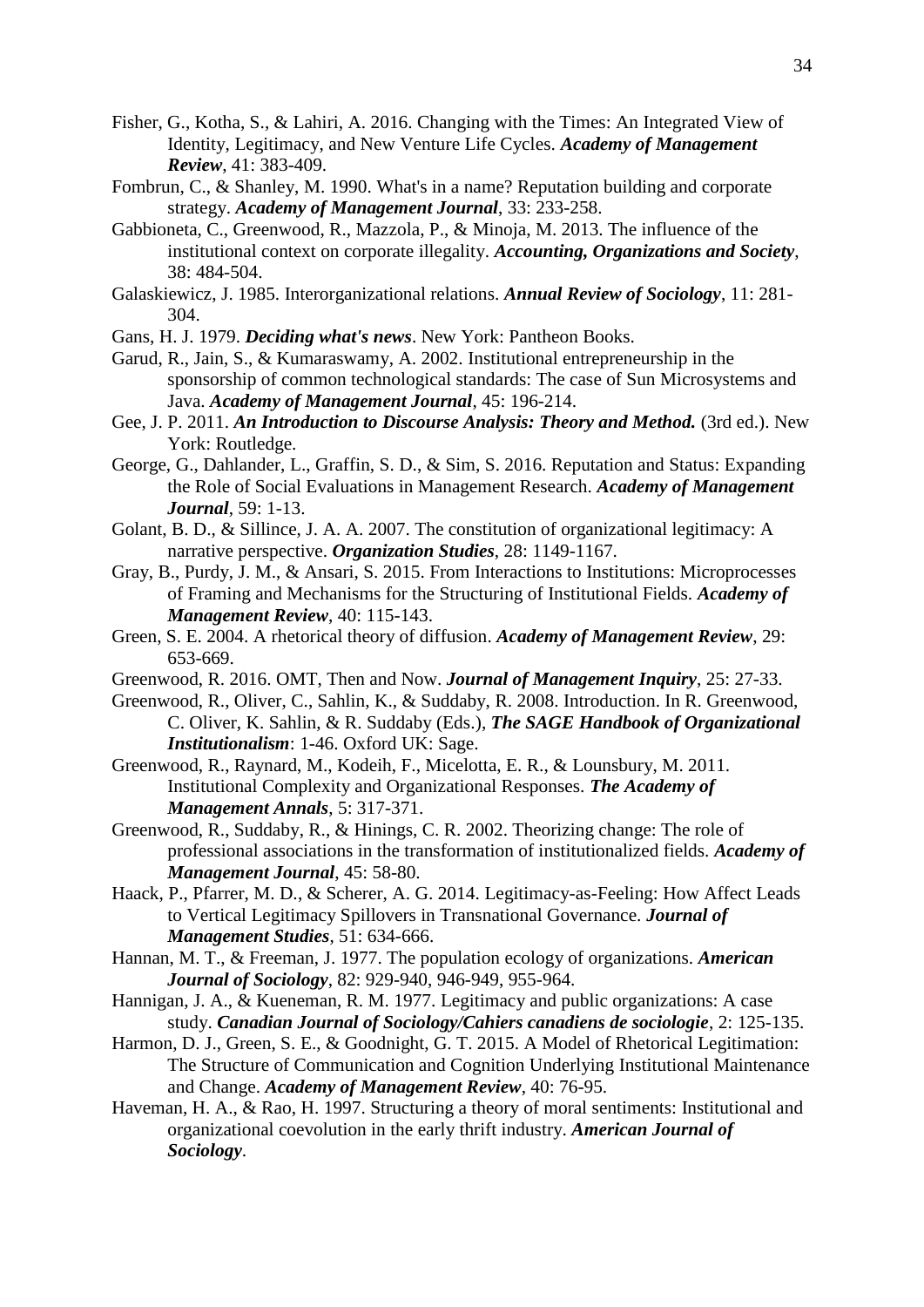- Hemphill, T. A., & Banerjee, S. 2015. Genetically Modified Organisms and the U.S. Retail Food Labeling Controversy: Consumer Perceptions, Regulation, and Public Policy. *Business and Society Review*, 120: 435-464.
- Heugens, P. P. M. A. R., & Lander, M. W. 2009. Structure! Agency! (and other quarrels): A meta-analysis of institutional theories of organization. *Academy of Management Journal*, 52: 61-85.
- Higgins, M. C., & Gulati, R. 2003. Getting off to a good start: The effects of upper echelon affiliations on underwriter prestige. *Organization Science*, 14: 244-263.
- Higgins, M. C., & Gulati, R. 2006. Stacking the deck: The effects of top management backgrounds on investor decisions. *Strategic Management Journal*, 27: 1-25.
- Hinings, C. R. 2006. Keynote address Reaching new heights. *Canadian Journal of Administrative Sciences*, 23: 175–182.
- Hirsch, P. M. 1977. Occupational, organizational, and institutional models in mass media research: Towards an integrated framework. In P. M. Hirsch, P. V. Miller, & F. G. Kline (Eds.), *Strategies for communication research*: 13-40. Beverly Hills CA: Sage.
- Hirsch, P. M., & Andrews, J. A. Y. 1984. Administrators' response to performance and value challenges: Stance, symbols, and behavior. In T. J. Sergiovanni & J. E. Corbally (Eds.), *Leadership and organizational culture*: 170-185. Urbana, IL: University of Illinois Press.
- Hodgkinson, G. P., & Healey, M. P. 2008. Toward a (pragmatic) science of strategic intervention: Design propositions for scenario planning. *Organization Studies*, 29: 435-457.
- Huy, Q. N., Corley, K. G., & Kraatz, M. S. 2014. From Support to Mutiny: Shifting Legitimacy Judgments and Emotional Reactions Impacting the Implementation of Radical Change. *Academy of Management Journal*, 57: 1650-1680.
- Hybels, R. C., Ryan, A. R., & Barley, S. R. 1994. *Alliances, legitimation, and founding rates in the U. S. biotechnology field, 1971-1989*. Paper presented at the annual meeting of the Academy of Management, Dallas.
- Johnson, C. 2004. Introduction: Legitimacy processes in organizations. In C. Johnson (Ed.), *Research in the Sociology of Organizations*, Vol. 22: 1-24. Amsterdam: Elsevier JAI.
- Johnson, C., Dowd, T. J., & Ridgeway, C. L. 2006. Legitimacy as a social process. *Annual Review of Sociology*, 32: 53-78.
- Joutsenvirta, M. 2012. Executive Pay and Legitimacy: Changing Discursive Battles Over the Morality of Excessive Manager Compensation. *Journal of Business Ethics*, 116: 459-477.
- Kamens, D. H. 1977. Legitimating myths and educational organization: the relationship between organizational ideology and formal structure. *American Sociological Review*, 42: 208-219.
- Kannan-Narasimhan, R. 2014. Organizational Ingenuity in Nascent Innovations: Gaining Resources and Legitimacy through Unconventional Actions. *Organization Studies*, 35: 483-509.
- Kaplan, A. 1964. *The conduct of inquiry*. New York: Chandler.
- Kennedy, P. 2006. Forestry union denounces safety initiatives, *The Globe and Mail*, Jan 19, 2006: S.3. Toronto.
- King, B. G., & Soule, S. A. 2007. Social movements as extra-institutional entrepreneurs: The effect of protests on stock price returns. *Administrative Science Quarterly*, 52: 413- 442.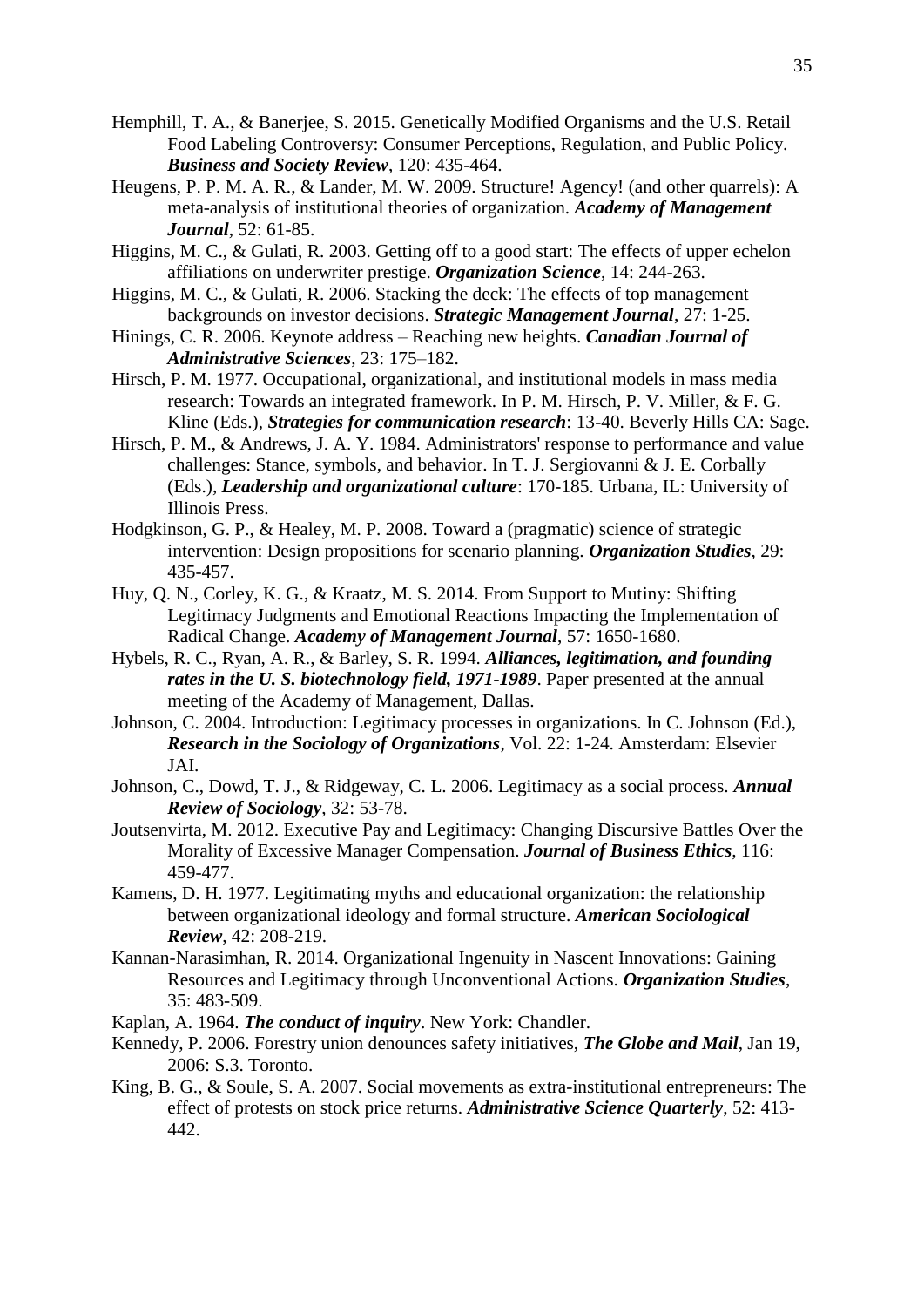- Knoke, D. 1985. The political economies of associations. In R. G. Braungart & M. M. Braungart (Eds.), *Research in Political Sociology*, Vol. 1: 211-242. Greenwich, CT: JAI Press.
- Kostova, T., & Zaheer, S. 1999. Organizational legitimacy under conditions of complexity: The case of the multinational enterprise. *Academy of Management Review*, 24: 64- 81.
- Kraatz, M. S., & Block, E. 2008. Organizational implications of institutional pluralism. In R. Greenwood, C. Oliver, K. Sahlin, & R. Suddaby (Eds.), *The SAGE handbook of organizational institutionalism*: 243-275. Oxford UK: Sage.
- Lamertz, K., & Baum, J. A. C. 1998. The legitimacy of organizational downsizing in Canada: An analysis of explanatory media accounts. *Canadian Journal of Administrative Sciences*, 15: 93-107.
- Lamin, A., & Zaheer, S. 2012. Wall Street vs. Main Street: Firm Strategies for Defending Legitimacy and Their Impact on Different Stakeholders. *Organization Science*, 23: 47-66.
- Lange, D., Lee, P. M., & Dai, Y. 2011. Organizational reputation: A review. *Journal of Management*, 37: 153-184.
- Lasswell, H. D. 1927. The Theory of Political Propaganda. *American Political Science Review*, 21: 627-631.
- Lasswell, H. D., Leites, N., & Associates. 1965. *Language of politics*. Cambridge, MA: MIT Press.
- Latham, G. P., Erez, M., & Locke, E. A. 1988. Resolving Scientific Disputes by the Joint Design of Crucial Experiments by the Antagonists: Application to the Erez-Latham Dispute Regarding Participation in Goal Setting. *Journal of Applied Psychology*, 73: 753-772.
- Lippmann, W. 1922. *Public opinion*. New York: Harcourt Brace.
- Locke, K., & Golden-Biddle, K. 1997. Constructing opportunities for contribution: Structuring intertextual coherence and "problematizing" in organizational studies. *Academy of Management Journal*, 40: 1023-1062.
- Lounsbury, M., & Glynn, M. A. 2001. Cultural entrepreneurship: Stories, legitimacy and the acquisition of resources. *Strategic Management Journal*, 22: 545-564.
- MacKay, B., & Munro, I. 2012. Information Warfare and New Organizational Landscapes: An Inquiry into the ExxonMobil–Greenpeace Dispute over Climate Change. *Organization Studies*, 33: 1507-1536.
- MacLean, T. L., & Behnam, M. 2010. The dangers of decoupling: The relationship between compliance programs, legitimacy perceptions, and institutionalized misconduct. *Academy of Management Journal*, 53: 1499-1520.
- Martens, M. L., Jennings, J. E., & Jennings, P. D. 2007. Do the stories they tell get them the money they need? The role of entrepreneurial narratives in resource acquisition. *Academy of Management Journal*, 50: 1107-1132.
- Maurer, J. G. (Ed.). 1971. *Readings in organization theory: Open-system approaches*. New York: Random House.
- McCombs, M. E., & Shaw, D. L. 1972. The agenda setting function of the mass media. *Public Opinion Quarterly*, 36: 176-187.
- Meyer, J. W., Boli, J., Thomas, G. M., & Ramirez, F. O. 1997. World society and the nationstate. *American Journal of Sociology*, 103: 144-181.
- Meyer, J. W., & Rowan, B. 1977. Institutionalized organizations: Formal structure as myth and ceremony. *American Journal of Sociology*, 83: 340-363.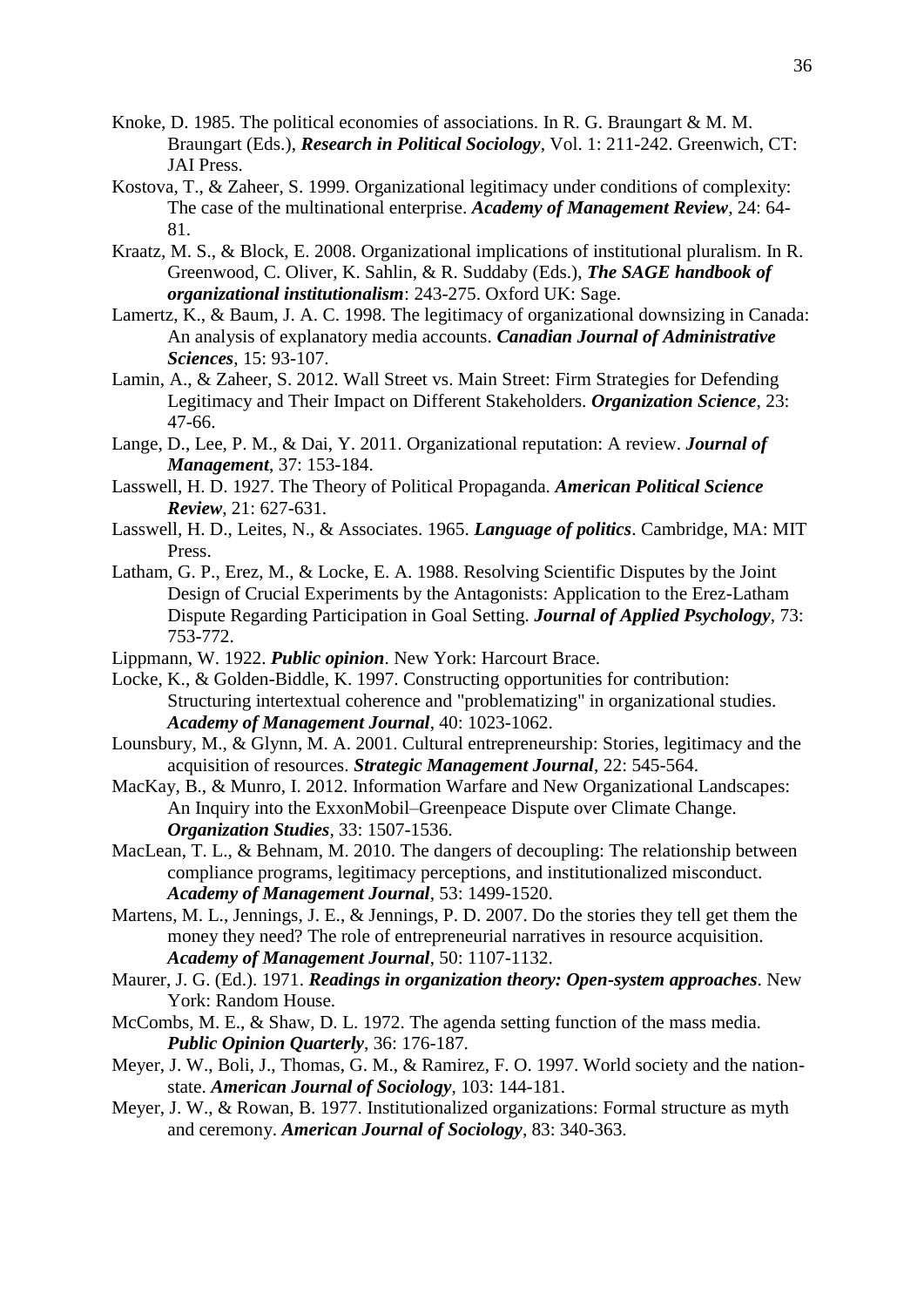- Meyer, J. W., & Scott, W. R. 1983. Centralization and the legitimacy problems of local government. In J. W. Meyer & W. R. Scott (Eds.), *Organizational environments: Ritual and rationality*: 199-215. Beverly Hills, CA: Sage.
- Miller, G. A. 1959. The magical number seven, plus or minus two: Some limits on our capacity for processing information. *Psychological Review*, 63: 81-97.
- Milne, M. J., & Patten, D. M. 2002. Securing organizational legitimacy: An experimental decision case examining the impact of environmental disclosures. *Accounting, Auditing and Accountability Journal*, 15: 372-405.
- Mishina, Y., Block, E. S., & Mannor, M. J. 2012. The path dependence of organizational reputation: how social judgment influences assessments of capability and character. *Strategic Management Journal*, 33: 459-477.
- Molloy, J. C., Ployhart, R. E., & Wright, P. M. 2011. The Myth of "the" Micro-Macro Divide: Bridging System-Level and Disciplinary Divides. *Journal of Management*, 37: 581-609.
- Moore, C., & Gino, F. 2013. Ethically adrift: How others pull our moral compass from true North, and how we can fix it. *Research in Organizational Behavior*, 33: 53-77.
- Nelson, R. R., & Winter, S. G. 1982. *An Evolutionary Theory of Economic Change*. Cambridge, MA: Harvard University Press.
- Neto, J. M. S., & Mullet, E. 2014. Perceived Legitimacy of Executives Bonuses in Time of Global Crisis: A Mapping of Portuguese People's Views. *Journal of Business Ethics*, 133: 421-429.
- O'Dwyer, B. 2002. Managerial perceptions of corporate social disclosure: An Irish story. *Accounting, Auditing & Accountability Journal*, 15: 406-.;436.
- Oliver, C. 1991. Strategic responses to institutional processes. *Academy of Management Review*, 16: 145-179.
- Oliver, C. 1997. Sustainable competitive advantage: Combining institutional and resourcebased views. *Strategic Management Journal*, 18: 697-713.
- Osigweh, C. A. B., YG. 1989. Concept fallibility in organizational science. *Academy of Management Review*, 14: 579-594.
- Parsons, T. 1956. Suggestions for a sociological approach to the theory of organizations -- I. *Administrative Science Quarterly*, 1: 63-85.
- Parsons, T. 1960. *Structure and process in modern societies*. New York: Free Press.
- Pavlovich, K., Sinha, P. N., & Rodrigues, M. 2016. A qualitative case study of MNE legitimacy: The Fonterra-Sanlu IJV corporate milk scandal in China. *International Journal of Emerging Markets*, 11: 42-56.
- Pfeffer, J., & Salancik, G. R. 1978. *The external control of organizations: A resource dependence perspective*. New York: Harper & Row.
- Phillips, D. J., & Zuckerman, E. W. 2001. Middle-status conformity: Theoretical restatement and empirical demonstration in two markets. *American Journal of Sociology*, 107: 379-429.
- Phillips, N., Lawrence, T. B., & Hardy, C. 2004. Discourse and institutions. *Academy of Management Review*, 29: 635-652.
- Piazza, A., & Castellucci, F. 2014. Status in Organization and Management Theory. *Journal of Management*, 40: 287-315.
- Podolny, J. 1993. A status-based model of market competition. *American Journal of Sociology*, 98: 829-872.
- Pollock, T. G., Lee, P. M., Jin, K., & Lashley, K. 2015. (Un)Tangled: Exploring the Asymmetric Coevolution of New Venture Capital Firms' Reputation and Status. *Administrative Science Quarterly*, 60: 482-517.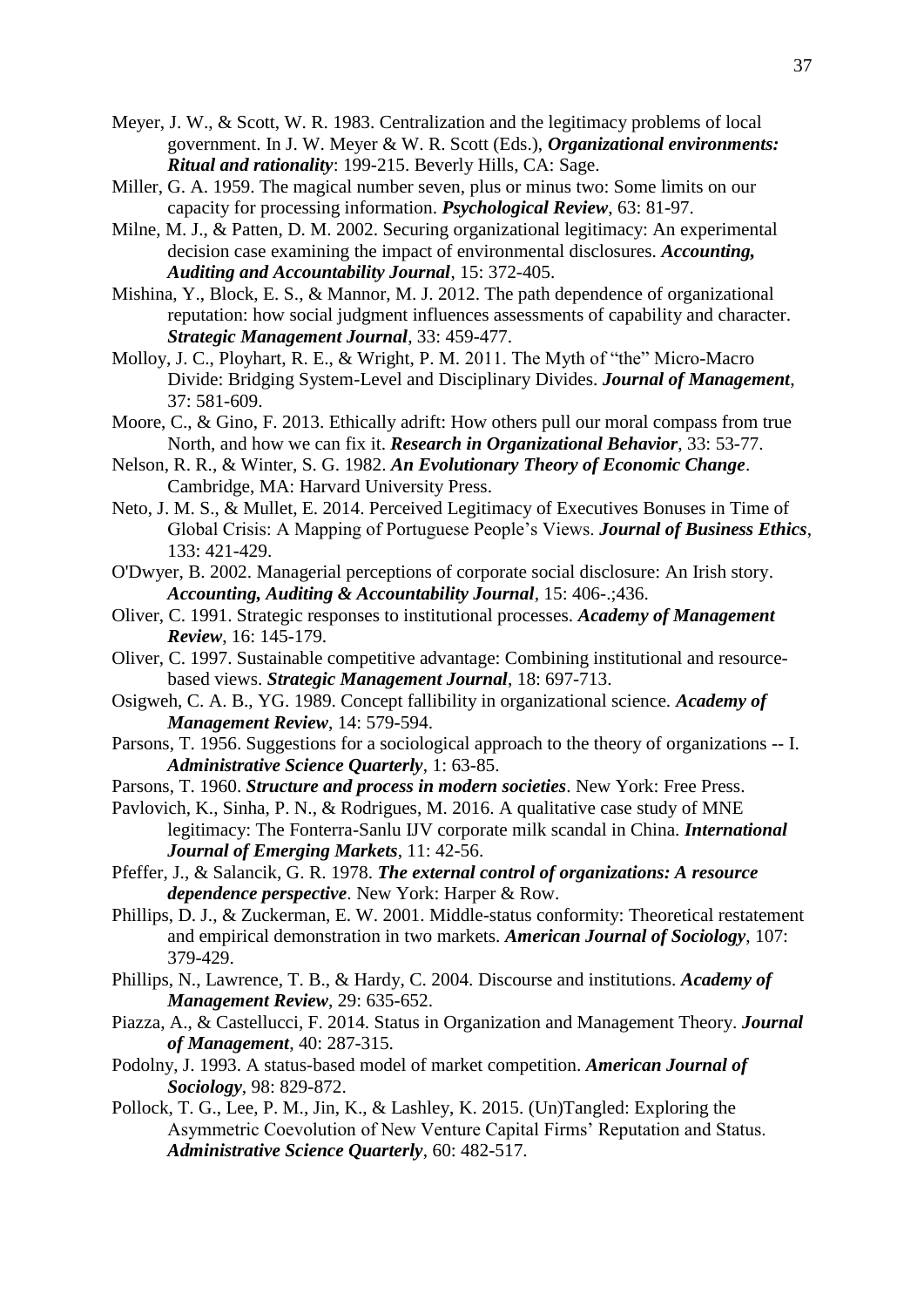- Pollock, T. G., & Rindova, V. P. 2003. Media legitimation effects in the market for initial public offerings. *Academy of Management Journal*, 46: 631-642.
- Powell, W. W., & Colyvas, J. A. 2008. Microfoundations of institutional theory. In R. Greenwood, C. Oliver, K. Sahlin, & R. Suddaby (Eds.), *The SAGE handbook of organizational institutionalism*: 276-298. Oxford UK: Sage.
- Prakash, A., & Potoski, M. 2006. *The voluntary environmentalists: Green clubs, ISO 14001, and voluntary regulations*. New York: Cambridge University Press.
- Rao, H. 1994. The social construction of reputation: Certification contests, legitimation, and the survival of organizations in the American automobile industry: 1895-1912. *Strategic Management Journal*, 15: 29-44.
- Rao, H., Morrill, C., & Zald, M. 2000. Power plays: How social movements and collective action create new organizational forms. In B. M. Staw & R. I. Sutton (Eds.), *Research in Organizational Behavior*, Vol. 22: 237-281. Greenwich CT: JAI Press.
- Reimann, F., Ehrgott, M., Kaufmann, L., & Carter, C. R. 2012. Local stakeholders and local legitimacy: MNEs' social strategies in emerging economies. *Journal of International Management*, 18: 1-17.
- Rousseau, D. M. 1985. Issues of level in organizational research: Multi-level and cross-level perspectives, *Research in Organizational Behavior*, Vol. 7: 1-27: JAI Press Inc.
- Rowan, B. 1982. Organizational structure and the institutional environment: The case of public schools. *Administrative Science Quarterly*, 27: 259-279.
- Ruef, M., & Scott, W. R. 1998. A multidimensional model of organizational legitimacy: Hospital survival in changing institutional environments. *Administrative Science Quarterly*, 43: 877-904.
- Scheufele, D. A., & Tewksbury, D. 2007. Framing, Agenda Setting, and Priming: The Evolution of Three Media Effects Models. *Journal of Communication*, 57: 9-20.
- Schoemaker, P. J. H. 1993. Multiple scenario development: Its conceptual and behavioral foundation. *Strategic Management Journal*, 14: 193-213.
- Schramm, W. 1949. The nature of news. In W. Schramm (Ed.), *Mass communications*: 288- 303. Urbana IL: University of Illinois Press.
- Scott, M. B., & Lyman, S. M. 1968. Accounts. *American Sociological Review*, 33: 46-62.
- Scott, W. R. 1987. *Organizations: Rational, natural, and open systems* (2nd ed.). Englewood Cliffs, NJ: Prentice-Hall.
- Scott, W. R. 1995. *Institutions and organizations*. Thousand Oaks, CA: Sage.
- Scott, W. R. 2014. *Institutions and organizations: Ideas, Interests, and Identities* (4th ed.). Thousand Oaks, CA: Sage.
- Scott, W. R., Ruef, M., Mendel, P. J., & Caronna, C. A. 2000. *Institutional change and healthcare organizations: From professional dominance to managed care*. Chicago: University of Chicago Press.
- Sellnow, T. L., & Seeger, M. W. 2013. *Theorizing Crisis Communication*. Malden, MA: John Wiley & Sons.
- Selznick, P. 1966. *TVA and the grass roots : a study in the sociology of formal organization*. New York: Harper & Row.
- Shoemaker, P. J., & Reese, S. D. 1991. *Mediating the message: Theories of influences on mass media content*. White Plains, NY: Longman.
- Shoemaker, P. J., & Reese, S. D. 2014. *Mediating the message in the 21st century: A media sociology perspective*. New York: Routledge/Taylor & Francis Group.
- Sillince, J. A. A., & Brown, A. D. 2009. Multiple organizational identities and legitimacy: The rhetoric of police websites. *Human Relations*, 62: 1829-1856.
- Simon, H. A. 1976. *Administrative behavior* (3d ed.). New York: Free Press.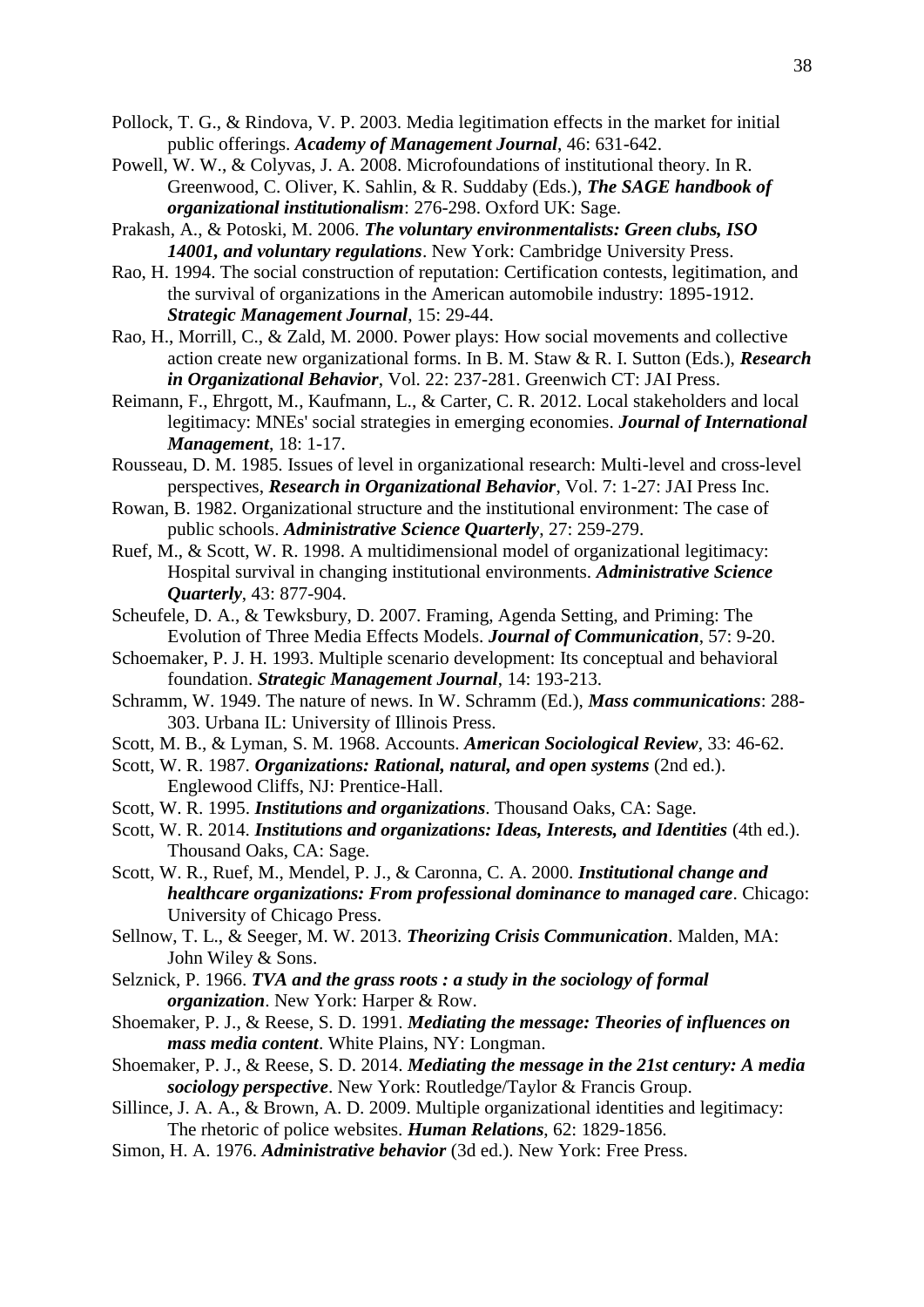- Singh, J. V., Tucker, D. J., & House, R. J. 1986. Organizational legitimacy and the liability of newness. *Administrative Science Quarterly*, 31: 171-193.
- Sinha, P., Daellenbach, U., & Bednarek, R. 2015. Legitimacy defense during post-merger integration: Between coupling and compartmentalization. *Strategic Organization*, 13: 169-199.
- Stinchcombe, A. L. 1965. Organizations and social structure. In J. G. March (Ed.), *Handbook of Organizations*: 142-193. Chicago, IL: Rand McNally.
- Strang, D., & Meyer, J. W. 1993. Institutional conditions for diffusion. *Theory and Society*, 22: 487-511.
- Strang, D., & Soule, S. A. 1998. Diffusion in organizations and social movements: From hybrid corn to poison pills. *Annual Review of Sociology*, 24: 265-290.
- Suchman, M. C. 1995. Managing legitimacy: Strategic and institutional approaches. *Academy of Management Review*, 20: 571-610.
- Suddaby, R. 2010. Editor's Comments: Construct Clarity in Theories of Management and Organization. *Academy of Management Review*, 35: 346-357.
- Suddaby, R., & Greenwood, R. 2005. Rhetorical strategies of legitimacy. *Administrative Science Quarterly*, 50: 35-67.
- Tolbert, P. S., & Zucker, L. G. 1983. Institutional sources of change in the formal structure of organizations: The diffusion of civil service reforms 1880-1935. *Administrative Science Quarterly*, 23: 22-39.
- Tost, L. P. 2011. An integrative model of legitimacy judgments. *Academy of Management Review*, 36: 686-710.
- Turcan, R. V., & Fraser, N. M. 2016. An ethnographic study of new venture and new sector legitimation: Evidence from Moldova. *International Journal of Emerging Markets*, 11: 72-88.
- Tyler, T. R. 2006. Psychological perspectives on legitimacy and legitimation. *Annual Review of Psychology*, 57: 375-400.
- Tyler, T. R., Fagan, J., & Geller, A. 2014. Street stops and police legitimacy: Teachable moments in young urban men's legal socialization. *Journal of Empirical Legal Studies*, 11: 751-785.
- Vaara, E., & Tienari, J. 2002. Justification, legitimization and naturalization of mergers and acquisitions: A critical discourse analysis of media texts. *Organization*, 9: 275-304.
- Vaara, E., Tienari, J., & Laurila, J. 2006. Pulp and paper fiction: On the discursive legitimation of global industrial restructuring. *Organization Studies*, 27: 789-810.
- Van de Ven, A. H. 2007. *Engaged scholarship: A guide for organizational and social research*. Oxford UK: Oxford University Press.
- van Halderen, M. D., Bhatt, M., Berens, G. A. J. M., Brown, T. J., & van Riel, C. B. M. 2016. Managing Impressions in the Face of Rising Stakeholder Pressures: Examining Oil Companies' Shifting Stances in the Climate Change Debate. *Journal of Business Ethics*, 133: 567-582.
- van Knippenberg, D., Dahlander, L., Haas, M. R., & George, G. 2015. Information, Attention, and Decision Making. *Academy of Management Journal*, 58: 649-657.
- Vergne, J.-P. 2011. Toward a New Measure of Organizational Legitimacy: Method, Validation, and Illustration. *Organizational Research Methods*, 14: 484-502.
- Voronov, M., De Clercq, D., & Hinings, C. R. 2013. Conformity and Distinctiveness in a Global Institutional Framework: The Legitimation of Ontario Fine Wine. *Journal of Management Studies*, 50: 607-645.
- Voronov, M., & Vince, R. 2012. Integrating emotions into the analysis of institutional work. *Academy of Management Review*, 37: 58-81.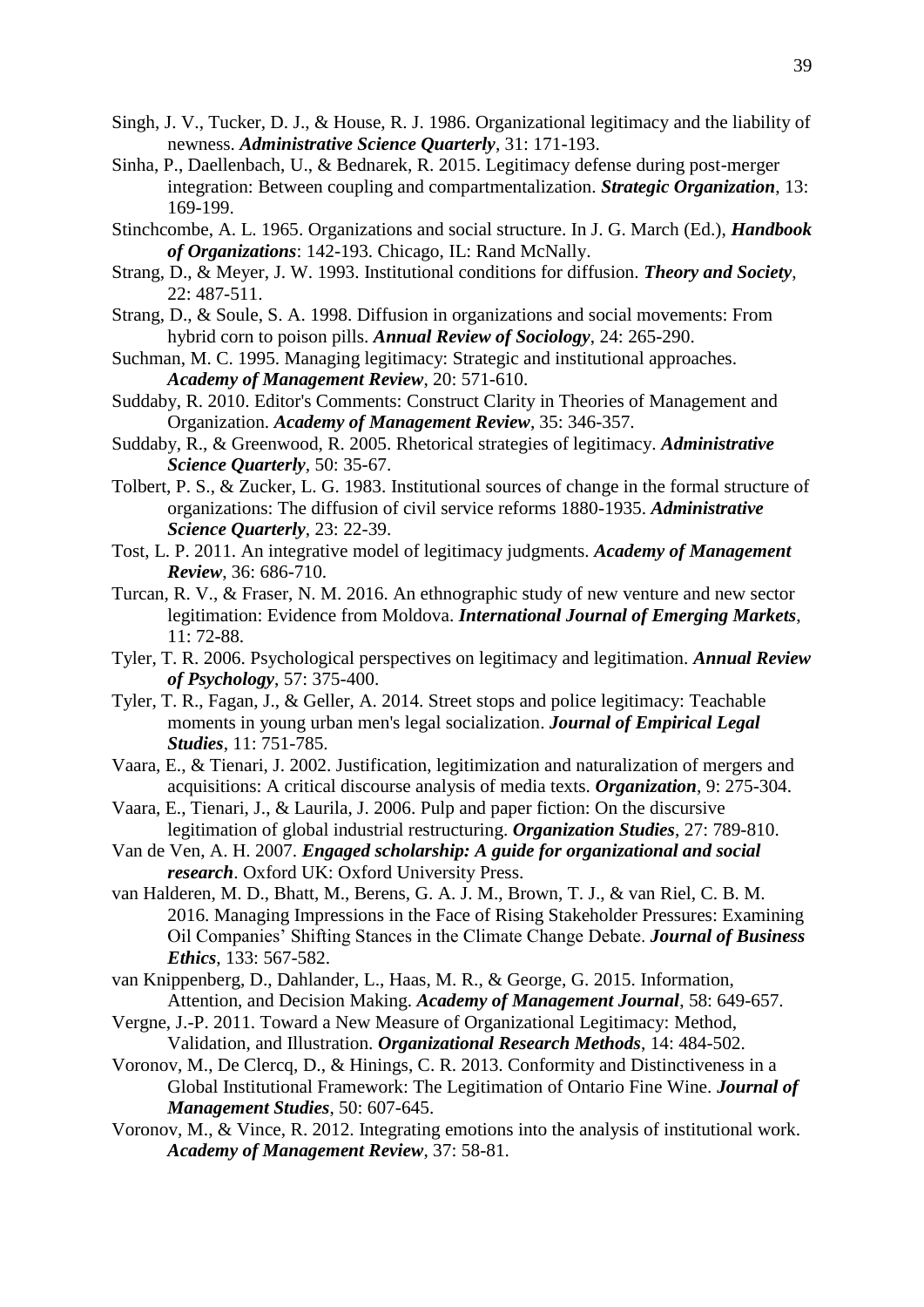- Walker, K., Schlosser, F., & Deephouse, D. L. 2014. Organizational Ingenuity and the Paradox of Embedded Agency: The Case of the Embryonic Ontario Solar Energy Industry. *Organization Studies*, 35: 613-634.
- Weaver, G. R., Trevino, L. K., & Cochran, P. L. 1999. Integrated and decoupled corporate social performance: Management commitments, external pressures, and corporate ethics practices. *Academy of Management Journal*, 42: 539-552.
- Weber, M. 1978. *Economy and society: an outline of interpretive sociology*. Berkeley, CA: University of California Press.
- Wedlin, L. 2006. *Ranking business schools: Forming fields, identities and boundaries in international management education*. Northampton, MA: Edward Elgar.
- Weisburd, D., Hinkle, J. C., Famega, C., & Ready, J. 2011. The possible "backfire" effects of hot spots policing: An experimental assessment of impacts on legitimacy, fear and collective efficacy. *Journal of Experimental Criminology*, 7: 297-320.
- Westphal, J. D., & Deephouse, D. L. 2011. Avoiding bad press: Interpersonal influence in relations between CEOs and journalists and the consequences for press reporting about firms and their leadership. *Organization Science*, 22: 1061-1086.
- Westphal, J. D., Gulati, R., & Shortell, S. M. 1997. Customization or conformity? An institutional and network perspective on the content and consequences of TQM adoption. *Administrative Science Quarterly*, 42: 366-394.
- Whiteman, G., Hope, C., & Wadhams, P. 2013. Climate science: Vast costs of Arctic change. *Nature*, 499: 401-403.
- Wilson, W. K. 1997. *The essentials of logic*. Piscataway, NJ: Research and Education Association.
- Wright, E. O. 1985. Practical strategies for transforming concepts. In E. O. Wright (Ed.), *Classes*: 292-302. London, UK: Verso
- Wu, Z., & Salomon, R. 2016. Does imitation reduce the liability of foreignness? Linking distance, isomorphism, and performance. *Strategic Management Journal*: DOI: 10.1002/smj.2462.
- Zimmerman, M. A., & Zeitz, G. J. 2002. Beyond survival: Achieving new venture growth by building legitimacy. *Academy of Management Review*, 27: 414-431.
- Zucker, L. G. 1977. The role of institutionalization in cultural persistence. *American Sociological Review*, 42: 726-743.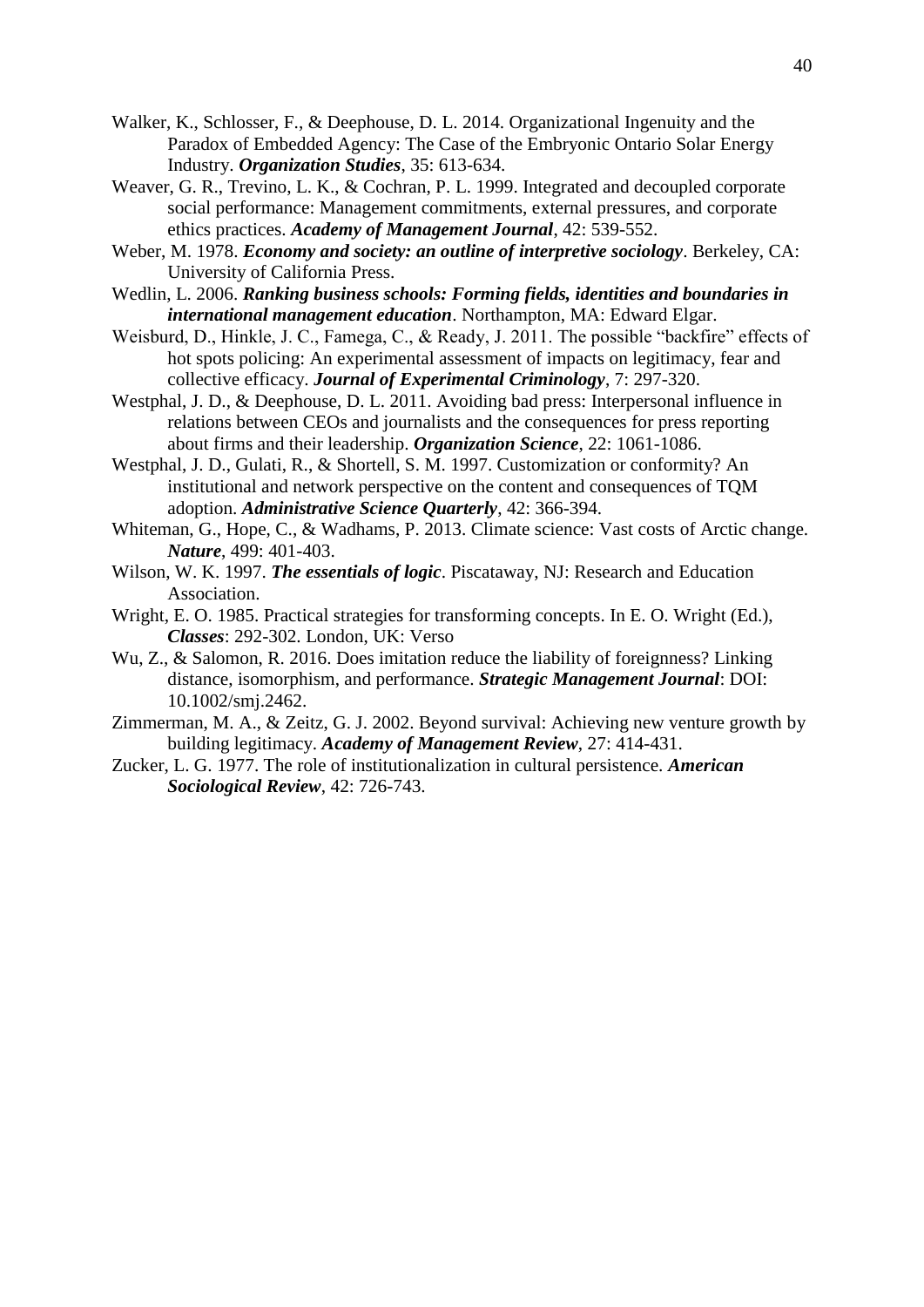| Concept\Scenario             | Gaining               | <b>Maintaining</b>   | <b>Challenged by</b> | <b>Responding</b>      | <b>Institutionally</b> |
|------------------------------|-----------------------|----------------------|----------------------|------------------------|------------------------|
|                              |                       |                      |                      |                        | <b>Innovating</b>      |
| Legitimacy                   | Demonstrate propriety | Remain acceptable    | Challenges of        | Demonstrate            | Create new             |
|                              |                       | or taken-for-granted | appropriateness      | appropriateness        | definitions of         |
|                              |                       |                      |                      |                        | propriety              |
| <b>Regulatory legitimacy</b> | Apply and meet        | Satisfy routine      | Performance          | Verify performance     | Change regulations     |
|                              | standards             | monitoring           | challenges           | vis-à-vis standards    |                        |
| <b>Pragmatic legitimacy</b>  | Demonstrate adequate  | Avoid poor           | Performance          | Affirm adequate        | Change performance     |
|                              | performance           | performance          | challenges           | performance            | criteria               |
| <b>Moral legitimacy</b>      | Show fit with social  | Don't violate social | Value challenges     | Affirm fit with social | Change social values   |
|                              | values                | values               |                      | values                 |                        |
| Cultural-                    | Conform to meaning    | Don't violate        | Meaning              | Affirm fit with        | Change meaning         |
| cognitive legitimacy         | systems               | meaning systems      | challenges           | meaning systems        | systems                |

## **TABLE 1.1: MANAGING ORGANIZATIONAL LEGITIMACY OVER TIME**